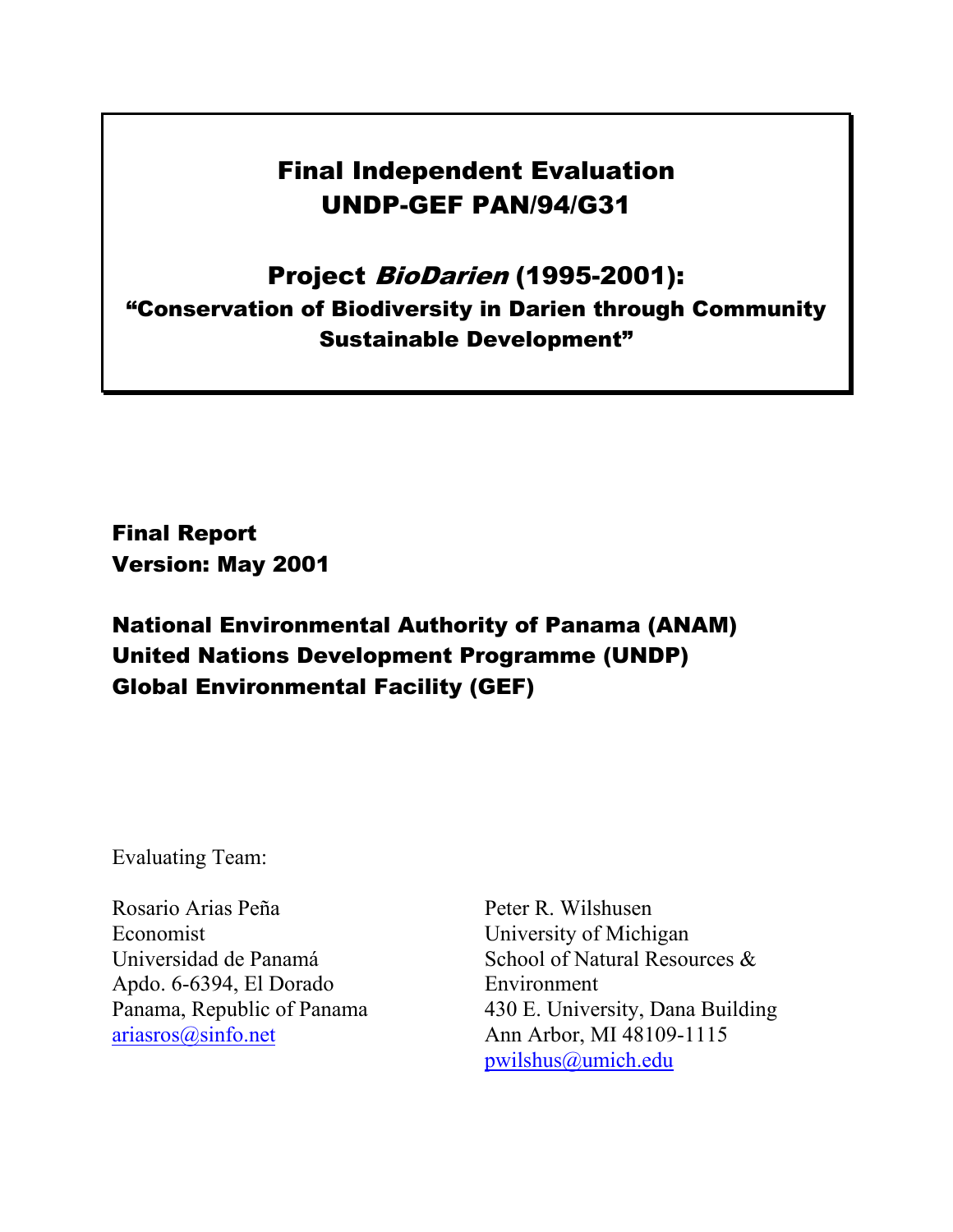# **CONTENTS**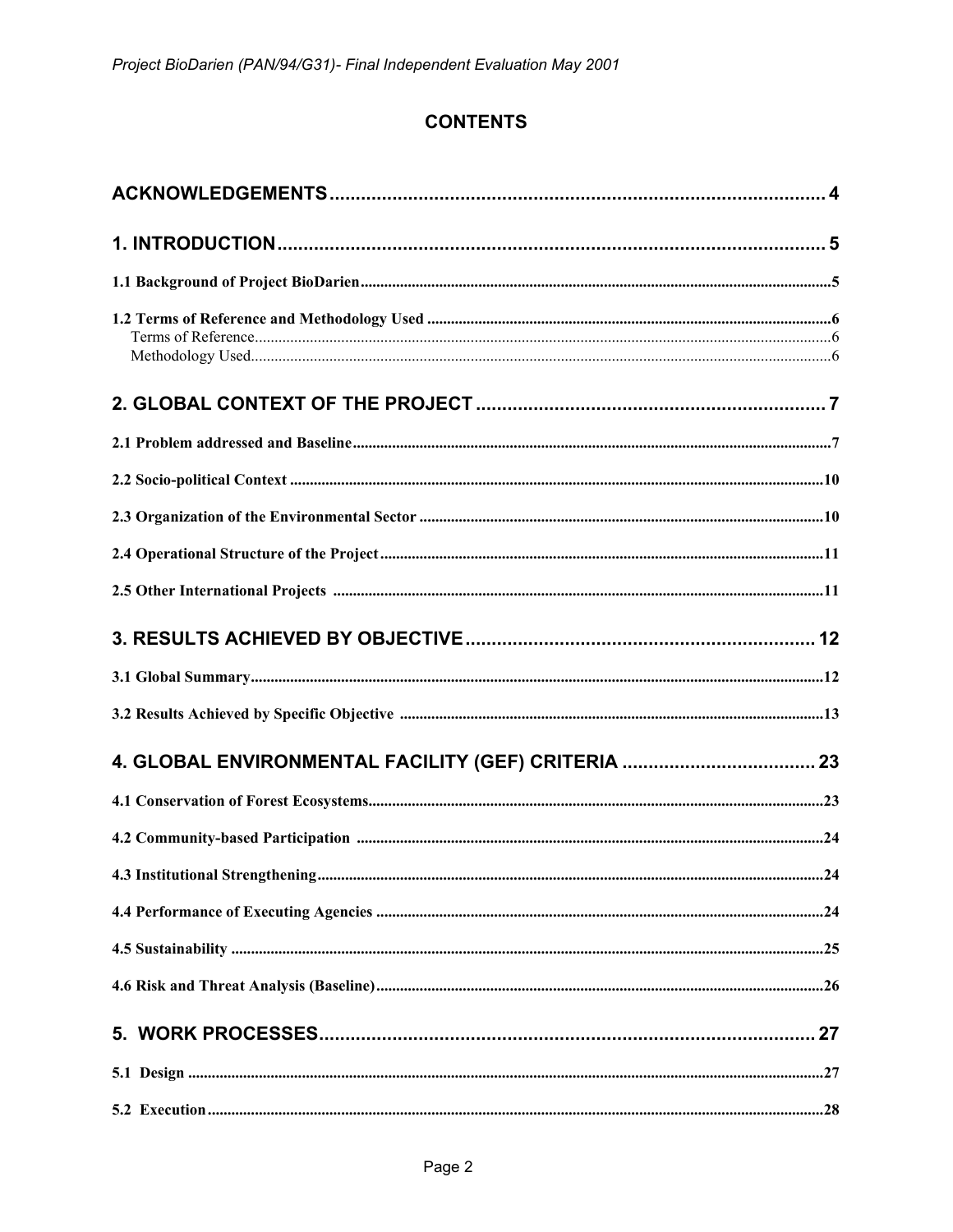| <b>Acknowledgements</b> |  |
|-------------------------|--|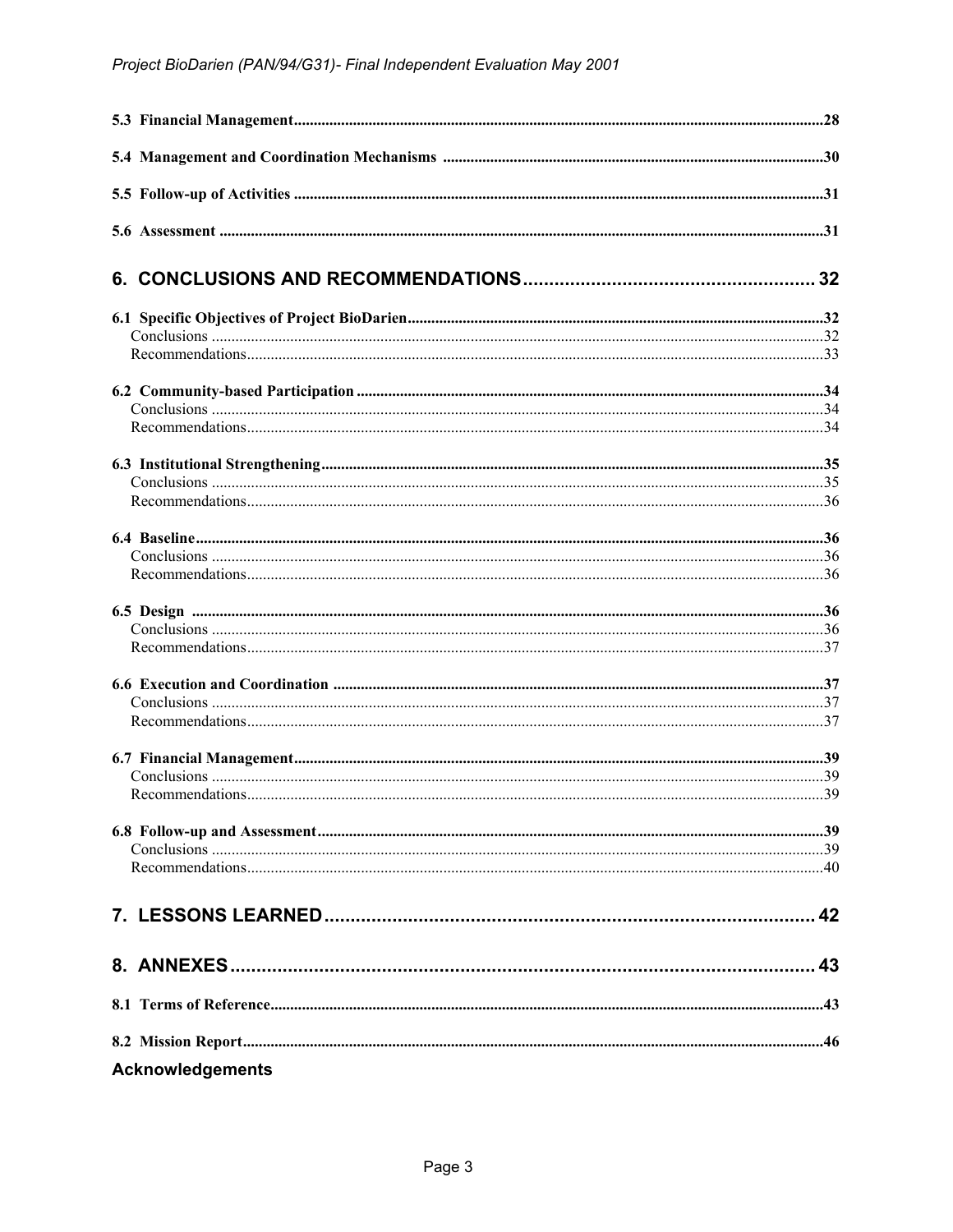We would like to express our gratitude to the following persons for their contributions to the completion of the final independent evaluation of *Project BioDarien* (UNDP-GEF PAN/94/G31):

Gonzalo Menéndez, Deputy Administrator of the National Environmental Authority and National Director of Project BioDarien; Elizabeth Fong, UNDP Resident Representative; Jessica Faietta, UNDP/Panama Deputy Resident Representative; Lita Paparoni, UNDP-GEF New York; Martin Kraus, UNDP-GEF New York; Alfonso Sanabria, Coordinator of BioDarien; Eric Solís, Administrator of Project BioDarien, Roberto Carrillo, UNDP/Panama Programme Officer for Environment; Cecilia Guerra, Coordinator of Protected Areas, ANAM; Marisol Dimas, Chief of the Department of Biodiversity Conservation, ANAM.

*To the representatives of the General Emberá-Wounaan Council*: Mr. Narciso Pacheco, General Cacique; Mr. Crisolo Isaramá, President; Naiper Rosales, General Administrator; William Barrigón, General Emberá-Wounaan Council, Indigenous Council of Collective Lands.

To the *Technical Unit* of Project BioDarien: Bárbara Mejía, Promotion Coordinator, Diego Camaño, Promotion Assistant; Richard Villalobos, Protection Coordinator; Cándido Mezúa, Indigenous Coordinator; Lincoln Flaco, Indigenous Coordination Assistant.

To all the *representatives of the Communities* of Canglón, Santa Librada and Punta Grande.

In *Yaviza*: Carolina Morales (UNDP), María Moreno, Pedro Pablo Bustamante (BioDarien), Alfonso Moreno (MIDA-ProDarien), and Lázaro Lino, Ecologic Supervisor of the Emberá-Wounaan Councils 1 and 2.

In *El Real*: D. Vicente Acevedo, Jorge Vásquez, all the park rangers (Darien National Park); Professor Rosario de González, Region 6 Supervisor, Ministry of Education (Emilia Valdelemar School).

To the representatives of *non-governmental organizations (NGOs)*: Eligio Alvarado, Beatriz García (Fundación Dobbo Yala); Yolanda Jiménez (Fundación Natura); Lider Sucre, Javier Guerrero (ANCON); Mirei Endara (The Nature Conservancy).

Representatives of other *international projects*: María Vásquez, Carlos Espinoza (Darien Sustainable Development Programme - IDB), Iván Valdespino (Mesoamerican Biological Corridor).

May 2001

Peter Wilshusen *Ann Arbor, Michigan, USA*

Rosario Arias Peña *Panama City*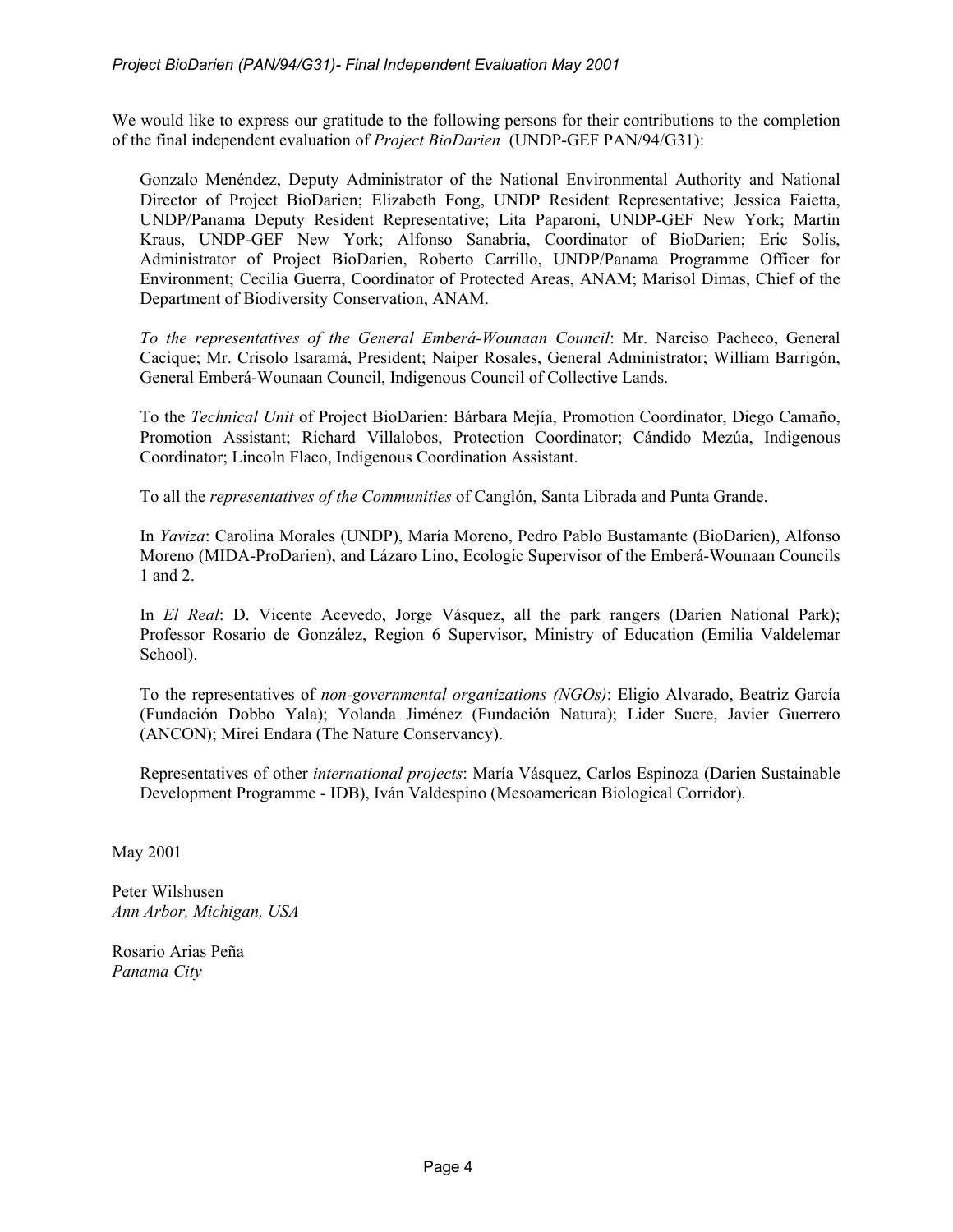# **1. Introduction**

### **1.1 Background of Project BioDarien**

Project PAN/94/G31 "Conservation of Biodiversity in Darien through Sustainable Community Development" (Project *BioDarien*) was executed by the Panamanian Government between 1995-2001. Its initial implementation between 1995-98 faced different difficulties, which resulted in its evaluation and reformulation in 1998. The first phase received support for US\$2 million from the Global Environment Facility (GEF) through the United Nations Development Programme (UNDP), and US\$500,000 from the Panamanian Government. The following phase (1999-2001) received US\$ 1.16 million from the GEF, these were unspent resources from the first phase, as well as co-financing from different national and international organizations, totaling US\$ 2.97 million.

The project's main objective was "the protection and conservation of the rich biodiversity of the remaining forests of Darien, through the development of local capacities and the implementation of sustainable practices for the use of natural resources". With the purpose of achieving a greater impact, project activities were focused on the Darien National Park (DNP), its influence zone and the Filo de Tallo and Canglon Reserves. This complex represents the most important sample of biodiversity in the country. The Darien National Park has been declared as Biosphere Reserve of the (MAB Program), and a World Heritage Site (both by UNESCO). As indicated by the main objective, the project tried to integrate elements of participatory sustainable development with the strengthening of management capacity of the protected area.

After being reformulated in 1998, the project had the following specific objectives:

- 1. To identify, develop and implement participatory planning activities for the protection and sustainable use of the natural resources of the Darien region.
- 2. To strengthen conservation and sustainable development operations in the Darien National Park and in the Filo de Tallo and Canglón Reserves.
- 3. To demonstrate the feasibility of sustainable uses for forests and other wild resources.
- 4. To raise awareness in local communities and promote knowledge on the value of natural resources in the project area.
- 5. To increase and diversify the basis of financial resources for the conservation of Darien's biodiversity.
- 6. To increase the local population's knowledge of Darien (particularly among non-indigenous groups), regarding the natural resources of the Darien National Park and its influence zone and its current conservation status.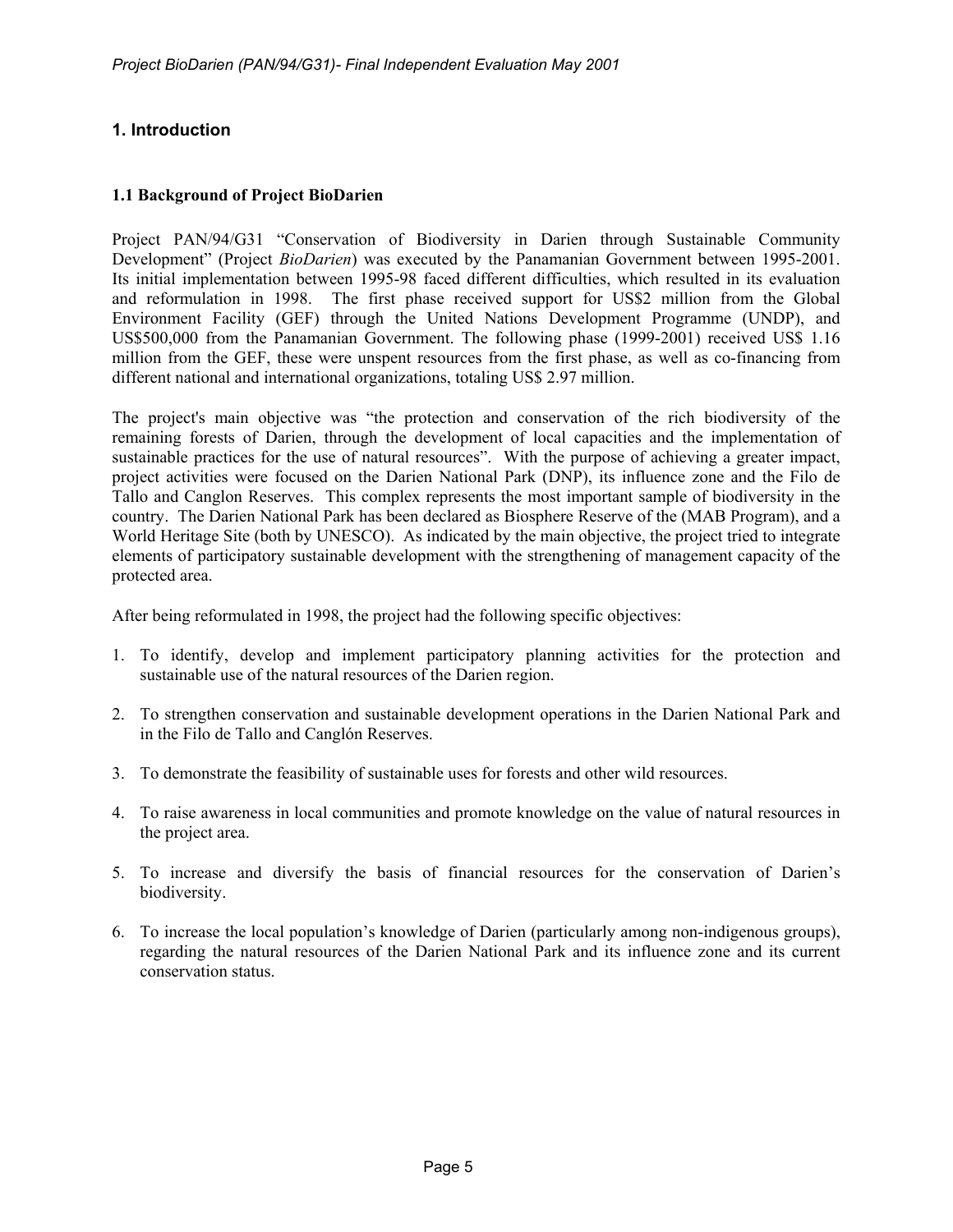### **1.2 Terms of Reference and Methodology Used**

#### *Terms of Reference*

One of the objectives of the final external evaluation was the analysis of the methodological aspects, achievements and contents of the results obtained, and the processes initiated during the Execution of Project BioDarien for the period 1995-2001, putting special emphasis on the second execution phase (1999-2001). The conclusions and recommendations are relevant to the implementation of future GEF and donor-funded projects and conservation of biodiversity.

The Terms of Reference indicate the following areas to be addressed by the final independent evaluation (see Annex 1: Terms of Reference):

- 1. *Degree of progress* of project activities and expected results according to project document (1998), its objectives and the indicators contained in the logframe matrix.
- 2. *Capacity* of the project to *coordinate* with ANAM, with other governmental and non-governmental institutions, as well as other international projects, such as the Darien Sustainable Development Programme (IDB), and the Mesoamerican Biological Corridor (World Bank-GEF).
- 3. *Level of impact* of the above-mentioned activities on the conservation of Darien's forest ecosystems, mainly those found in the Darien National Park.
- 4. *Degree of participation*, acceptance and motivation of beneficiaries affected in the vicinity of the Darien National Park.
- 5. Project impact due to the *institutional strengthening* of ANAM with regards to conservation and sustainable development in Darien.
- 6. *Performance* of UNDP and the national co-execution agencies during the design and execution of the project.
- 7. *Sustainability* of project's activities in political, institutional, economic/financial, technological, sociocultural and environmental terms, considering the possibility of replicability.
- 8. *Risk and threat analysis* that affect the project and biodiversity conservation, as compared to the initial project document (1994 and 1998).

#### *Methodology used*

The evaluating team was hired for a period of fourteen days (2-15 May, 2001). During this period, different activities were carried out including (1) documentation review, (2) interviews, (3) field visits and (4) participatory meetings. Among the persons and organizations interviewed were government institutions, non-governmental organizations, beneficiary community groups, indigenous councils and representatives from other international projects. Besides evaluating the degree of progress of the objectives established in the project document, the evaluating team considered the working processes of the technical unit (i.e., coordination, management and coordination, follow-up), and criteria identified by the GEF in its operational programs (i.e., conservation of forest ecosystems, sustainability, institutional strengthening and participation).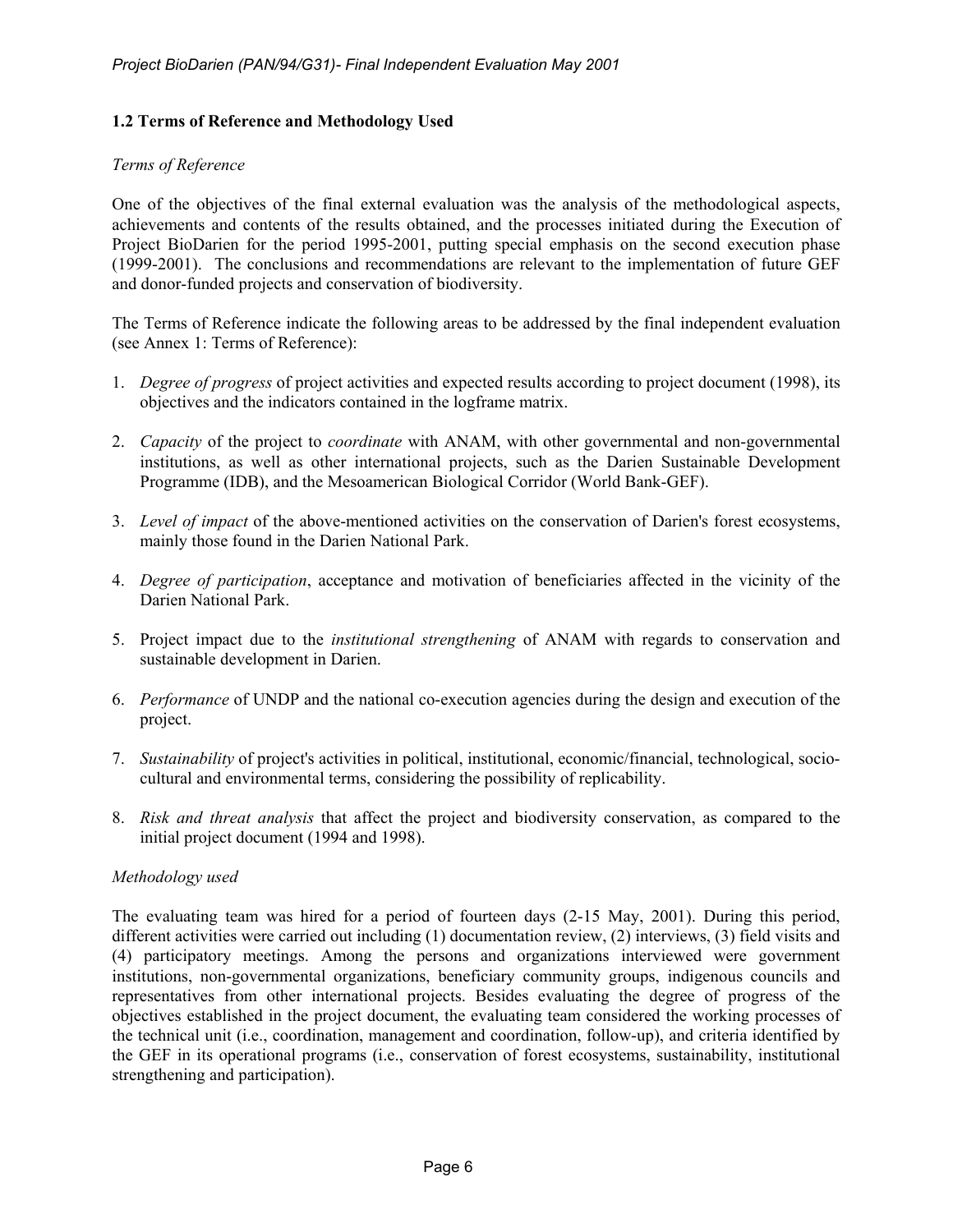The evaluators met during five days in Darien with ANAM's Regional Director and other team members in Metetí, agricultural association representatives (credit committees) of Canglon, Santa Librada and Punta Grande (Tupiza River), Technical Unit Coordinators of Project BioDarien (Yaviza), the Director, staff and park rangers of the Darien National Park (El Real and Rancho Frio), supervisors related to the environmental education programme (El Real), and representatives of project MIDA-ProDarien (Yaviza).

In Panama City, the evaluating team interviewed staff from Project BioDarien, the UNDP Resident Representative and Programme Officer, ANAM's Deputy Administrator (National Director of Project BioDarien), leaders of the General Embera-Wounaan Indigenous Council, representatives of the NGOs Dobbo Yala, Fundación Natura, ANCON and The Nature Conservancy, as well as personnel from the Mesoamerican Biological Corridor (World Bank-GEF), and the Darien Sustainable Development Programme (IDB) (see Annex 2: Mission Report).

The following are some of the main documents reviewed: the original Project Document (1994), the reformulated Project document (1998), the *External Evaluation Mission Report* (mid-term, February 1998), *Tripartite Evaluation Report* (December 2000), *Systematization of Project BioDarien* (May 2001 draft), Annual Reports of Internal Evaluations (Project Implementation Reviews—PIRs) for the years 1997-2000, Annual Operational Plans (POAs) for the years 1995, 1996, 1999 and 2000, *Diagnosis of the Darien National Park (Technical, Administrative, Managerial and Financial) through the Application of the SWOT Tool and the Elaboration of a Strategic Plan to Facilitate a More Efficient Management of the Protected Area* (RCE Consulting, October 2000), *Technical Report of the Consultancy for the Implementation of an Ethno-Cultural Financing Model for the Darien Region (Carrillo & López, Dec.* 1997), and a *Work Plan Proposal for the Execution Unit* (Tresierra, Dec. 1994)

This report has the following structure: (1) Introduction; (2) Global context of the project (problem addressed and baseline, socio-political context, organization of the environmental sector, operational structure of the project, other international projects in Darien); (3) Results achieved according to the objectives and indicators established in the project document (1998); (4) Scope of the project vis-à-vis GEF's criteria (conservation of forest ecosystems, institutional strengthening, sustainability, participation, performance of the executing agencies and risk and threat analysis); (5) Observations on work processes and elements not taken into consideration in the project document (design, implementation, execution, management and coordination mechanisms, follow-up of activities, and monitoring and evaluation); (6) Conclusions and Recommendations; (7) Lessons learned; and (8) Annexes (Terms of Reference, Mission Report).

# **2. Global Context of the Project**

# **2.1 Problem addressed and Baseline**

*Summary of Ecologic Importance -* The *Choco-Darien Ecoregion* has one of the world's richest biotas, with exceptional richness and endemism in a wide range of taxa, including plants, birds, reptiles, amphibians and butterflies. In the highest parts of the ecoregion of the mountainous forests of Eastern Panama, in the highest peaks of the mountainous ranges of San Blas, Darien, Maje and Pirre, the flora and fauna of these mountains, relatively isolated, are constituted by numerous endemic species that present a rare assemblage and affinity with elements found in South and Central America. At least ten main types of vegetation are included in this province, from the coastline and the coastal dry forests and mangroves, through salt and fresh water swamps, to various types of humid forests (from premontane to montane). Of the five life zones, four are present in this province: very humid tropical forest, very humid premontane forest, premontane rainforest and low montane rainforest. In the *Conservation Assessment of the*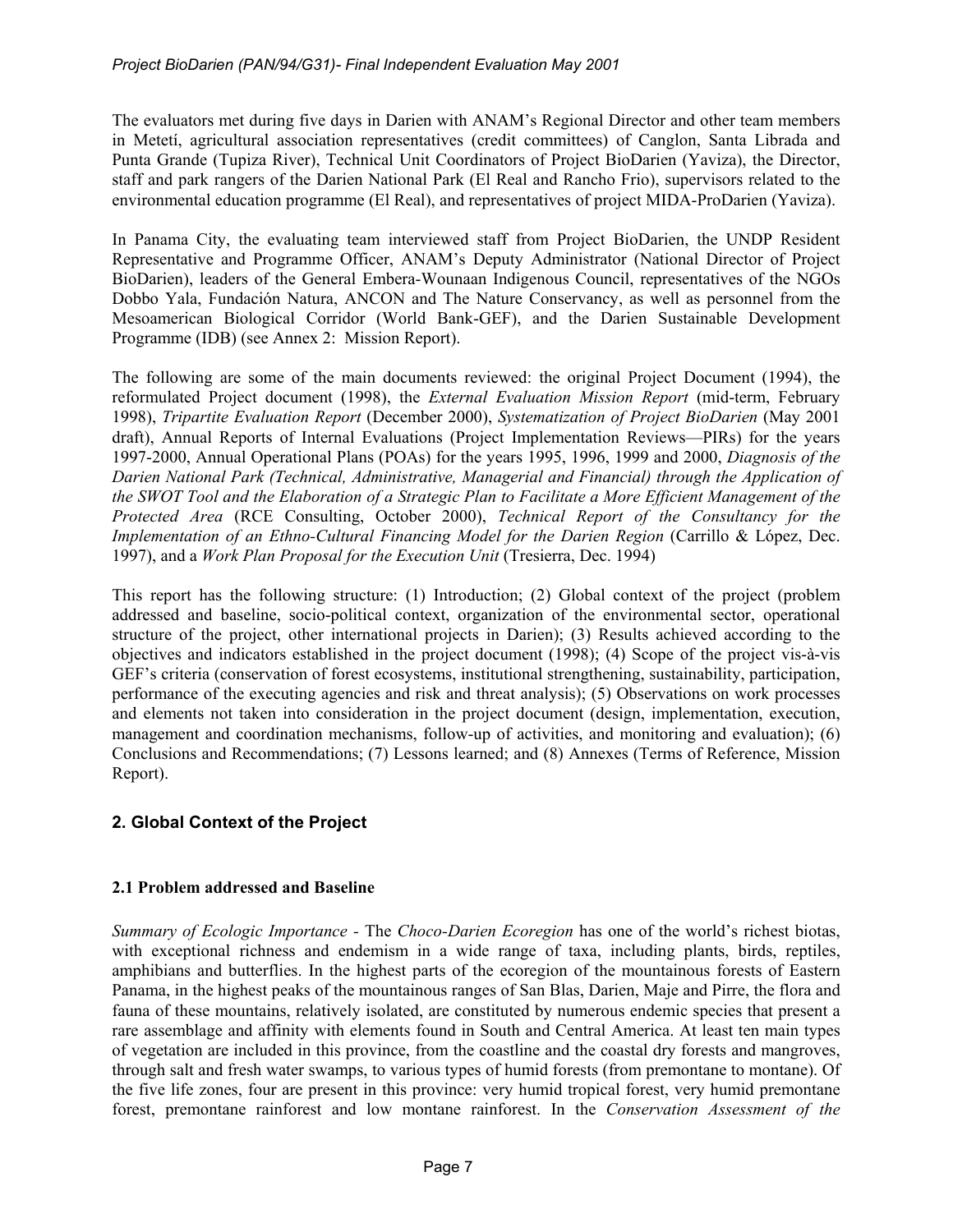*Terrestrial Ecoregions of Latin America and the Caribbean*, the *Outstanding Biological Distinctiveness at the Global Level,* and the vulnerability of the conservation status of the Choco-Darien humid forests ecoregion stand out, making it an ecoregion of *Maximum Global Priority for Conservation*. [1](#page-7-0)

*Main Threats -* The project document (1998) identifies as main threats to the biodiversity of Darien the conversion of land to agriculture, cattle raising and forestry with exotic species. Other threats are subsistence and commercial hunting, logging and non-regulated harvest of commercially important plants. In spite of these processes, most of the province still maintains large unbroken blocks of forest cover. Most of these activities are concentrated along the Pan American Highway, a zone inhabited mainly by immigrants from the central provinces.

*Analysis of causes -* Among the direct and indirect causes of the above-mentioned threats, the project document (1998) lists the following:

- Insufficient technical and institutional capacity (both governmental as well as non-governmental) to support all the protected areas in the region (Darien National Park, its influence zone and associated reserves).
- Insufficient infrastructure, staff and equipment for the appropriate management of the protected areas, including zoning, demarcation and updating of management and operational plans.
- Poor understanding of the General Environment Law by key stakeholders (including authorities who must enforce the law).
- Limited capacity to enforce environmental and natural resources management laws.
- Poor integration of ecologic considerations in different programs of agricultural development, livestock and forestry, among others.
- Inappropriate legislation of access to land and land tenure allocation, thus favoring the development of extensive cattle raising.
- Possible ecologic impact due to the improvement of the Pan American Highway (promote occupation of valuable ecological areas).
- Low level of public awareness on the values and conservation needs.
- Poor availability of information on possibilities of international trade of natural and wild resources as an alternate income-generating source.

*Baseline* - Due to the varied and complex factors that influence the changes in the use of land and the environmental deterioration of Darien, the project document identified six focus areas. It is worth mentioning that the reformulation of the project in 1998 tried to be congruent with the initial design, timing and remaining sources. The following baseline considers certain aspects of biodiversity conservation in Darien back in 1998. Afterwards, under Section 4 of this report, we will analyze the degree of progress or the current state of this framework.

<span id="page-7-0"></span> $\overline{a}$ <sup>1</sup> Data from the Project Document (1998) based on Dinerstein et al. 1995, and the Smithsonian Institution and ANCON 1998.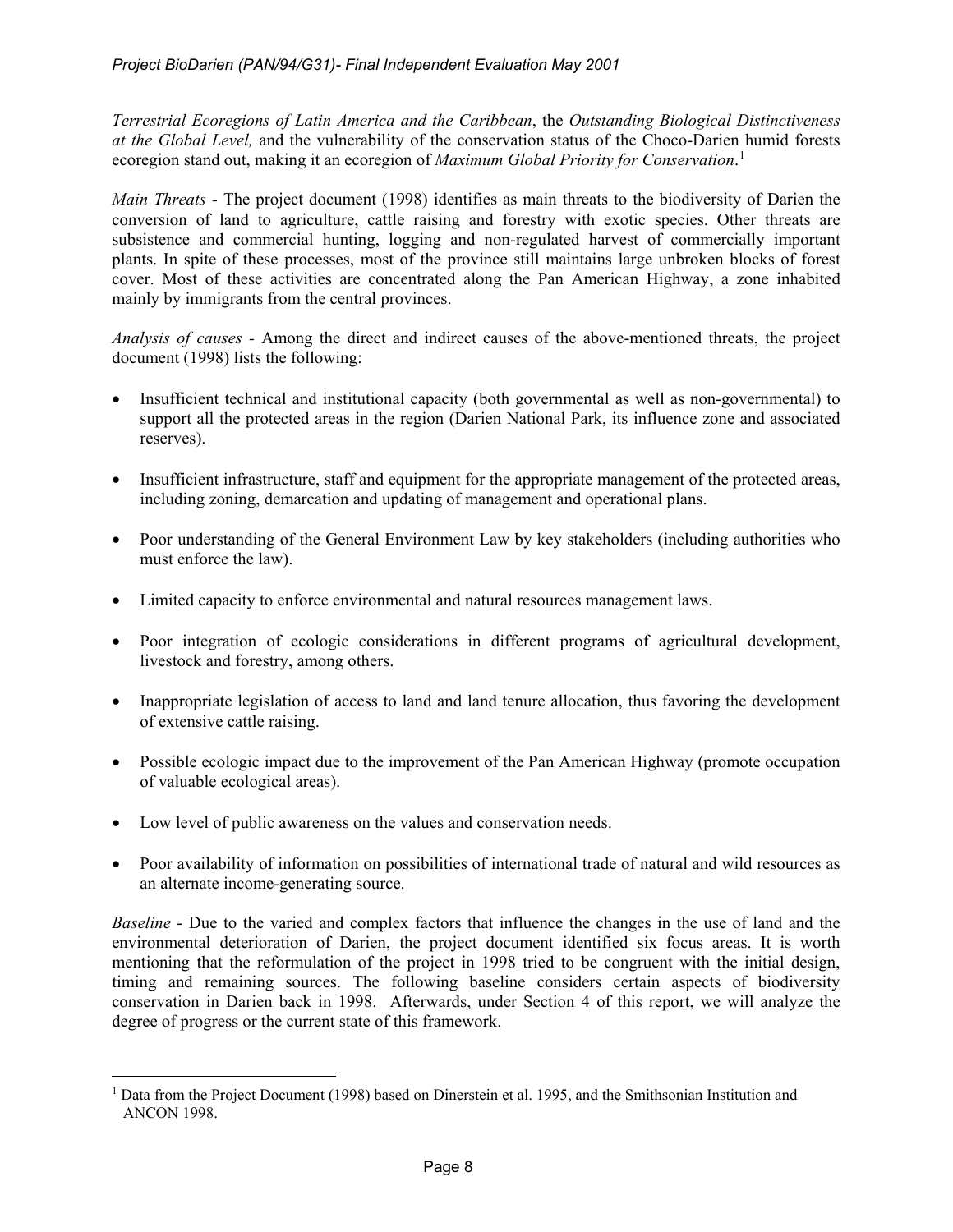1. Participatory planning for the conservation of natural resources.

The situation is characterized by the limited experience of key stakeholders in the application of participatory methodologies for protected areas and natural resources management. Institutional structures for participatory management, as well as concrete proposals for co-management of protected areas and the organization of local management committees are nonexistent.

2. Operations of the DNP and the Canglón and Filo del Tallo Reserves.

The situation is characterized by lack of staff, adequate equipment and infrastructure for control, research and interpretation. In general terms, the training programs for the staff are incomplete. There are not enough courses and they lack quality. The staff is not aware of innovative approaches such as co-management, the integration of indigenous populations and participatory evaluations of resources and limitations. The fulfillment of duty is weakened by deficiencies in the use and management of basic tools such as: maps, mechanical skills, firefighting, handling of audiovisual equipment, etc. The capacity to monitor the state of biodiversity is weakened by lack of specific information.

3. Demonstrations on the sustainable use of natural and wild resources.

The situation is characterized by limited knowledge on the population's dynamics for sustainable crops, lack of technologies and management techniques. There is a lack of knowledge of the demands of international markets and the requirements for access to them, as well as poor planning capacity and funding of sustainable use of natural and wild resources.

4. Conservation values in the project area.

Even though a wide range of awareness raising activities on environmental issues are carried out by governmental and non-governmental organizations, there is little interaction with school programs, and limited information on the economic values of organic agriculture.

5. The basis of financial resources for biodiversity conservation.

In spite of the creation of the Ecologic Trust (FIDECO) with resources from the Government of Panama, the USAID and The Nature Conservancy (US\$28 million) to guarantee a permanent and indefinite flow of funds for nature conservancy in the country, there is still a lack of local capacity to detect new sources of income, and prepare projects for funding, based on sustainable use of natural resources and ecologic agriculture.

6. Knowledge of the natural resources and their current state in the DNP and its influence zone.

The situation is characterized by a marked lack of information on the state of the wild resources in the region. As a result, management and promotion of protected areas and natural resources face serious restrictions.

# **2.2 Socio-political Context**

The Province of Darien is located in the easternmost part of the country, covering most of the border with the Republic of Colombia. Its extension is  $16,671 \text{ km}^2$ , which represents 22% of the country's total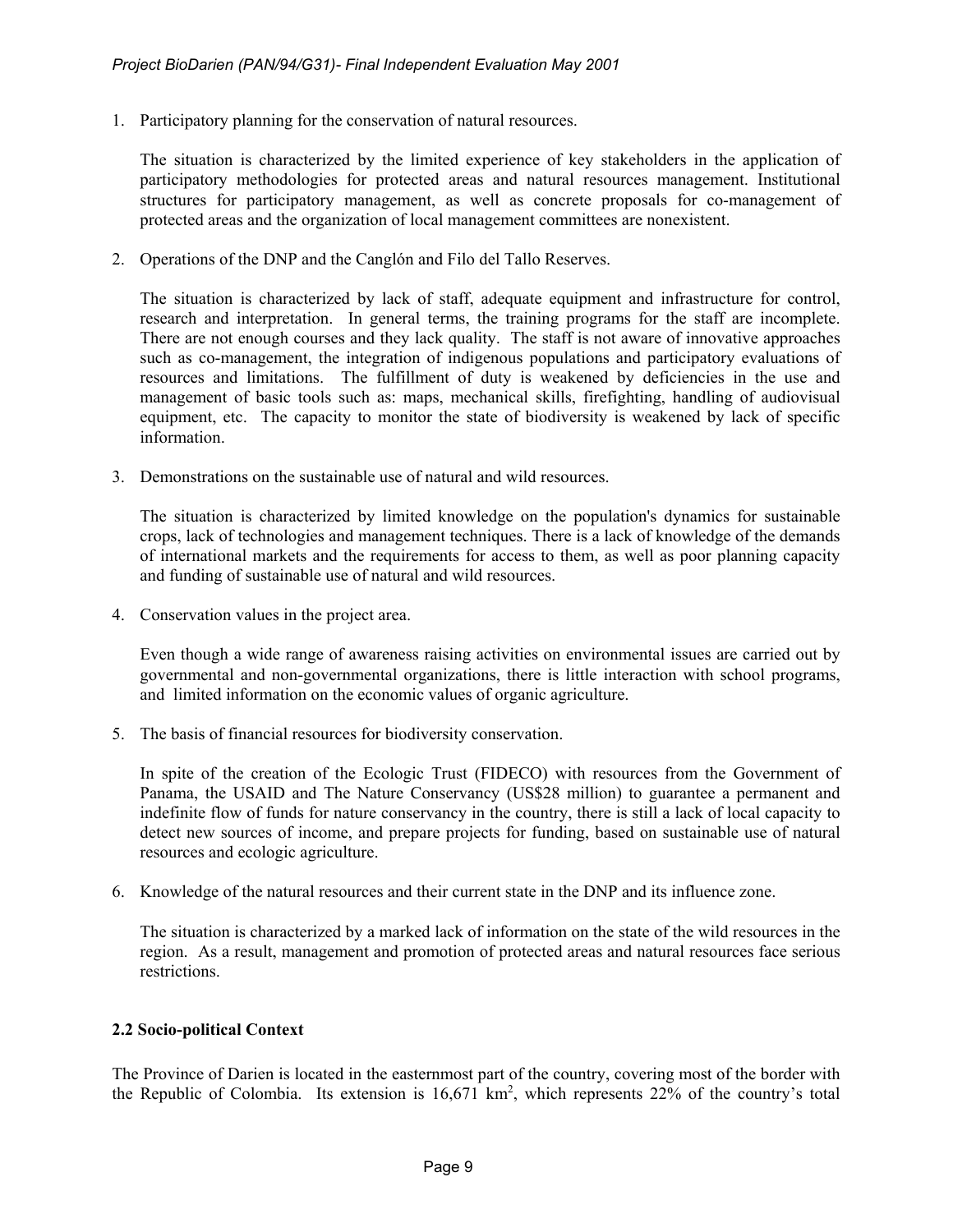surface. Its population represents only 2% of a national total of 2,839,177 persons, including the indigenous population of the Emberá-Wounaan *Comarca* (autonomous territory) (2000 Population and Housing Survey). It registers a 12.3% variation in the 10-year intersurvey period in the non-indigenous area, and 3.5% in the indigenous area, significantly less than the national average that was estimated in 21.5%. Its population density is also the smallest in the republic, approximately 3.4 inhabitants per  $km<sup>2</sup>$ compared to the national average of 35.4 inhabitants per sq. km.

The population of the province comes from three different ethnic groups (indigenous, Afro-colonial, and immigrants from the central provinces), which have different cultural backgrounds and production means. The indigenous groups are part of the Emberá-Wounaan *Comarca* created in 1993, and its cultural ways and community organization are established through the General Council and its structures. However, when it comes to the election of some authorities represented in the state agencies (*Corregimientos* within the areas of the *Comarca*), the laws of the Republic rule over its political organization.

The human settlements in the province are occupied mainly in agricultural activities and to a lesser degree, to cattle raising and some trade services. These settlements are affected by significant poverty. The districts and the Emberá *Comarca* of Darien are located in the low and lower levels of relative development with regards to the satisfaction of basic needs (Herrera, Ligia, 1994), which shows a serious situation of child malnutrition, illiteracy, lack of technical and professional education, among other characteristics. The indigenous populations at a national level suffer the highest levels of extreme poverty (Ministry of Economy and Finance [MEF], ENV, 1997).

# **2.3 Organization of the Environmental Sector**

The ANAM is the governing institution of the policies and wild resources conservation and development actions, particularly waters, lands, wild flora and fauna, as well as watersheds. The functions of this state institution are the definition, planning, organization, coordination, regulation and promotion of the use of natural resources. Among its main policy guidelines are the definition of governmental and nongovernmental actions at the local, regional and national level, which will guarantee the efficient and effective intersectorial coordination for the protection, conservation, enhancement and improvement of environmental quality. The integration of the national environmental policy to public state policies is another of its objectives.

Therefore, its organization incorporates the participation of other governmental and non-governmental institutions in the definition of policies, and the search of alternatives for natural resources management.

The National Environmental Consultative Committee is part of ANAM's structure. This committee has representatives from the Government, the civil society, and the indigenous *comarcas*.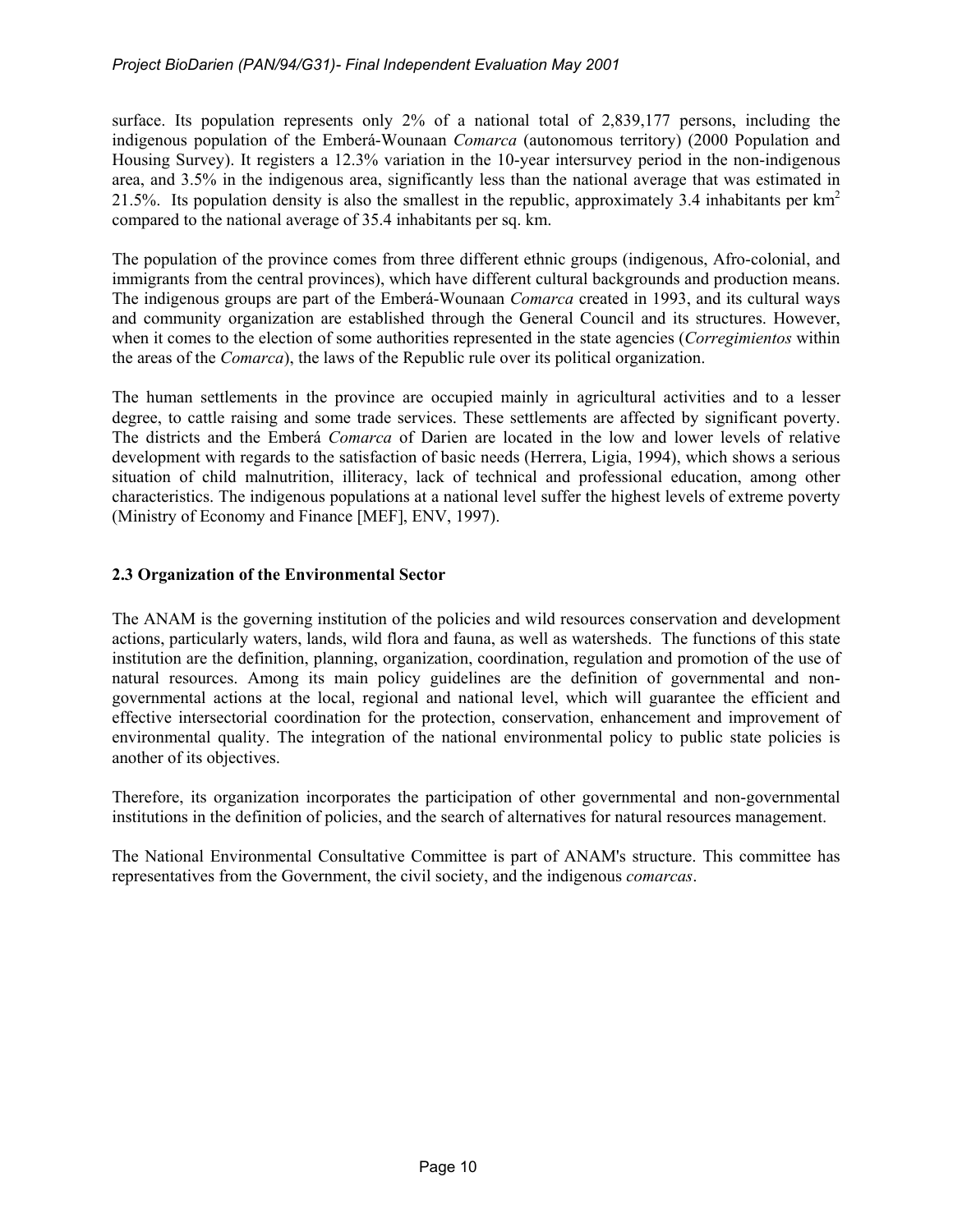### **2.4 Operational Structure of the Project**

The project's technical work was organized around three axes: promotion, protection, and indigenous coordination. Its structure consisted of two operational levels: (1) a supervision committee integrated by representatives of the National Environmental Authority (ANAM), UNDP, Emberá-Wounaan Council and the Ministry of Economy and Finance; (2) a Technical Unit (TU). The TU established its offices in Yaviza with a liaison office in Panama City.



### **2.5 Other International Projects**

Several projects aimed at the conservation and protection of natural resources have been carried out in Darien. Besides BioDarien, which has been the first initiative with a strong participatory component, the development of the Sustainable Development Programme in Agricultural Frontier Zones in Central America (PFA), with support from the European Union; the Project Prioria Copaifera executed by ANAM and STRI, with ITTO funding has ended; the Darien Rural Sustainable Development Project is still under the execution of the Ministry of Agricultural Development (MIDA) with aid from the CAF, IFAD and support from UNDP; the Darien Sustainable Development Programme with funding from the Inter-American Development Bank (IDB); and the Mesoamerican Biological Corridor Project (Panamanian Atlantic), with funding from the World Bank and the Global Environmental Facility.

Other programs focused in some areas are developed by non-governmental organizations like Fundación Pro-Niños del Darien, the Trust Fund administered by Fundación NATURA, and the projects of ANCON and Fe y Alegría, among others.

### **International Projects in Darien 1995-2005**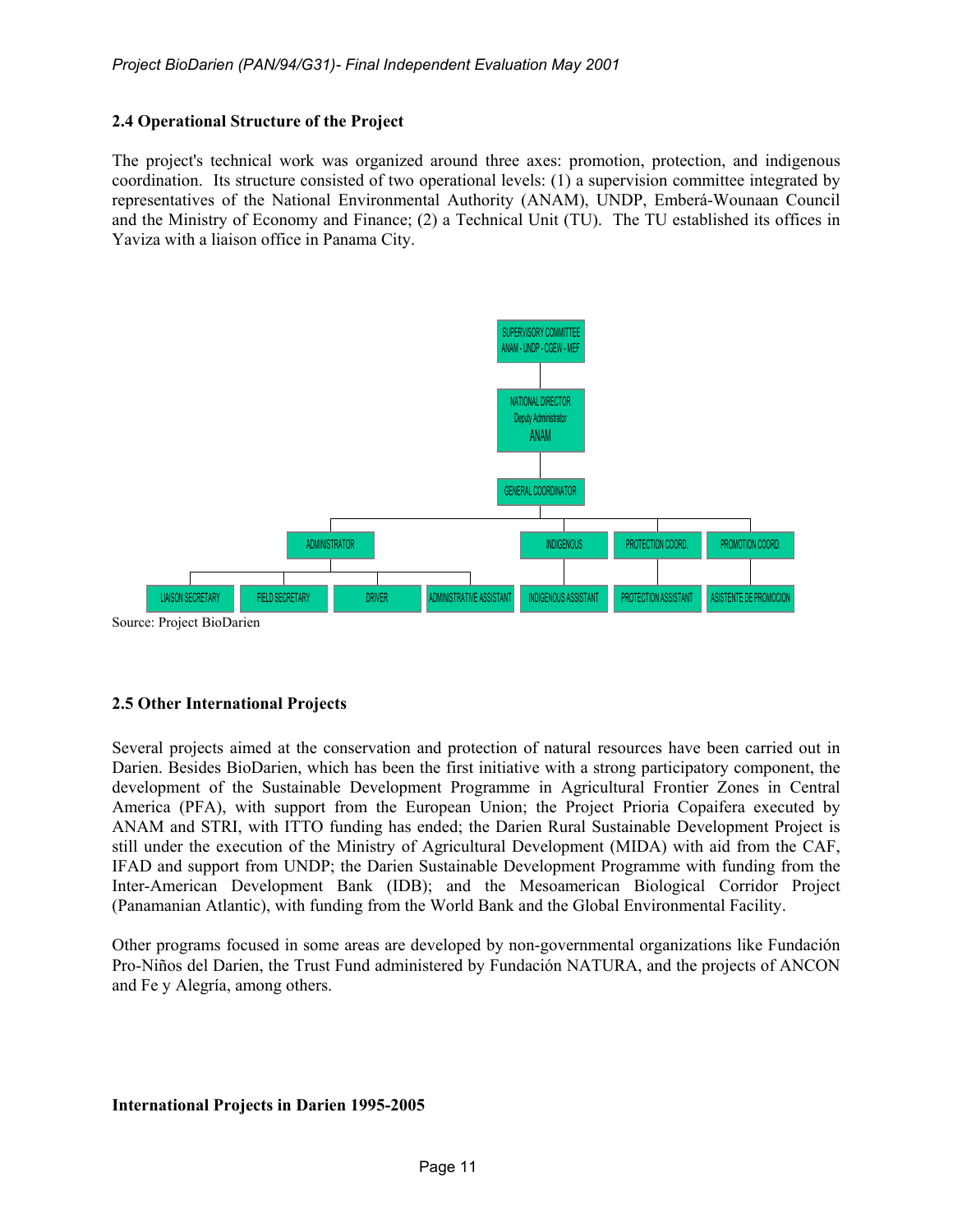|    | <b>Project (Funding Agency)</b>                                                                               | Amount                   |
|----|---------------------------------------------------------------------------------------------------------------|--------------------------|
| 1. | Sustainable Development Programme in Agricultural<br>Frontier Zones of Central America (European Union)       | US\$1.16 million         |
| 2. | Darien Sustainable Development Project of the Ministry of<br>Agricultural Development - MIDA ProDarien (IFAD) | US\$ 14 million          |
| 3. | Management of Prioria Copaifera and Non-Timber Products<br>Project (ITTO)                                     | US\$1.5 million          |
| 4. | Darien Sustainable Development Programme (IDB)                                                                | US\$88 million           |
| 5. | Mesoamerican Biological Corridor of the Panamanian<br>Atlantic (World Bank-GEF)                               | US\$ 12 million          |
| 6. | Ecologic Trust (FIDECO) Fundación Natura (Government<br>of Panama/USAID/TNC)                                  | US\$50,000<br>(per year) |

Source: Project BioDarien

# **3. Results Achieved by Objective**

# **3.1 Global Summary**

The Project BioDarien "Conservation of Biodiversity in Darien through Community Sustainable Development" (PAN/94/G31), has satisfactorily fulfilled the objectives established in the second project document (1998). Beyond the specific activities that were stipulated, the project:

- regained its credibility after a crisis period;
- implemented a micro-credit programme that strengthened community capacities and promoted the participation of women;
- consolidated an efficient technical team that worked for two years;
- adapted its activities in an appropriate way to new opportunities and conditions;
- coordinated its efforts with other projects;
- achieved significant levels of co-financing.

In quantitative terms, the project presented significant achievements in its six main focus areas, even though it did not complete certain activities foreseen (i.e. awareness raising of local communities). At the same time, it began other unforeseen activities, which contributed to the objectives (i.e. environmental sanitation). It managed to satisfactorily comply with four of the specific objectives established: (1) participatory planning of protected areas, (2) strengthen operations in DNP and other reserves, (3) demonstrate feasibility of sustainable use of natural resources, and (4) increase knowledge of Darien's local population. Its performance was highly satisfactory with relation to (5) increase and diversification of financial resource basis, and unsatisfactory with regards to (6) increasing awareness in local communities due mainly to unforeseen circumstances.

In qualitative terms, it is our opinion that the project has managed to establish promissory structures and organizational processes in different communities in only 18 months. In spite of the fact that these are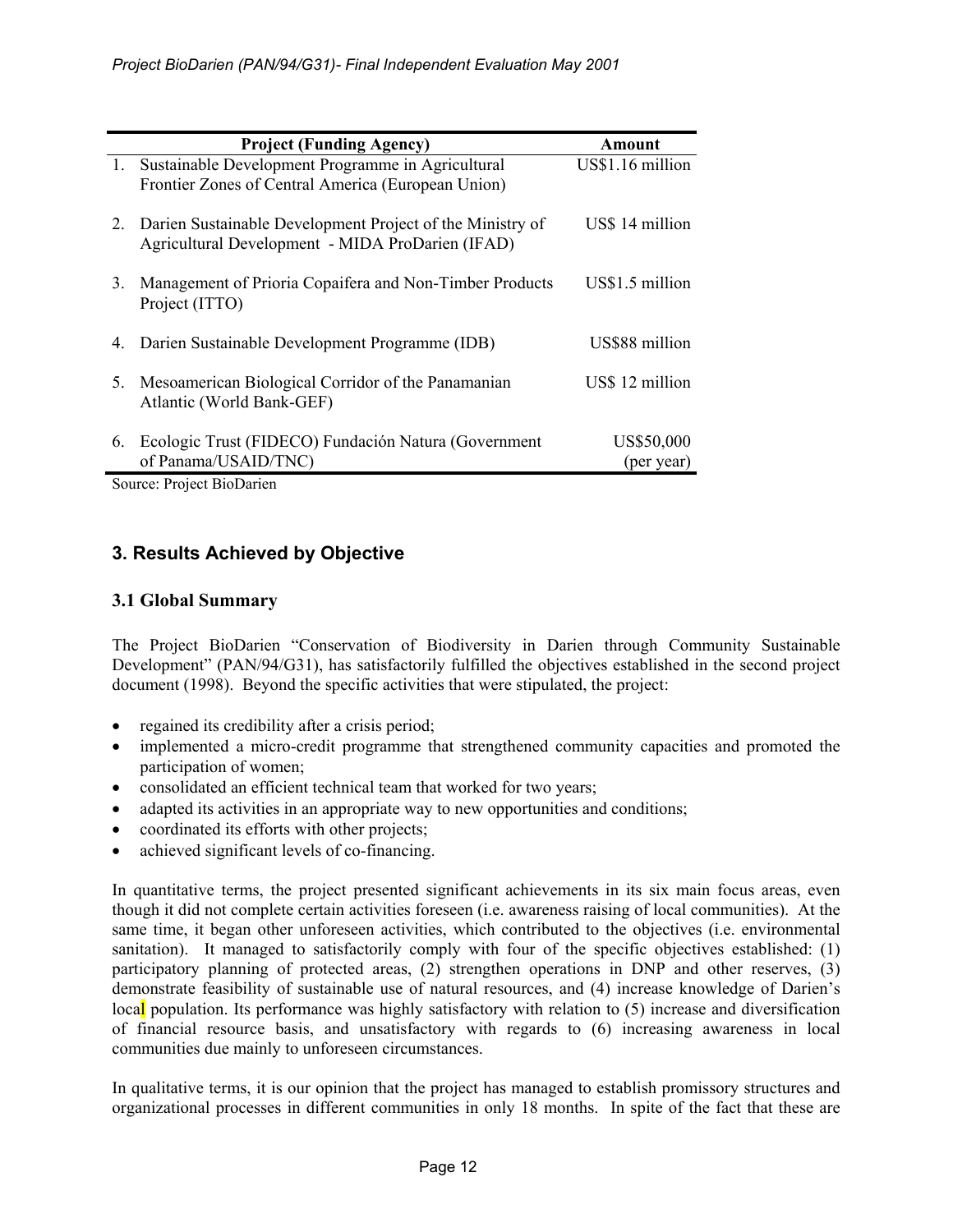modest achievements, it is worth noting that the technical team established this basis with relatively little inputs under difficult circumstances. This participatory work system is being systemized for future application by other projects. In most cases, these processes have a high probability of success at the long-term; however, more follow-up is necessary to guarantee their continuity.

In the following analysis, it is important to bear in mind that the evaluation of the degree of progress by indicator (0-100%) represents a qualitative approximation that in our opinion provides a better indication of the quality of the final product that is not reflected in the quantitative indicators established in the project document.

# **3.2 Results Achieved by Specific Objective**

**Specific Objective 1:** Identify, develop and implement participatory planning activities for protection and sustainable use of natural resources in the Darien region.

*Compliance is satisfactory*, even though it did not manage to carry out all the activities foreseen in the project document.

*First*, the project contributed significantly to the compilation and organization of basic information for the formulation of a management plan. On one hand, it coordinated efforts and financed research activities in the DNP by the ICAB and the Museum of Invertebrates of the University of Panama. On the other hand, through a subcontract with ANCON, which was financed with the cooperation of the British Embassy, the project created a database that organizes available information about Darien on cultural, socio-economic and environmental subjects. Finally, by the end of 2000, the project organized a participatory workshop on the current state and future management actions in the DNP. The event brought together representatives from ANAM, the DNP, park rangers, Project BioDarien and NGOs (Fundación Natura and ANCON), and utilized a participatory methodology to analyze strengths, weaknesses, opportunities and threats (SWOT).

*Remarks*: Even though all these activities represent an important source of information, there is still need for a greater systemization of existing data, as well as an analysis of the gaps, before initiating the formulation of an operational management plan. With regards to the participatory processes (SWOT) carried out in September 2000, there is no follow-up plan to implement its conclusions and recommendations. As to the database, there is a distribution plan to interested organizations, but no actions have been taken to update it or make it available to the public (i.e. in ANAM's web page). The project reports indicate that the research studies carried out by the ICAB are of very high quality. However, it is worth pointing out that these studies have not yet been integrated to the incipient management planning processes of the DNP. On one hand, the reduced number of technicians available in the regional offices and in the DNP limits the capacity to absorb these new types of inputs. On the other hand, the different activities that support the DNP management have been isolated contributions, and are not a part of the park's action plan.

*Second*, the project could not update the Darien National Park Management Plan as was outlined in the project document (1998). A broad range of factors contributed to the little progress made in this component, including staff rotation from the DNP and ANAM's regional office, and incipient work processes with the communities in order to regain credibility and interest.

*Remarks*: Due to the high complexity inherent to the adoption of a participatory strategy in a region that does not have previous experiences with these practices, the objective of updating the DNP management plan was not realistic, taking into consideration the resources and time available for the second phase.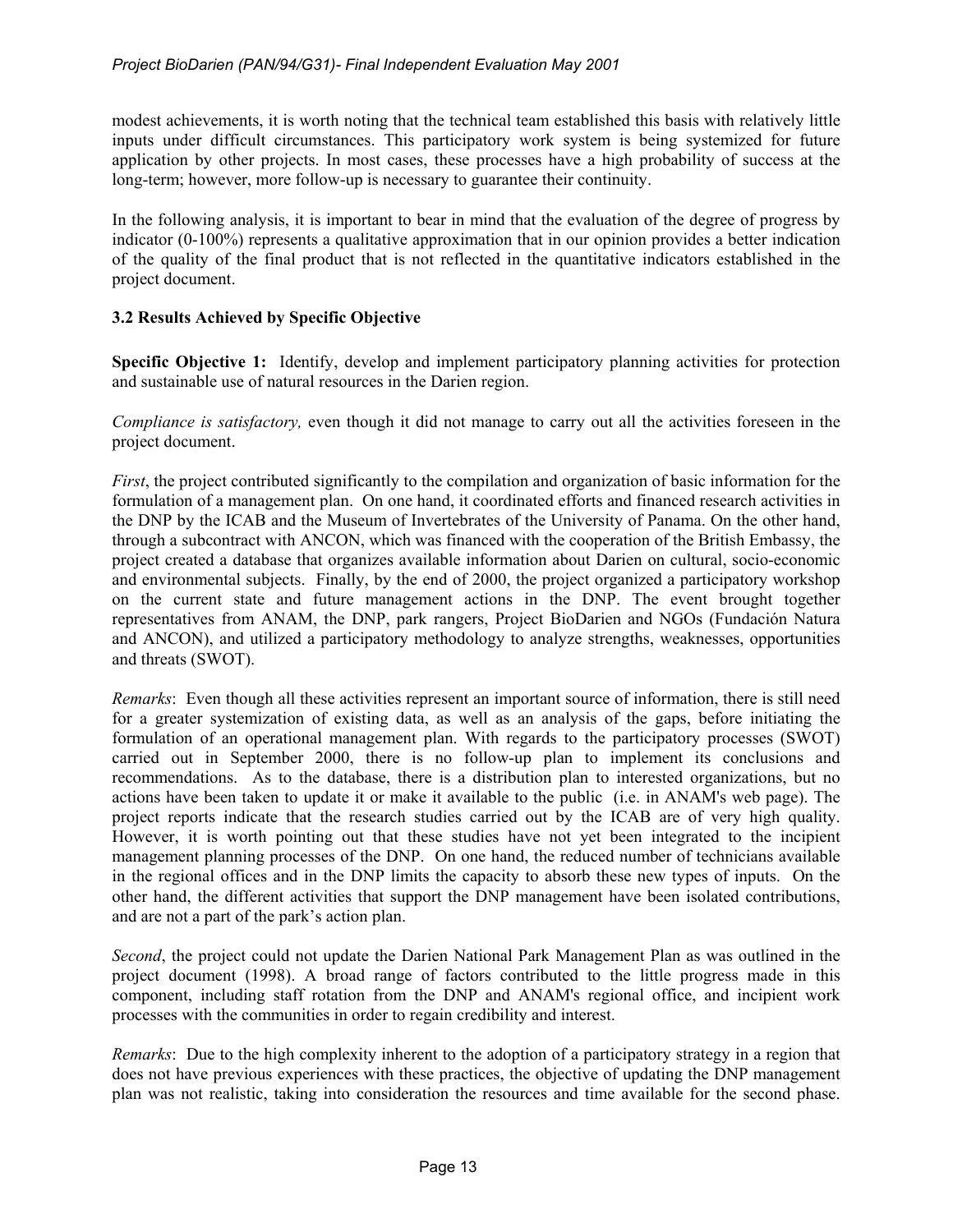### *Project BioDarien (PAN/94/G31)- Final Independent Evaluation May 2001*

However, the project has managed to establish the bases for financing (US\$250,000 of the IDB Darien Sustainable Development Program) and institutional coordination that will lead to an update of the plan. It is necessary to explain how the DNP management program, its influence zone and associated reserves (Filo del Tallo and Canglon) could be part of a strategic plan for the whole region. It is also worth defining how the management programme for these protected areas reflects the national strategy and the Biodiversity Sustainable Action Plan (BSAP).

*Third*, the organizational processes that the project implemented in the communities of Canglon, Santa Librada and Punta Grande through the ethno-cultural financing model (MOFEC) did not turn into the local management support committees of protected areas shown in the indicators' matrix. However, such agricultural associations could become an important basis for future participatory planning activities of protected areas, if they receive follow-up. It is important to stress that the project began an environmental sanitation programme as a response to requests made by the five communities of the Tupiza River. Even though these activities were not foreseen in the project document, they had a positive impact on this objective.

*Observations*: It is worth noting that when the project's new execution phase began in 1999, the technical team faced high levels of mistrust by numerous local communities, as a result of the prevailing perception of unfulfilled commitments by other persons during the previous cycle. In spite of these conditions, we believe that the technical team managed to adapt appropriately, because it regained the confidence and interest of local dwellers and reestablished its credibility. In the case of the environmental sanitation programme requested by the riverside communities, the project adapted its operational plan properly, but an in-depth review on more adequate environmental sanitation techniques for these rural communities still needs to be done. In Punta Grande, for example, there is currently an open garbage landfill that could turn into a focus of diseases during the rainy season.

*Fourth*, even though the project managed to make different projects and organizations coordinate their activities regarding the DNP, and that support for a management plan was guaranteed, there is still no interinstitutional programme to direct support to protected areas in a coordinated and efficient way.

*Remarks*: due to the history of institutional changes (INRENARE to ANAM) and the trend of not coordinating efforts between regional projects, it is worth mentioning that the project could promote new interchange and coordination practices. This new modality requires constant follow-up. In this sense, ANAM has played an important role as a leading institution among donors, non-governmental organizations and other governmental institutions. However, it is necessary to establish and systemize a financing strategy for protected areas in the region, as is indicated below (Specific Objective 5).

### **Indicators:**

| # | <b>Deadline</b>             | <b>Indicator</b>                                                     | <b>Progress</b> |
|---|-----------------------------|----------------------------------------------------------------------|-----------------|
|   | End of $5th$ year           | Basic information for the formulation of the Darien National Park    | 50%             |
|   |                             | Sustainable Management Plan is available.                            |                 |
|   | End of $4th$ year           | The Darien National Park Management Plan has been updated.           | 30%             |
|   | End of 4 <sup>th</sup> year | Two groups of local support have been created, one for the DNP       | 40%             |
|   |                             | and another one for the Filo de Tallo and Canglon Reserves.          |                 |
|   | Non-specified               | Efficient management of bilateral and interinstitutional support for | 50%             |
|   |                             | the DNP and its areas of influence.                                  |                 |

**Specific Objective 2:** Strengthen conservation and sustainable development operations at the Darien National Park, and the Filo de Tallo and Canglon Reserves.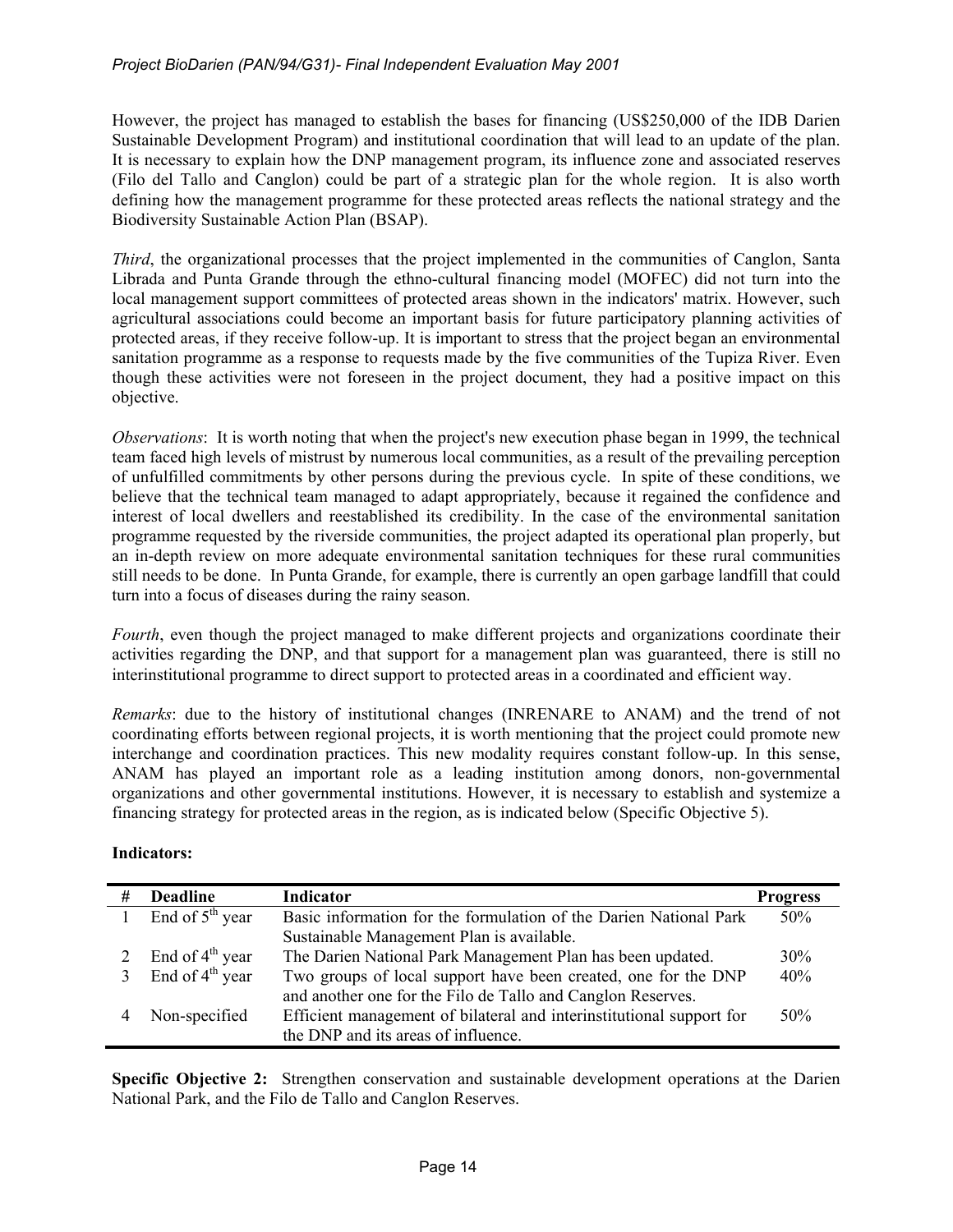*Compliance is satisfactory* since the project has increased the park's infrastructure, supported its staff financially, provided equipment and facilitated training workshops.

*First*, the project contributed by providing the DNP with signs in the most vulnerable access points; in spite of this, the borders of the Filo del Tallo Reserve were not established. In the DNP, the project financed signs that indicate entry points. In the case of the Filo del Tallo Reserve, project reports affirm that there were deep differences between the project and the area's most important organization, Let's Save the Filo del Tallo (Organización Salvemos el Filo del Tallo) regarding decision-making processes.

*Remarks*: the DNP seems to have well demarcated borders due to the region's low population density. According to some people who were interviewed, the placing of signs in at least one area had a negative impact in getting the project closer to certain communities, since the local people perceived it as an imposition from the government. With regards to the Filo del Tallo Reserve, it would be necessary to study the reasons why the project and the Filo del Tallo Organization did not reach the necessary agreements to perform the activities foreseen.

*Second*, the DNP staff attended seven training workshops through the project, including specific courses on environmental interpretation, cartography (2), use of databases, participatory evaluation (SWOT), meteorology and training of park rangers. Project reports indicate that ANAM's high and medium-level officials could not be trained.

*Remarks*: Without underrating the training workshops organized by the project, it is worth noting that there has not been enough follow-up to guarantee that the efforts carried out have a long-term impact. For example, in spite of the fact that the park staff has received training in cartography, they lack the equipment (compass, etc.) to apply their knowledge. Likewise, even though meteorology equipment has been installed in the Rancho Frio Station and the staff has received some orientation, the instruments are not being used because they operate with computerized technology, and none of the technicians or park rangers knows how to programme them. As a result, data for the management of the park is not being generating. The local park offices seem to lack the necessary computer equipment to maintain the databases updated. We verified there are a desktop computer and a lap top (this last one contains a DOS version of a database provided by the MAB Program), but there is only one technician with the capacity to handle it (it is worth noting that ANAM's regional office in Meteti will receive new staff in protected areas in the near future). As to the training of high and medium-level officials of ANAM, the frequent rotation of directors and technicians at ANAM's regional office has hindered the permanency and continuity of staff at the technical level.

*Third*, project reports indicate that staff visits from ANAM's central office to the project area were organized, but not with the frequency expected. Therefore, it did not prove a visit programme as provided for in the project document.

*Remarks*: As we indicated in the previous section, the constant rotation of staff in the central and regional offices during the last two years has rendered difficult the creation of a training programme for technicians in management of protected areas (natural heritage). Even though the project has contributed to the assignment (pending) of new staff in wild areas, ANAM's regional office has dedicated most of its resources to the administration of forest permits.

*Fourth*, the project managed to increase the infrastructure of the Rancho Frio Station in a remarkable way, including the installation of a solar panel, meteorological equipment and two 30 meter-long hanging bridges with suspended rolling carts, as well as the improvement of a nature trail with signs and resting areas, etc.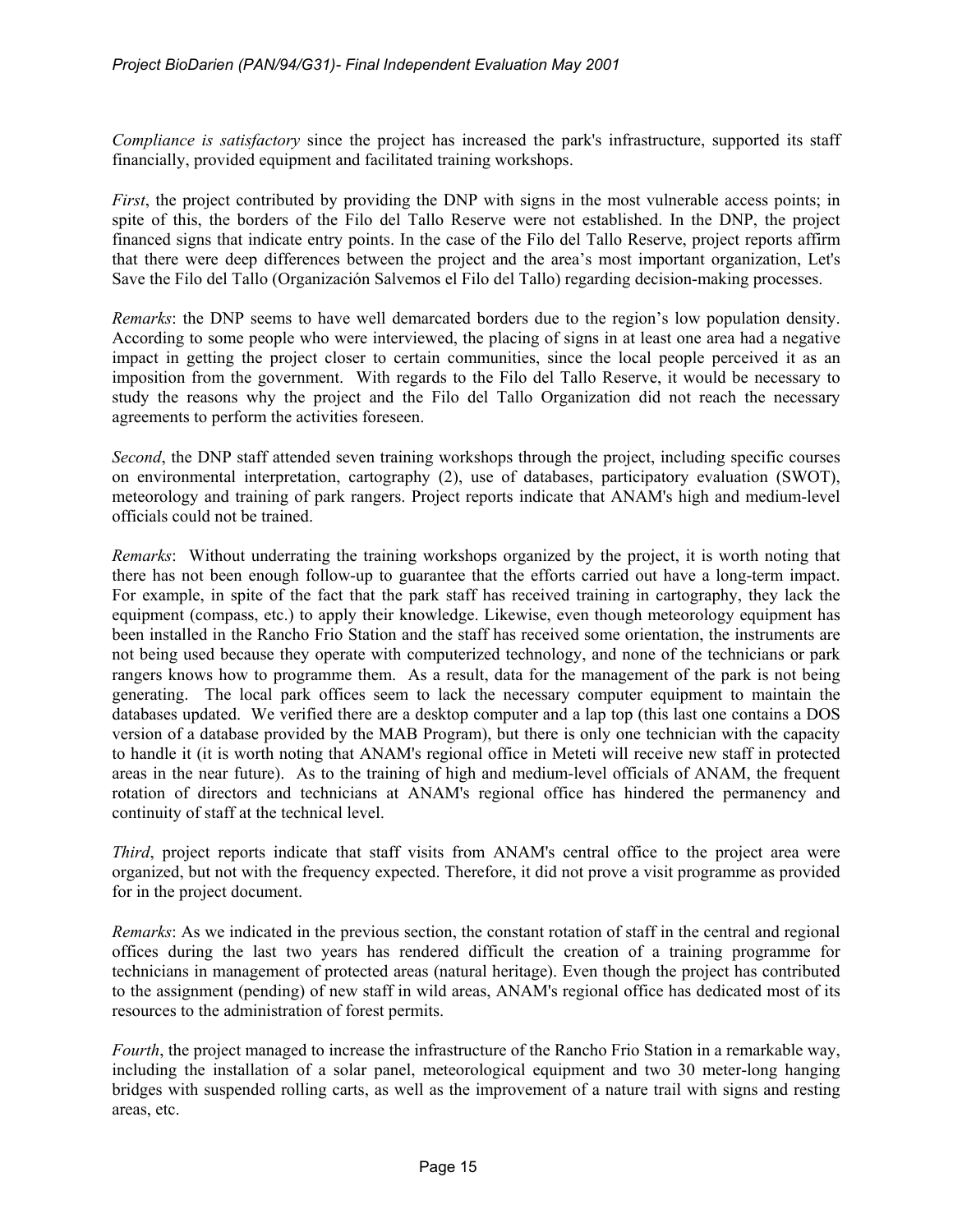*Remarks*: Even though the project has contributed to the improvement of the infrastructure of the Rancho Frio Station, it is worth mentioning some aspects, which need further study. First, it is clear that the 20 park rangers are performing their work with enthusiasm and dedication, with limited resources and equipment in a region of very difficult access. Operation costs are very high. Since they dedicate most of their time to surveillance activities, under these conditions it would be necessary to study the feasibility of their participating in technical work, such as maintenance of the database. Second, the project paid the salaries of 6 park rangers for 5 years, who are currently under the IDB Sustainable Development Program. Even though this support has been important to maintaining the park rangers' team, some of the people who were interviewed mentioned that to a certain extent the support received created a marked difference between the staff paid with external sources (with some additional benefits) and staff paid by the government. Also, it is worth mentioning that the project supported DIRENA (Directorate of Natural Resources) within the General Embera-Wounaan Indigenous Council in the creation of an office in Yaviza, including the provision of computer equipment and adequate working conditions. This last contribution was not foreseen in the project document; however, it represents an appropriate adaptation due to the importance of indigenous coordination in its execution. The design, elaboration and installation of the hanging bridges was assumed as a compromise acquired by the former administration, even though it was not possible to make adjustments as to the material (iron) and other technical aspects that will require constant maintenance.

### **Indicators:**

| # | <b>Deadline</b>   | Indicator                                                        | <b>Progress</b> |  |  |  |
|---|-------------------|------------------------------------------------------------------|-----------------|--|--|--|
|   | End of $4th$ year | The boundaries of the DNP are clear to its neighbors and the     | 50%             |  |  |  |
|   |                   | boundaries of the Filo del Tallo Reserve have been established.  |                 |  |  |  |
|   | Not defined       | A training programme for 100% of the DNP staff and for 30% of    | 80%             |  |  |  |
|   |                   | the high and medium level officials from the main offices of     |                 |  |  |  |
|   |                   | ANAM is underway.                                                |                 |  |  |  |
|   | End of $4th$ year | A programme of field visits for staff who work in the Department | 50%             |  |  |  |
|   |                   | of Wild Areas of ANAM's main offices is underway.                |                 |  |  |  |
|   | End of $5th$ year | Equipped infrastructure has been installed in the central and    | 50%             |  |  |  |
|   |                   | western part of the DNP.                                         |                 |  |  |  |

**Specific Objective 3:** Demonstrate feasibility of sustainable uses for forests and other wild resources.

*Compliance is satisfactory* since the project achieved organizational structures and processes under a micro-credit model at the community level, founded the bases for the sustainable utilization of natural resources, began training activities in organic agriculture and environmental sanitation and established a participatory credit and savings program. The long-term impact of these efforts will depend on technical follow-up.

*First*, the project managed to establish a highly promissory micro-credit model (MOFEC) due to its degree of participation and systemization, as well as is demonstrative power. In a very short period of time (18 months), the project implemented the micro-credit programme in 4 communities (3 were successful), which surpassed the expected results in the project document. In this sense, the project focused its efforts in less communities or projects (4 instead of 20, as indicated in the project document). However, it achieved long-term sustainable organizational processes. In the case of the two highway communities (Canglon and Santa Librada), the agro-industrial associations are managed entirely by women. Monthly payments exceed what was established in the recuperation agreements of the initial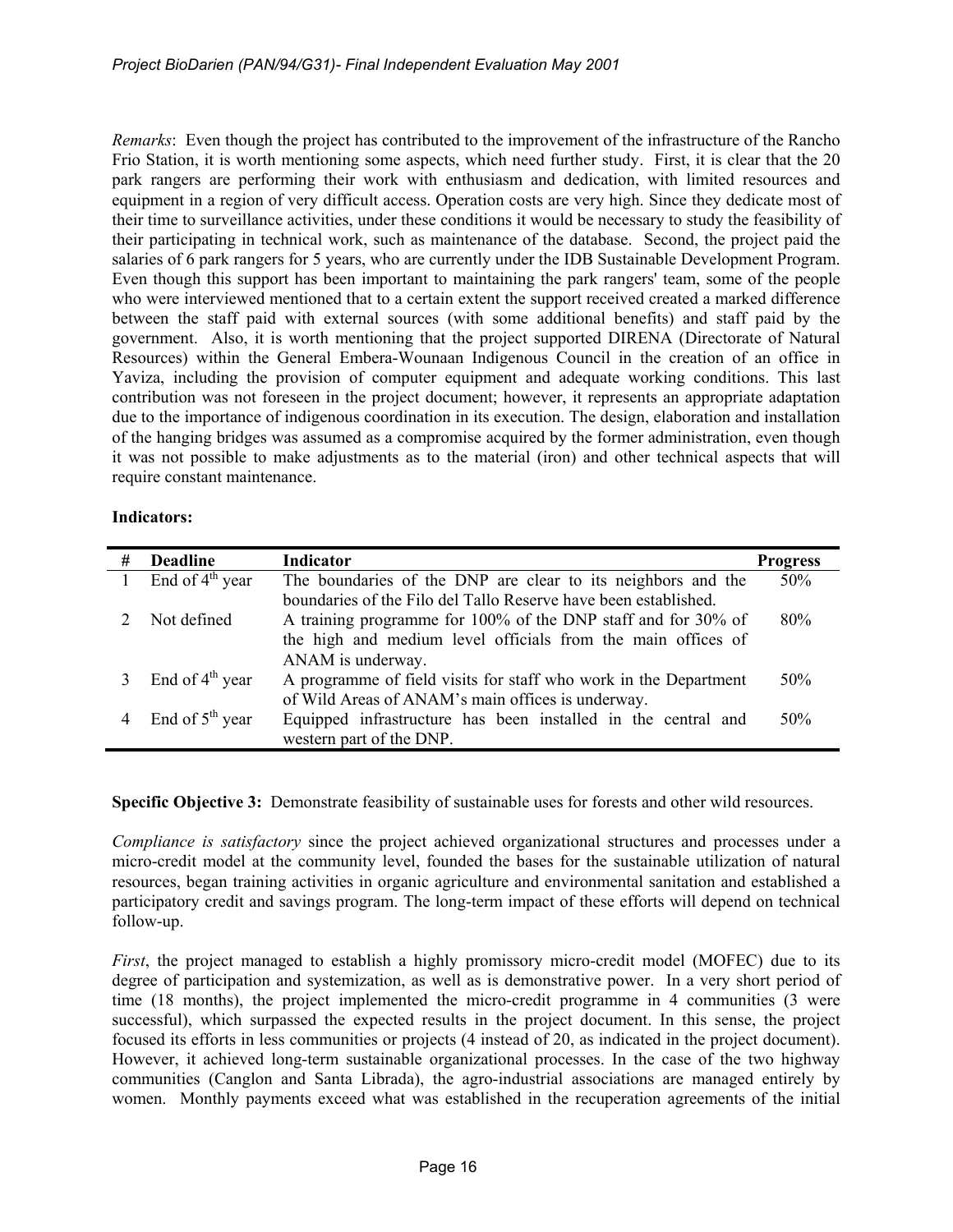loan. In Punta Grande (Tupiza River), the association is already financing farmers with interests generated by loans made with the project's seed capital. The three associations have legal status.

*Remarks*: The application of MOFEC in the three communities above-mentioned clearly shows that small financial stimuli can have an important impact when they are accompanied by a training and follow-up program. The technical equipment reestablished an excellent degree of confidence within the communities and provided follow-up to a series of well-designed activities through a participatory process. There are two aspects that are worth studying as the use of MOFEC increases throughout the region. In the first place, the model emphasizes the consolidation of internal organizational processes (which we believe is appropriate); however, it disregards marketing aspects. In the case of the two communities on the highway, both associations have had problems in selling rice through the IMA, which was supposed to pay them a better price, as compared to the intermediaries, but they did not comply with their agreement. Without a marketing strategy, it has been difficult for them to overcome this obstacle. Secondly, MOFEC indirectly emphasizes the links between sustainable development (production) and environmental protection. This type of management is very common in projects that try to integrate these two components. For the next phases of application of MOFEC, the possibility of integrating environmental and cleansing activities, organic production and financial stabilization in the communities would have to be studied.

*Second*, the project has promoted the creation of plantain and yam organic plantations in the three communities with micro-credit programs. Other efforts to promote the breeding of iguanas and pacas (activities initiated in the project's first phase) in these and other communities failed because they were imposed from outside and lacked technical follow-up. In order to have a long-term impact, agricultural production activities undertaken by the project require follow-up.

*Remarks*: Organic agricultural production activities seem to be well-founded on existing practices. However, there has been a lack of technical follow-up by specialized agronomists, which exceeded the project's capacity. In our opinion, the fact that they did not manage to establish programs for five species is less important compared to the need to provide follow-up to new projects for organic production of plantain and yam.

*Third*, project reports indicate that 250 farmers have been trained in organic production techniques. We could verify that the technical team has provided training in at least three communities beyond the microcredit program. The impact of these long-term efforts will depend on the follow-up actions.

*Remarks*: Although the local people's production is concentrated on the riverside and the road, it does not seem to represent a strong threat to protected areas. At the same time, the arrival of new groups of immigrants from the central provinces has decreased significantly, and in some cases families have left the region due to speculations on public safety, as a result of actions attributed to Colombian paramilitary groups and banditry. As to technical training activities in organic production, the project began awareness raising and orientation processes, but there is lack of continuous follow-up with expert technicians.

*Fourth*, through MOFEC, the project established an investment, credit, and production program, and in a lesser extent, a marketing program. This programme exceeded the expected results in the project document as we mentioned in previous sections. The project facilitated the purchase of a rice husker and a manual sugar mill (*trapiche*) by the communities of Canglon and Santa Librada (road), creating a source of services, which are scarce in the region.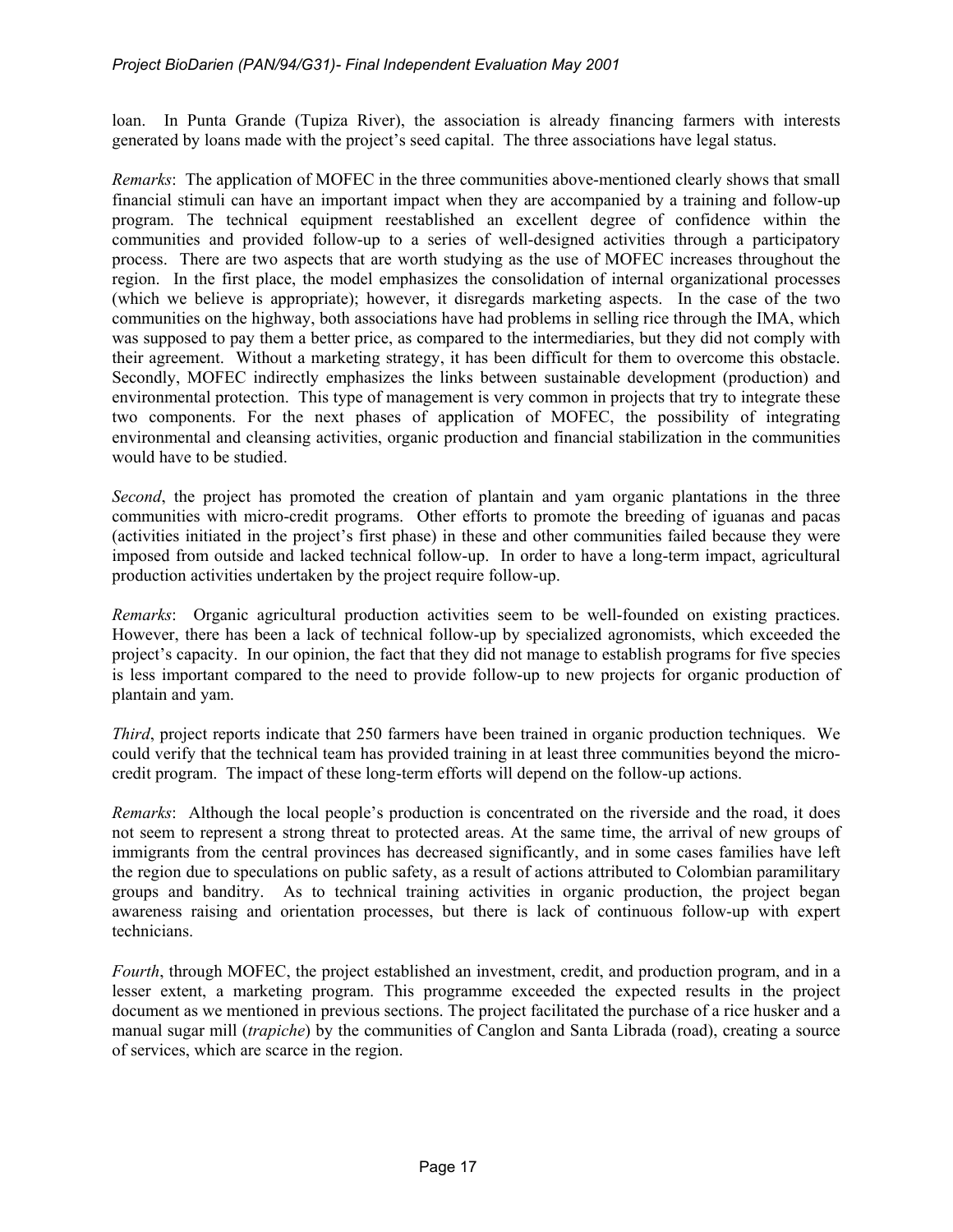*Remarks*: As we mentioned in previous sections, the MOFEC programme should be replicated with the same training intensity, systemization and follow-up in other communities, and it requires more emphasis in the areas of marketing and environmental protection.

### **Indicators:**

| # | <b>Deadline</b> | <b>Indicator</b>                                                  | <b>Progress</b> |
|---|-----------------|-------------------------------------------------------------------|-----------------|
|   | Non-specified   | At least 20 sustainable demonstrative projects have been          | 100%            |
|   |                 | implemented, with different organized groups (indigenous, afros,  |                 |
|   |                 | latinos). Women comprise at least 20% of the beneficiaries.       |                 |
|   | Non-specified   | At least 5 wild natural resources are being utilized in an        | 40%             |
|   |                 | ecologically and economically sustainable way.                    |                 |
|   | Non-specified   | 400 independent farmers have been trained in environmentally      | 60%             |
|   |                 | friendly production techniques in the surroundings of the DNP and |                 |
|   |                 | its influence zone.                                               |                 |
|   | Non-specified   | A support plan for investment, credit, production and marketing   | $100\%$         |
|   |                 | has been formulated and disseminated.                             |                 |

**Specific Objective 4:** Raise awareness of local communities and promote knowledge on the values of natural resources in the project area.

*Compliance is unsatisfactory* since the project contributed to raise awareness in the Panamanian public on the ecologic importance of Darien, but not with the intensity or the necessary follow-up to increase their knowledge. Besides radio programs, the project began an environmental education programme in public schools and improved the infrastructure of the Rancho Frio Station of the DNP, making it more attractive to visitors. These first awareness raising and environmental education activities need greater coordination between the executing agencies and require much more follow-up to guarantee progress considering the objective.

*First*, it is impossible to confirm in quantitative terms the degree of progress achieved through the awareness raising activities, since there is not a baseline to compare the values before and after the project. However, in qualitative terms, the project produced radio programs, which were translated into the Embera and Wounaan language through the "Radio Voz sin Fronteras," the main radio station in the region. Besides, it facilitated the production of a presentation "*Images of Darien*" by Sandra Eleta, a renowned Panamanian artist. This same artist made a permanent exhibit of pictures at the main entrance to ANAM's main offices in Panama City.

*Remarks*: It is clear that the project has contributed to promote a greater awareness of communities in the region, governmental and non-governmental stakeholders, and to a lesser extent, the general public in Panama City. However, we could not find out whether these activities changed the public's opinion or not. There is no doubt that the products promote the region as a highly important ecological site at a worldwide level. It would be necessary to formulate and execute a coherent and integrated dissemination programme to achieve a long-term impact.

*Second*, according to project reports, five communities related to the project implemented a validation phase for environmental education guidelines. Besides, the project organized a training workshop on the use of guidelines for elementary school teachers. In spite of having initiated a formal environmental programme that could have an important impact in Darien, it still lacks follow-up, since the Ministry of Education decided to update the guidelines according to the new curriculum and apply them at a national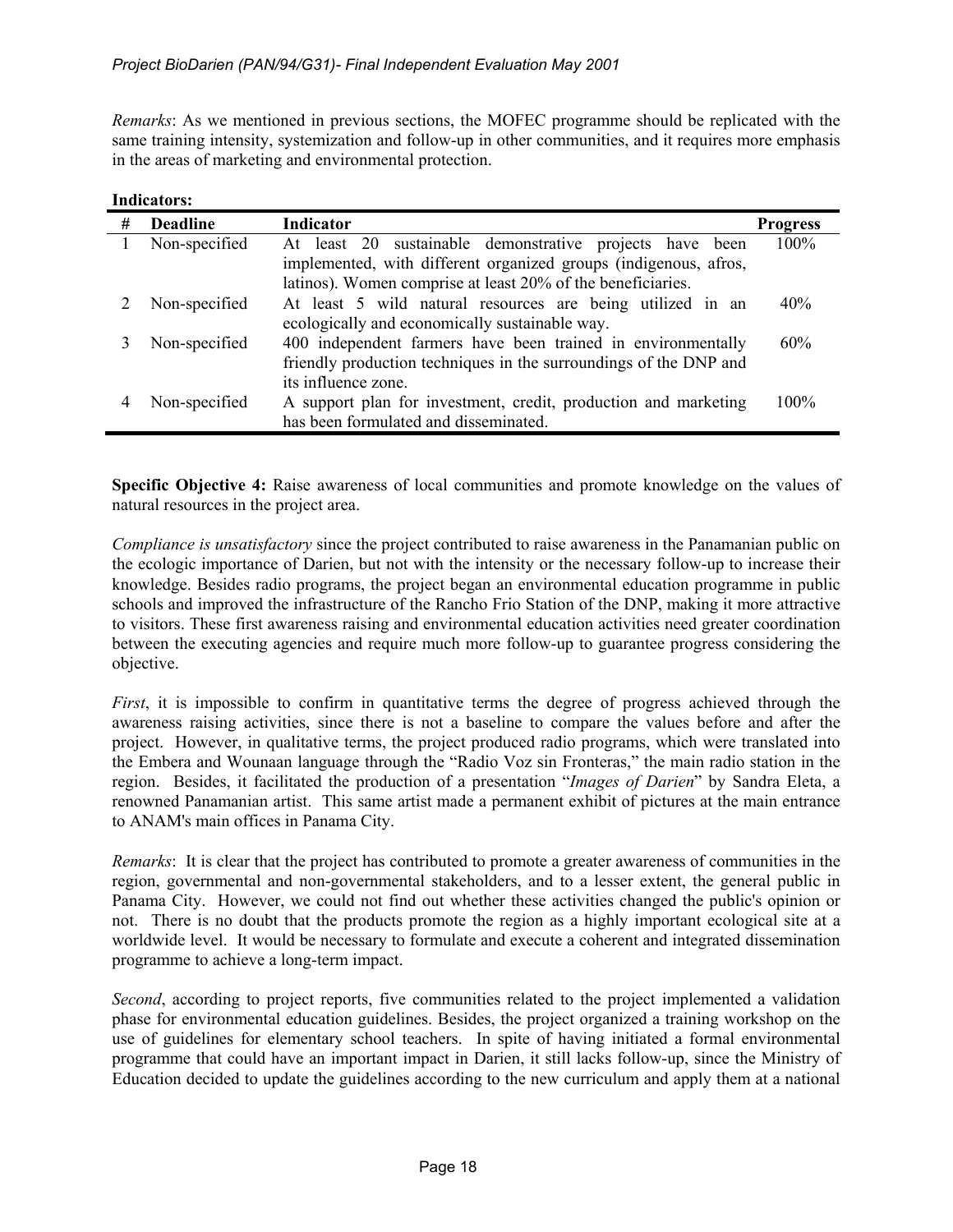level with support from UNDP. These activities were not carried out, and as a result, the schools of the Darien pilot programme still have not received the complete sets of guidelines.

*Remarks*: Evidently, the project has contributed in raising awareness in the communities of the region, government and non-government stakeholders, and to some degree in Panama City residents. We were unable to determine, however, whether these activities have changed general public opinion. Certainly, the area output promotes the region as an important world ecological site. The need, therefore, for developing a well-balanced and comprehensive programme aimed at a long-term impact.

*Second*, according to project reports, five communities involved in the project implemented a validation period for environmental education guidelines. In addition, the project organized a workshop for elementary school teachers on the use of the guidelines. In spite of the official beginning of the environmental education program, which could have an important impact in Darien, no follow-up activities have taken place, since the Ministry of Education decided to update the guidelines in keeping with the new national curriculum to further implement them nationwide with support from UNDP. These activities were not carried out, and as a result, the schools involved in the Darien pilot programme have not received the guidelines yet.

*Remarks*: The project promoted a promising organizational process among public school teachers in El Real, bordering the DNP. However, once this initiative was taken to the national level through the Environmental Education Department of the Ministry of Education, the regional approach was lost, and follow-up activities were also slowed down. To this end, UNDP provided US\$250,000; however, the educational guidelines were not updated or distributed with a supplementary manual in keeping with the new curriculum. In order to make progress, it would be worthwhile to contact the Ministry of Education, once again, and examine the options available to adjust and distribute the guidelines in Darien. Considering Darien as a pilot-region is recommended prior to introducing the environmental programme in other parts of the country.

*Third*, according to data submitted by the DNP staff, the number of visitors per year, including local, national, and international tourists, is approximately 80 people. According to project reports, the number of visitors increased by 10% between 1998 and 2000.

*Remarks*: there is no doubt that the improvements to the Rancho Frio Station infrastructure in the DNP have made it more attractive to visitors. Particularly, nature trails provide visitors with additional learning experience on the park and its natural surroundings. Moreover, a comprehensive evaluation of the infrastructure and services necessary to strengthen a tourism strategy within the management plan is recommended, as part of any follow-up measure. To this end, a survey could help determine changes in public opinion or awareness levels regarding the park.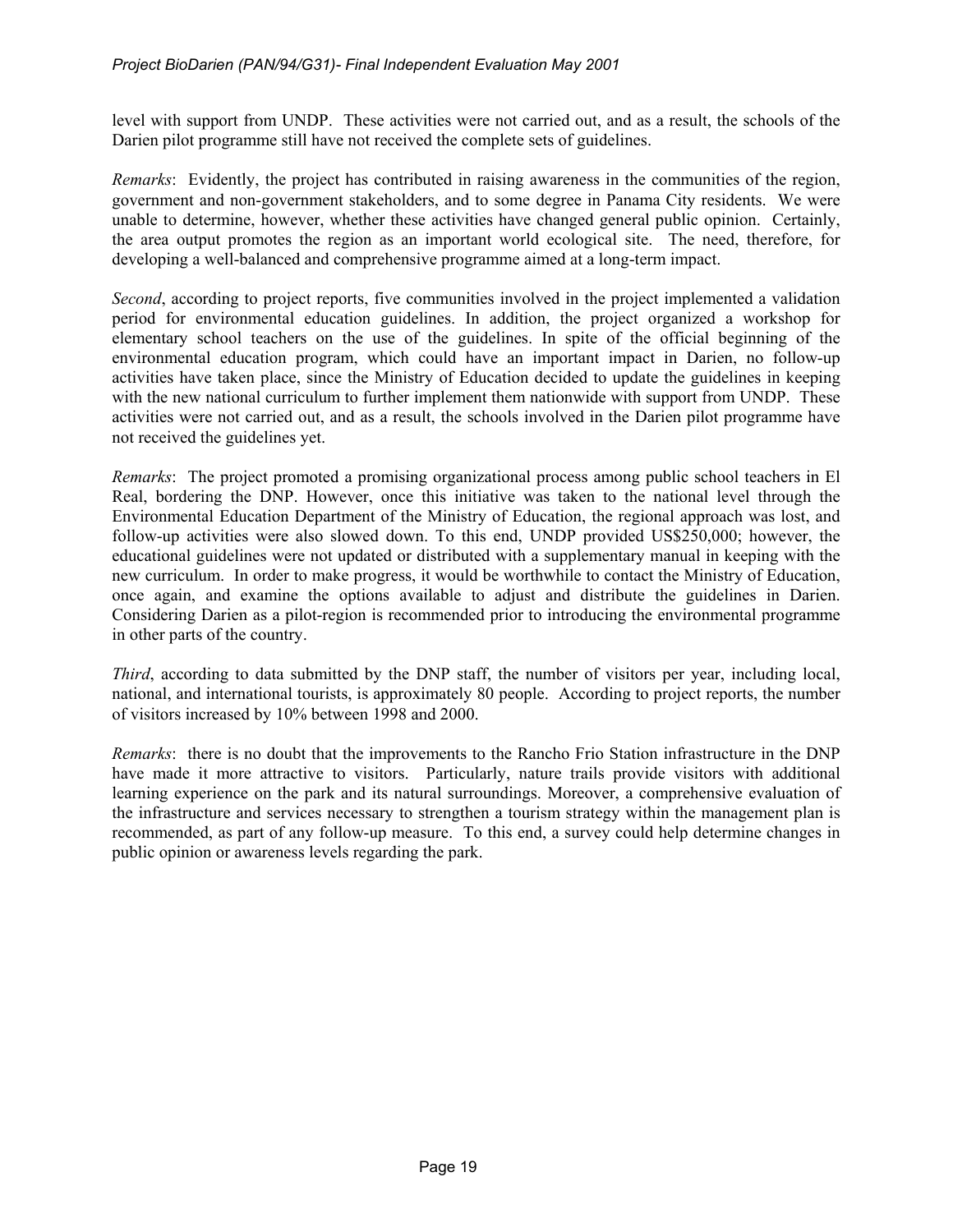| # | <b>Deadline</b>             | Indicator                                                          | <b>Progress</b> |
|---|-----------------------------|--------------------------------------------------------------------|-----------------|
|   | Non-specified               | Public opinion on protecting biodiversity has significantly        | 25%             |
|   |                             | increased within the project area.                                 |                 |
|   | End of $4^{\text{th}}$ year | At least 50% of the schools in the project area are taking part in | 50%             |
|   |                             | outreach programs (teachers with environmental education           |                 |
|   |                             | material, field trips to production-based projects, etc.).         |                 |
|   | Non-specified               | Number of visitors to the DNP has increased at least by 20%.       | 50%             |

### **Indicators:**

**Specific Objective 5:** Increase and diversify financial resource basis for biodiversity conservation of DNP/WHS.

*Compliance is highly satisfactory,* as the design and implementation of the revolving fund (MOFEC) has surpassed expected results, included in the document project; and the project has been successful in reaching agreements with various national and international organizations.

*First*, as the Immediate Objective 3 showed, the ethno-cultural financing model (MOFEC) represents a highly successful experience and an important economic alternative for the communities involved.

*Second*, regarding any co-financing, BioDarien has developed activities with the British Embassy, Canadian Cooperation Agency, and Natura, including joint activities with the MIDA-ProDarien Project (FIDA), IDB Darien Sustainable Development Program, the Spanish Cooperation Agency, and the International Cooperative Institute (ICI).

*Remarks*: The project has fulfilled this objective. Developing a financial comprehensive programme aimed at Darien's sustainable development and environmental protection is recommended, in order to strengthen coordination, co-financing, and micro-credit efforts. This plan could be part of a regional global strategy, (i.e. Vision Darien), based on ecological, economic, and political significance.

### **Indicators:**

| # | <b>Deadline</b>      | Indicator                                                                                 | <b>Progress</b> |
|---|----------------------|-------------------------------------------------------------------------------------------|-----------------|
|   | End of $3^{rd}$ year | The revolving fund for sustainable uses of natural resources is                           | 100%            |
|   | End of $3^{rd}$ year | underway.<br>Other financing sources support the implementation of project<br>activities. | 100%            |

**Specific Objective 6:** Increase knowledge of local populations of Darien, especially non-indigenous groups, on DNP/WHS natural resources, influence zone, and their present conservation status.

*Compliance is satisfactory,* since ICAB and the Museum of Invertebrates of the University of Panama have completed several science studies through a subcontract with the project and disseminated results in various bulletins and reports. In addition, ANCON has created a database, which organizes available information on Darien.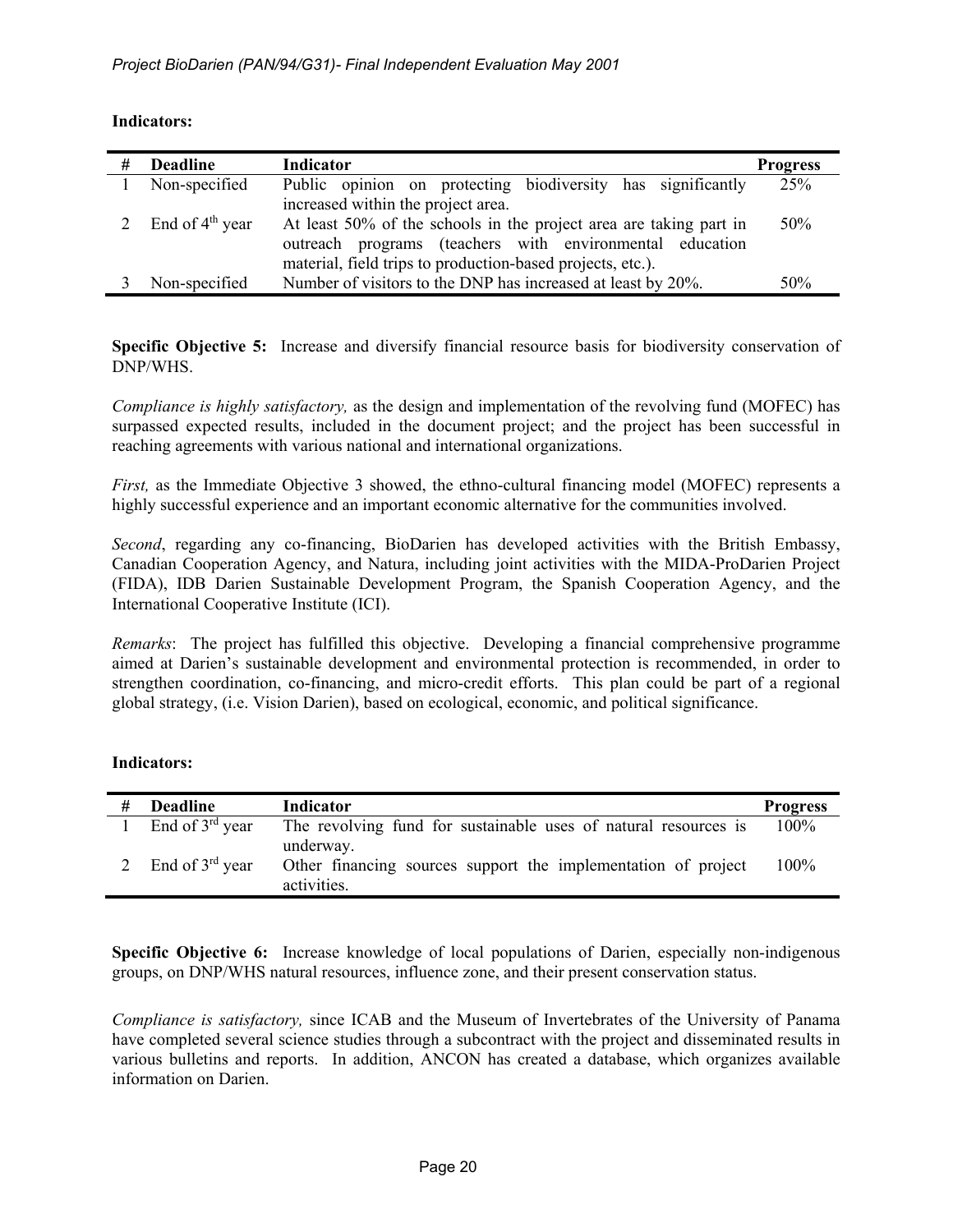*Remarks*: even though the project has carried out the activities foreseen in the project document, it has not been determined whether these activities have promoted awareness raising in the local population of Darien, regarding DNP natural resources in keeping with the objectives. In other words, the logframe matrix indicators do not show the immediate objective.

### **Indicators:**

| # | <b>Deadline</b> | Indicator                                                          | <b>Progress</b> |
|---|-----------------|--------------------------------------------------------------------|-----------------|
|   | Non-specified   | Reports published on inventories and current status of animal and  | $100\%$         |
|   |                 | plant population in Darien National Park and other protected areas |                 |
|   |                 | in the region.                                                     |                 |
|   | Non-specified   | Outcome of research initiatives carried out through different      | 50%             |
|   |                 | events.                                                            |                 |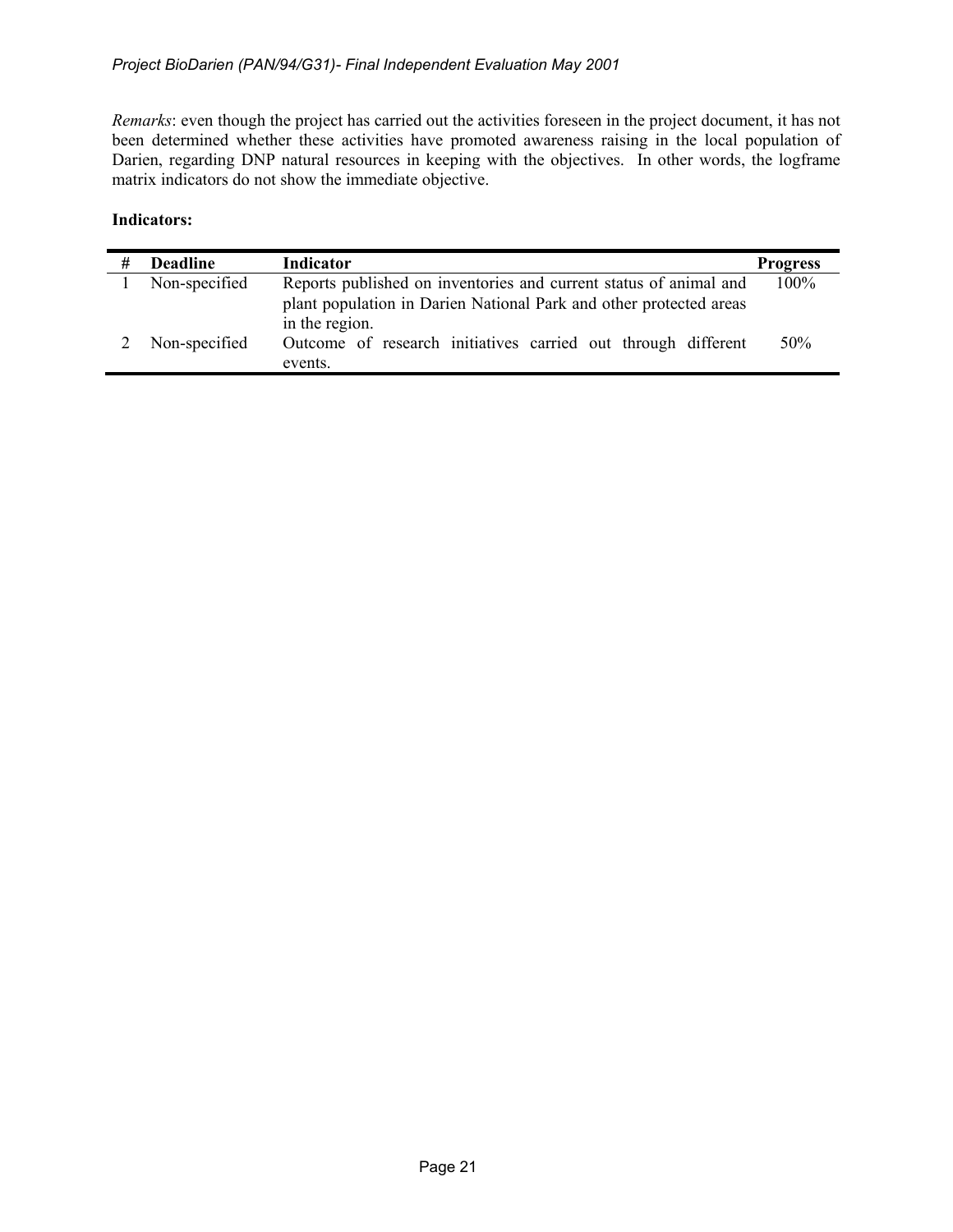| $\#$         | Objective                                                                    | Compliance             | <b>Indicators</b>                                    | <b>Progress</b> |
|--------------|------------------------------------------------------------------------------|------------------------|------------------------------------------------------|-----------------|
| 1.           | Participatory activities on DNP<br>planning.                                 | Satisfactory           |                                                      |                 |
|              |                                                                              |                        | 1. Basic information on Management Plan              | 50%             |
|              |                                                                              |                        | 2. Updated Management Plan                           | 30%             |
|              |                                                                              |                        | 3. Four local support groups                         | 40%             |
|              |                                                                              |                        | 4. Efficiently-managed support                       | 50%             |
| 2.           | To strengthen operations at DNP,<br>Filo del Tallo, and Canglon<br>Reserves. | Satisfactory           |                                                      |                 |
|              |                                                                              |                        | 1. Clearly set borders and reserves at<br><b>DNP</b> | 50%             |
|              |                                                                              |                        | 2. Staff/official training                           | 80%             |
|              |                                                                              |                        | 3. AS staff field visits                             | 50%             |
|              |                                                                              |                        | 4. Operational infrastructure                        | 50%             |
| 3.           | To demonstrate feasibility of natural<br>resources sustainable use.          | Satisfactory           |                                                      |                 |
|              |                                                                              |                        | 1. Twenty demonstrative projects                     | 100%            |
|              |                                                                              |                        | 2. Five wild resources used                          | 40%             |
|              |                                                                              |                        | 3. 400 trained farmers                               | 60%             |
|              |                                                                              |                        | 4. Investment, credit support program                | 100%            |
| $\mathbf{4}$ | To raise awareness in the<br>communities.                                    | Unsatisfactory         |                                                      |                 |
|              |                                                                              |                        | 1. Public opinion has changed                        | $---$           |
|              |                                                                              |                        | 2. Environmental education in 50%<br>of schools      | 50%             |
|              |                                                                              |                        | 3. DNP visits increased by 20%                       | 50%             |
| 5.           | To increase and diversify the basis<br>of financial resources                | Highly<br>satisfactory |                                                      |                 |
|              |                                                                              |                        | 1. Revolving fund underway                           | 100%            |
|              |                                                                              |                        | 2. Support from other financial sources              | 100%            |
| 6.           | To raise awareness on DNP in local<br>populations.                           | Satisfactory           |                                                      |                 |
|              |                                                                              |                        | 1. Inventories/reports issued                        | 100%            |
|              |                                                                              |                        | 2. Research outcome disseminated                     | 50%             |

# **Summary of Results Achieved by Specific Objective**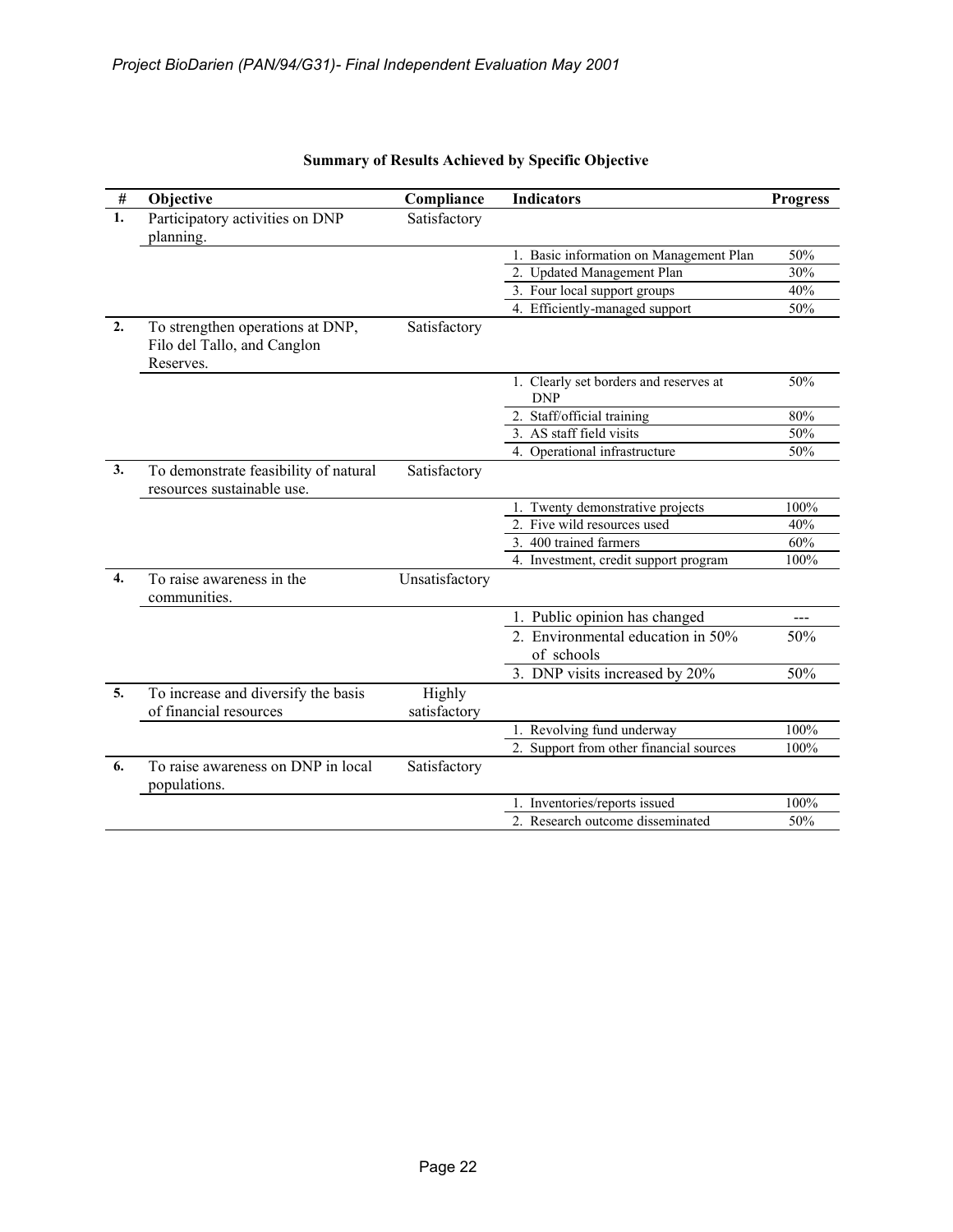# **4. Global Environmental Facility (GEF) Criteria**

# **4.1 Conservation of Forest Ecosystems**

The Project BioDarien (PAN/94/G31) - "Conservation of Biodiversity in Darien through Sustainable Community Development", has set the bases for a co-managing participatory programme of the protected areas, improving the infrastructure, and technical capacities of the DNP personnel, establishing demonstrative projects for sustainable use of natural resources, raising the levels of scientific knowledge, and achieving co-financing for environmental protection activities. The project has contributed in the protection of forest ecosystems in a very short period and under very difficult circumstances. Notwithstanding the project's small-scale achievements, it has supported the establishment of organizational processes, which could have a multiplier effect at the regional level.

# **4.2 Community-based Participation**

In general terms, the project has achieved an important level of participation in keeping with the objectives. The first designing process in 1994 included outreach workshops in Darien communities, and initial activities of the technical staff in 1995 promoted a participatory analysis to define productive projects. Notwithstanding these efforts, the technical team was unable to establish a reliable relationship with local communities during the project initial stage, resulting in lack of communication with community members and few follow-up activities. The gap between project representatives and the communities was further broadened due to changes in project staff.

Most communities mistrusted and other strongly rejected the new technical unit, which arrived with the 1998 reformulated project. In the Embera community of Punta Grande, where the project established a micro-credit program, it was necessary for a well-known nun in the region to intervene in order for the residents to accept the staff responsible for project promotion. Eventually, the technical team regained their credibility in several communities; however, activities in other communities were abandoned, as the residents were dissatisfied with the project performance during the previous stage. Evidently, noncompliance by the first technical unit had an important impact on the various activities included in the second 1998 project document.

*At the community level,* the project established highly participatory activities through the revolving fund. Through MOFEC, the project established a structural organization, opening the door to dialogue between the residents interested in the micro-credit programme and project representatives. The technical team concentrated efforts on four communities, (three were successful) in order to improve their image. The most important advances with MOFEC were the result of the technical team's commitment and follow-up efforts. The residents of Santa Librada, Canglon, and Punta Grande consider themselves the owners of the farming associations, as they have participated in their development from the outset.

*At the project level,* the technical team maintained an appropriate level of communication with ANAM and other projects. Annual Operational Plans (AOP) were implemented as the in-house planning method. In several work cycles during the initial stage, the Technical Unit was able to include representatives from the Indigenous Council to define and set an action plan. The action plan, however, was not executed in keeping with the agreement, due to the subsequent participation of the chief external technical advisor, thus obstructing the implementation of activities. When the project was reformulated in 1998, the new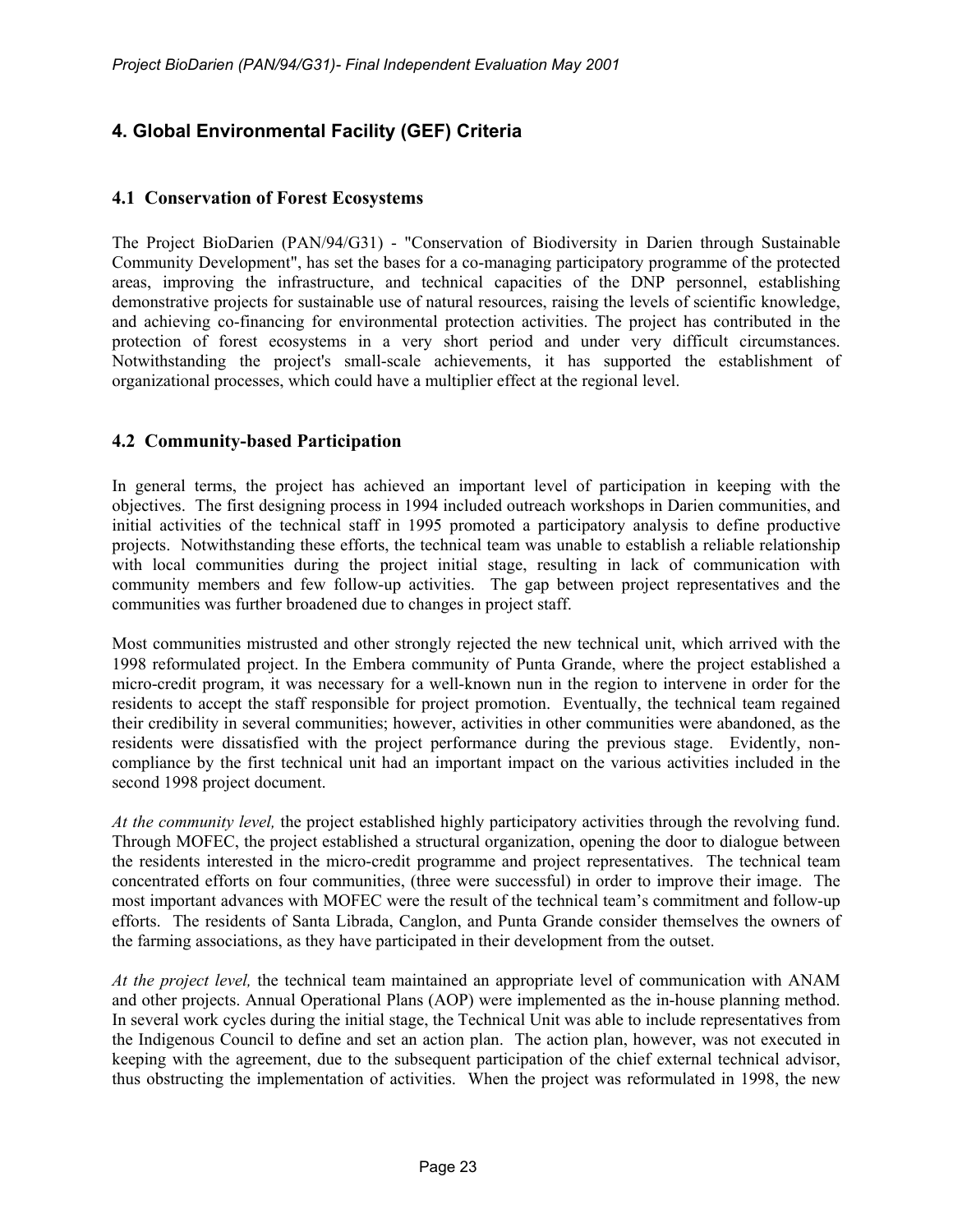Technical Unit followed a clearly defined planning method; however, it did not adopt participatory practices due to time constraints.

*At the supervisory level*, evidently, the project structure prompted participation from government entities, the executing agency (UNDP), and the General Embera-Wounaan Indigenous Council. The indigenous groups were well represented. It would have been interesting to invite representatives from latino and afro-colonial communities, since they do not have the same level of organization or enjoy the same rights before the law. These two groups are considered to be state-represented, while the indigenous groups enjoy some level of autonomy for managing resources within the two *Comarcas* near the DNP.

# **4.3 Institutional Strengthening**

The project contributed in strengthening community organizations through MOFEC, supporting DIRENA of the General Embera-Wounaan Indigenous Council, training DNP personnel, and improving park infrastructure in the Rancho Frio Station. In addition, the project in cooperation with ANAM has promoted and supported efforts to increase coordination of international projects underway in the region. Notwithstanding these important efforts, the national park, ANAM's regional office, and DIRENA (General Embera-Wounaan Indigenous Council) still experience institutional weaknesses.

Both the national park and ANAM's regional office have limited technical staff to manage the protected areas. At DNP in El Real, there is a single technician with the Director and management assistant. ANAM's regional office in Meteti mainly handles forest permits. Therefore, a limited number of specialists in the protected areas strongly prevent appropriate management. In addition, the director and technical staff in both agencies have been changed regularly. At present, there is no skilled technical team to manage the protected areas.

The Directorate of Natural Resources has been recently created within the General Embera-Wounaan Indigenous Council. There is an ecological supervisor for both *Comarcas* in the region. The project provided financial support for an office in Yaviza with computers. The Council would have to assign more skilled staff and resources in order for DIRENA to have an impact in the region. In addition, promoting closer contacts with the councils in the watershed is recommended.

# **4.4 Performance of Executing Agencies**

Overall, both ANAM and UNDP have contributed to the success of the project.

ANAM, the national executing agency, has coordinated and monitored activities in a positive way, preventing unnecessary limitations. During the past two decades, international projects have been implemented independently in most cases. The creation of ANAM set forth in Law 41 of 1998, and efforts of its initial administrators were aimed at developing "a leading entity" amongst other government, non-government organizations, and international projects. Regarding this project, we acknowledge that the current deputy administrator has promoted positive relations with BioDarien coordinators, facilitating efficient and respectful interaction with the technical team. Therefore, any politization in planning of activities and appointing technicians was prevented.

The UNDP has invested significant resources to support conservation and sustainable development in Darien through the creation of a liaison office in Yaviza. In addition, it has indirectly adopted a US\$250,000 project for the Environmental Education Department of the Ministry of Education aimed at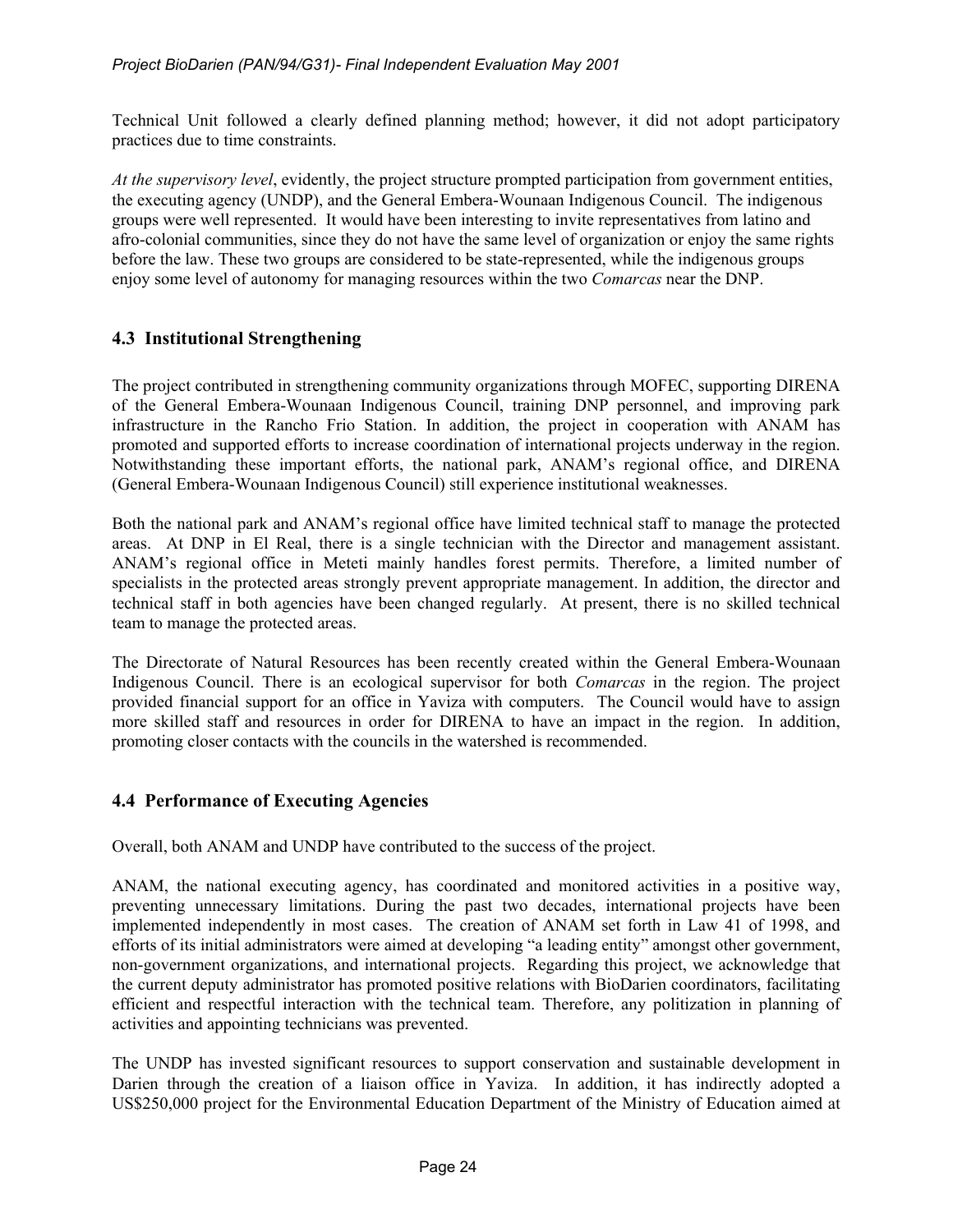updating and distributing the educational guidelines previously mentioned, but requiring follow-up. Since the UNDP handles several projects supported by international financing organizations, it has an important role in managing regional resources. Its experience in distributing financial resources through subcontracts will be necessary in speeding up community activities. To this end, we note the importance of studying the eventual establishment of a GEF/Small Grants Programme (SGP) in Panama.

# **4.5 Sustainability**

The project has developed community-based activities to protect and promote the biodiversity of Darien, There are great possibilities for institutional, economic, and political sustainable development, as long as necessary follow-up is included.

Economic sustainability of conservation and development initiatives in Darien seems promising. On one hand, MOFEC promotes more financial independence in each community developing a successful agricultural association. On the other hand, the creation of FIDECO opens the door for financial support of long-term conservation projects at the national level. Since Darien is a priority region in biodiversity terms, important financial support from international organizations is available. The only immediate action should be to develop a financial plan aimed at the protected areas in the region, considering longterm priorities.

Regarding organization and institutional issues, there are elements that could be included in an integrated conservation and development programme for the Darien region, underscoring three levels of organization: communitary, operational, and institutional.

Locally, MOFEC's structure and participatory process promote an increase in the community "social capital", thus, the residents can become more financially independent. As agricultural associations grow in terms of partners and income, it would be important to consider mechanisms for conflict resolution and setting strategic alliances beyond the communities.

Operationally, BioDarien has strengthened the technical team and a working process, achieving important results with limited resources. To a great extent, the technicians' commitment and follow-up ensure this success in the communities. We must praise the efforts made by ANAM and UNDP in allocating needed resources to keep the team operational between the end of the Project BioDarien and the beginning of the second project supported by GEF and UN Foundation.

Regarding the institutions, ANAM has started an intra and intersectorial coordination process to improve performance and efficiency of actions aimed at the conservation of Darien's biodiversity. During the past two years, ANAM has signed letters of understanding with other ministries and government agencies, establishing a "leading" structure to receive and direct data and resources to the corresponding areas in various agencies. ANAM is the key entity in any integrated plan for conservation and sustainable development in Darien. Therefore, it is recommended that present and future programmes continue strengthening ANAM by supporting and training technicians.

Regarding best practices, the ethno-cultural financing model (MOFEC) offers great potential and could be replicated in Darien, other regions in the country, and eventually in other countries, upon consolidating follow-up and assessment mechanisms in future phases of implementation. The design and structure could become a component of a larger programme, following, for example, the GEF/SGP.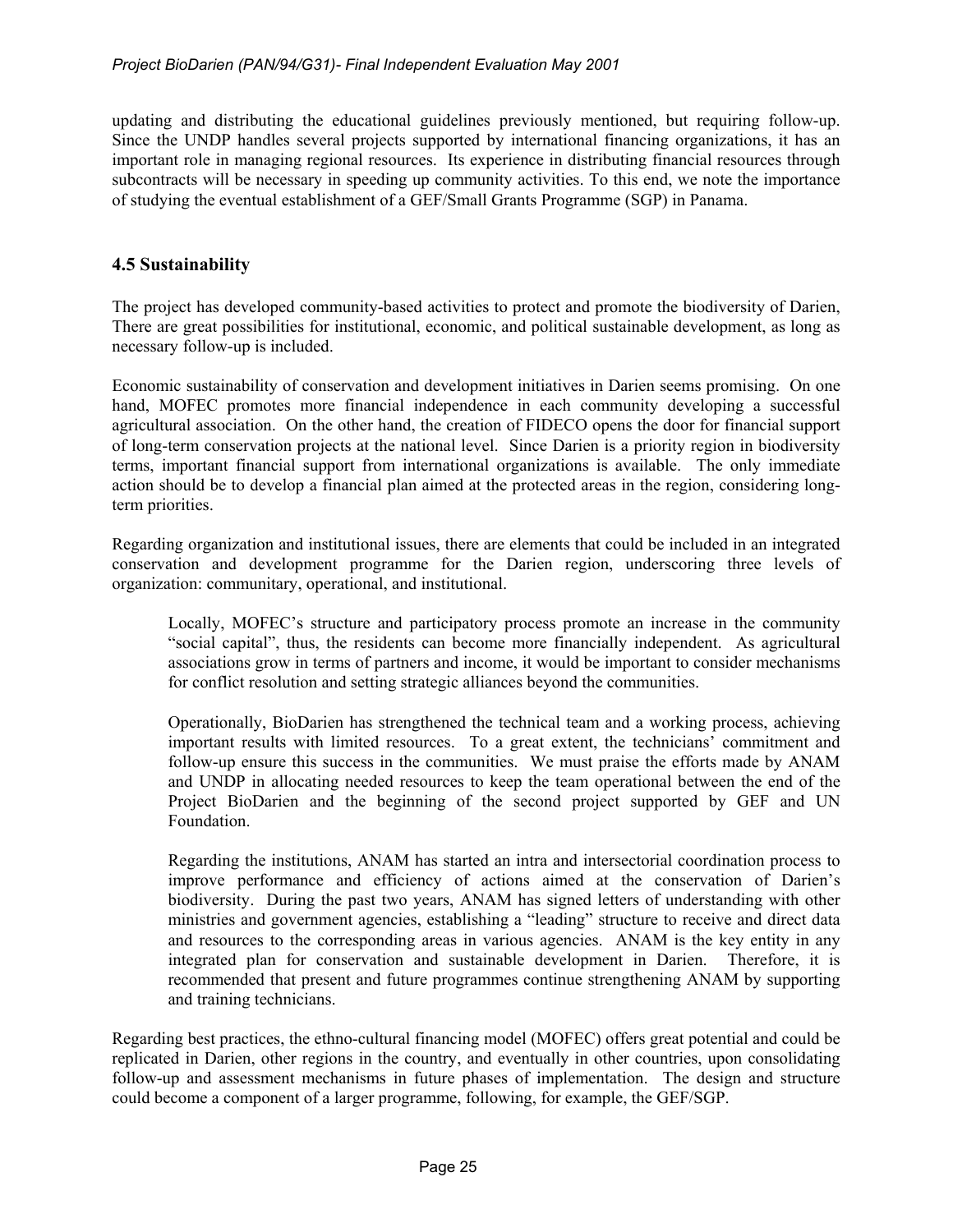# **4.6 Risk and Threat Analysis (Baseline)**

Overall, the project has contributed with significant improvements vis-à-vis the baseline established in the project document (1998).

Participatory Conservation Planning

This new participatory approach for sustainable community development can be implemented in managing protected areas. Several key stakeholders have been trained in the use of this methodology; however, it is necessary to include them in the work lead by ANAM, the government entity responsible for the country's protected areas. The project has not established local support committees, as the project document recommended; however, the project has set the basis for a participatory process through the ethno-cultural financing project MOFEC. Any extensive changes regarding participatory planning will rely on follow-up activities implemented by ANAM and new projects.

Operations at the Darien National Park, Canglon, and Filo del Tallo Reserves.

The infrastructure and interpretation programs have been significantly improved. There is a permanent group of rangers; however, the managing unit at the local and regional offices in El Real do not have trained technicians awaiting ANAM's appointment of new trained staff for the protected areas. The level of experience in the use of basic tools (cartography, interpretation) has improved; however, there is limited equipment to apply this knowledge. There is still very limited information regarding new approaches, such as co-managing, especially to thoroughly assess the opportunities and potential difficulties within the Darien project.

Demonstrating sustainable use of natural and wild resources.

The ethno-cultural financing model significantly has improved planning, financing, and sustainable use of natural resources in various pilot communities. There is still limited or scattered data on the population's interest in sustainable crops, more efficient technologies, and managing methods, especially of wild resources in captivity.

Promoting conservation values in the project area.

Activities to promote, raise awareness, and disseminate environmental education have been implemented; however, these are still scattered across. The lack of follow-up and integration of efforts aimed at raising awareness and disseminating the environmental education programme limit the impact of early organizing methods.

Creating a financial resources basis for biodiversity conservation.

Raising financial resources for local and national conservation efforts. At the national level, the Ecologic Trust Managing Organization has a US\$28-million budget granted by the Panamanian government, USAID, and The Nature Conservancy (TNC). An annual US\$50,000-allocation for conservation activities in Darien has been granted through the project. At the local level, MOFEC has allocated a revolving fund for agriculture in three communities, two of which, have women as resource managers. A leading plan is still pending to finance protected areas in Darien.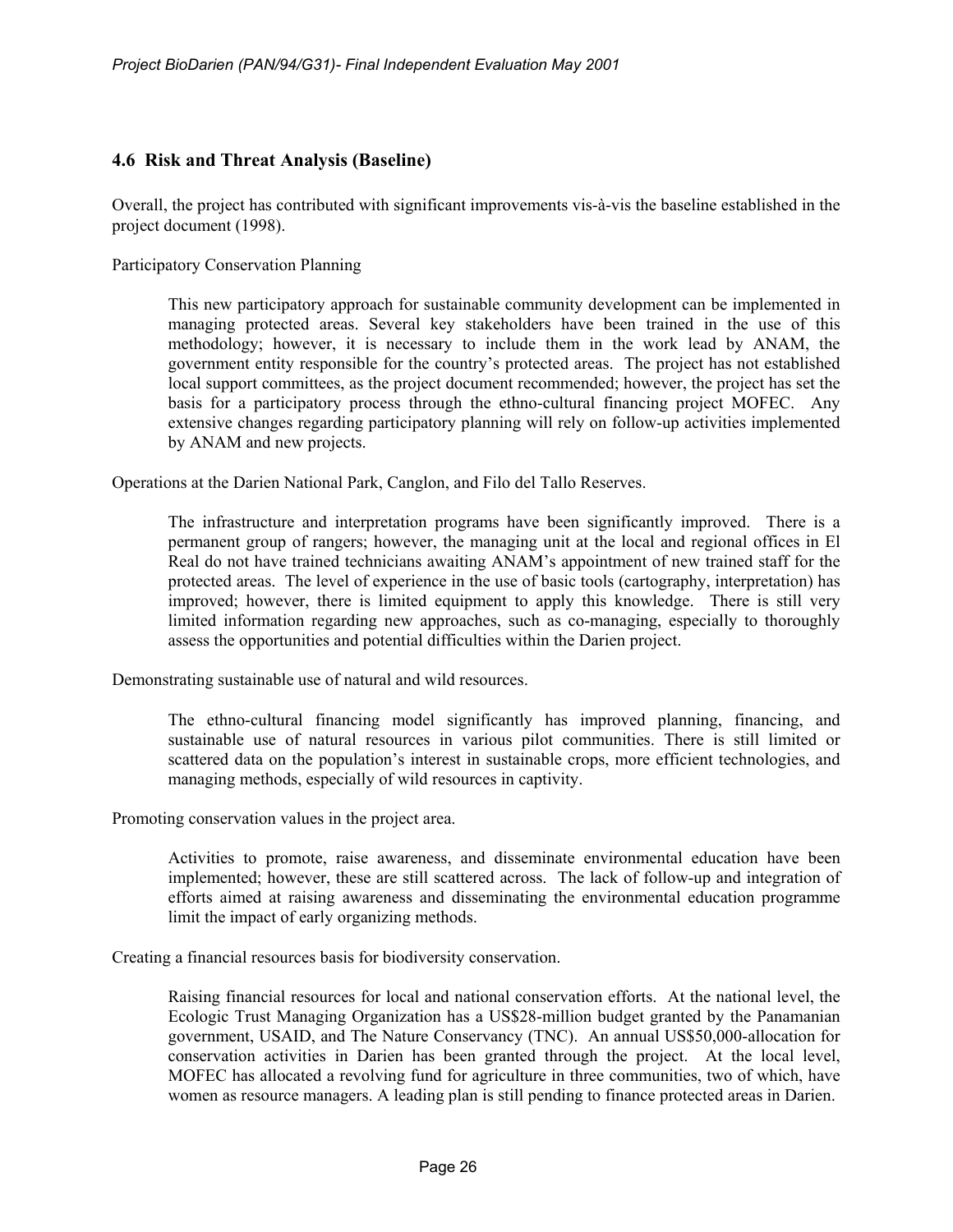Raising awareness on natural resources and their current status in the Darien National Park and its influence zone.

Scientific research carried out in DNP and dissemination of results through bulletins and reports have increased significantly. A classification programme using a database is in the initial stages. However, extensive integration of research, classification, and dissemination efforts within DNP management operational activities and the regional ANAM office is necessary.

# **5. Work Processes**

### **5.1 Design**

In February 1998, the evaluating mission responsible for the assessment, proposed the reformulation of 1999-2000-project design aimed at recovering wasted time and reach moderate success compared to the original 1994 design. The Executing Agency ANAM and the UNDP Office in Panama promoted the 1998 project assessment to define its future.

Notwithstanding serious difficulties with management and the relationship amongst the project, communities, and other key stakeholders regarding implementation matters, it was recommended to reformulate the project, including objectives and original goals.

The strategic value that the project had for the UNDP, GEF, and ANAM, together with demonstrating the feasibility of community-based development as a means to conserve protected areas were important aspects in reactivating the project.

The new design was based on project recommendations, such as, reviewing the logframe matrix; cutting the project effective action area; granting managerial, financial, and technical autonomy to the project. Regarding the Technical Unit (TU), based on clearly defined technical profiles, a special committee was to select and contract the TU staff; TU monitoring by ANAM deputy administration; establishing adequate project headquarters in Meteti and personnel housing. In addition, recommendations for reactivating the project, operational pace, and assessment were included.

Overall, the initial project design was based on identifying difficulties, followed by a period of consultations, resulting in passive community participation, and finally defining objectives, activities, and an organizational structure. The second period included project reformulation based on assessing the previous period, with fewer participation of the key stakeholders; however, with moderate objectives aimed at drawing them closer to the regional reality.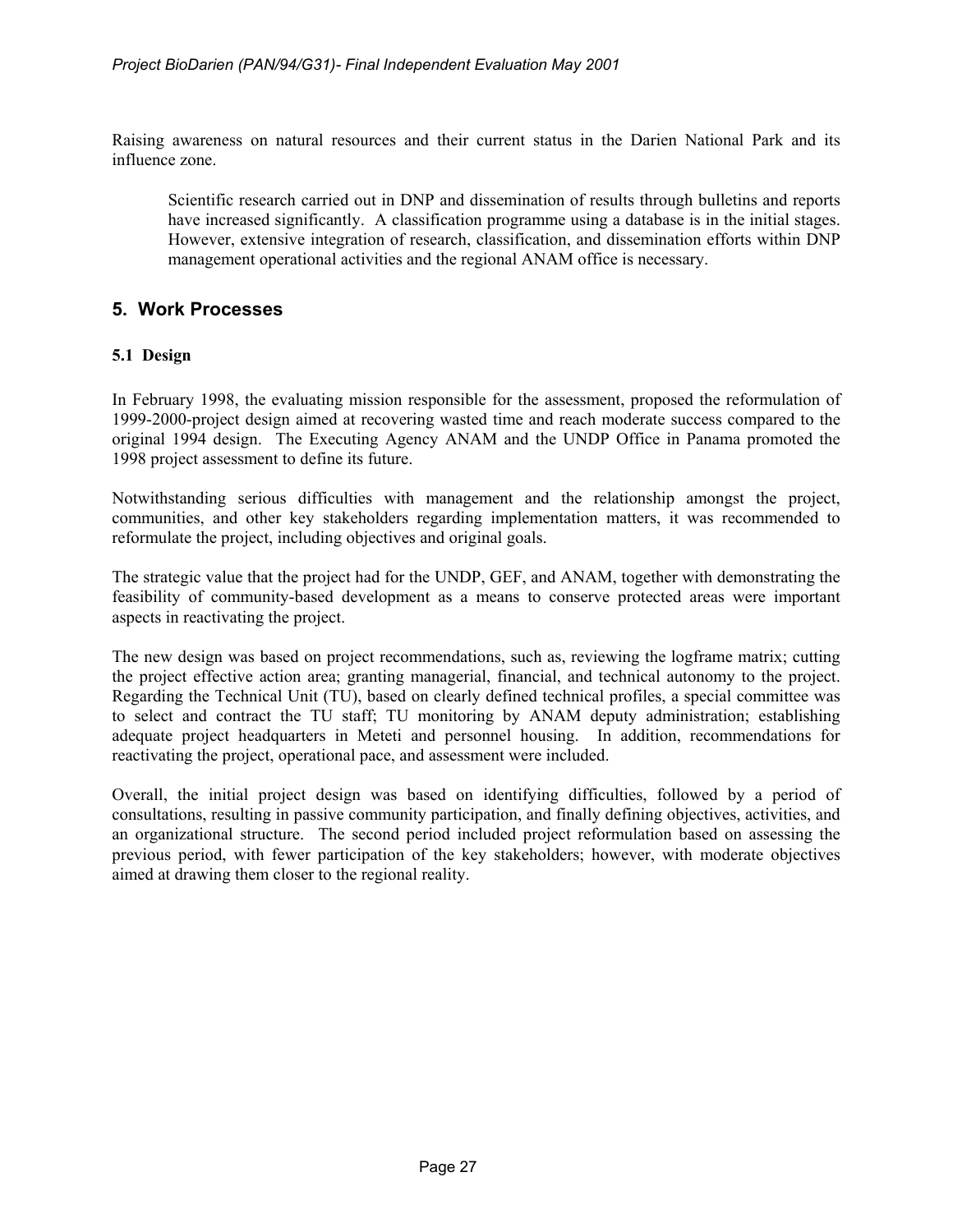# **5.2 Execution**

Initially, the second two-year period concentrated time and efforts in recovering the trust of the communities and defining potential areas for developing activities. The main responsibility of the new staff was to reactivate contacts with the communities and stakeholders in the region from the project's headquarters in Yaviza, with a liaison office in Panama City.

Project execution is based on annual operational plans, granting greater autonomy as of 1999 to promote qualitative development. The technical unit carries out plans from headquarters in Yaviza and the DNP with a liaison office in Panama City. The implementation of staff selection standards in the reformulated project has resulted in capable, integrated and committed personnel, a key element in advancing the process.

In 18 months, three (3) communities were benefited with the implementation of the micro-credit program; the DNP has extended its infrastructure, database and signposting; training sessions underscoring various topics were started; intra-institutional relations were strengthened; research on DNP species received support; a promising relationship amongst MEDUC-ANAM-UNDP in using environmental education guidelines was established; new coordination means in the initial stages were established with the Embera-Wounaan *Comarca*; and support was provided for seeking other financing sources.

# **5.3 Financial Management**

The technical unit is in charge of the Project BioDarien budget execution, as part of its managerial duties. Budget execution for the 1994-1998 period was examined extensively, and in some cases, according to audit reports "proof of expenses was unavailable".

Recent audit of the project confirmed that financial statement reports follow generally accepted accounting standards. It was noted, however, that income, expenses, and budget execution were entered on a cash-assets basis, which is an accounting standard different from the one generally accepted. Whenever these operations or cash expenses take place, it is recommended to set in-house and joint audits on a regular basis.

According to data provided by the project administration, 64% of the US\$2.5-million budget was implemented in 1994-1998 and the remaining 36% in 1999-2000.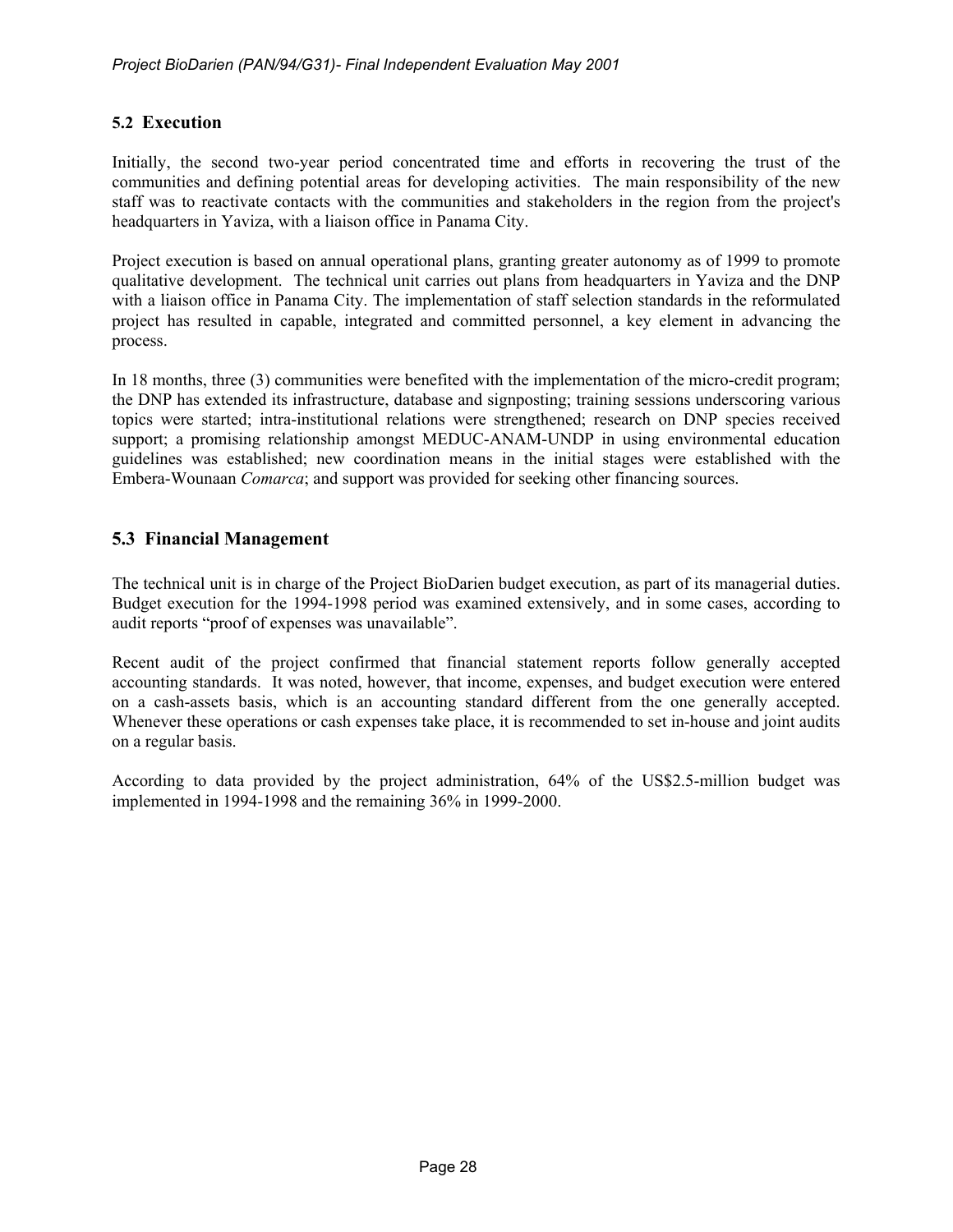| Execution      |
|----------------|
| \$38,097.00    |
| \$191,605.62   |
| \$436,126.76   |
| \$311,633.29   |
| \$548,751.63   |
| \$47,883.59    |
| \$412,567.26   |
| \$472,406.48   |
| \$2,459,071.63 |
|                |

# **1994-2000 Project BioDarien Budget Execution (US\$)**

\*Adjustments during the 1994-1998 period; Source: BioDarien financial statements and audits.

Allocations during the project implementation period are distributed into five entries: personnel, subcontracts, training, equipment, and miscellaneous, as shown in the following table. Personnel represent the largest item of expenditure throughout the project implementation, 54.6%, increasing to 60% in the past two years.

Personnel expenses include the salaries of all the people involved in the project. Disparity of salaries is based on the terms of the contract (international, national, consultant), therefore this data represents an important bias. There are six (6) people working at Yaviza headquarters and DNP, in addition to the six (6) rangers and two (2) environmental supervisors from the *Comarca*. International consultants have represented 21% of the expenses in the past two (2) years, except that the records have not allowed the distribution of these expenses based on other standards. Following in order of expenses are: miscellaneous, training, subcontracts, and equipment.

The accounting standards used to record expenses limit the analysis per project component (promotion, protection, coordination with the indigenous people), as well as, the distribution of funds for activities at the liaison office in Panama City (coordination meetings, contacts, etc.) and field activities per area and group of communities.

| Year/Allotment | Personnel | <b>Subcontracts</b> | Training | Equipment | <b>Miscellaneous</b> |
|----------------|-----------|---------------------|----------|-----------|----------------------|
| 994            | 60.6      | 0.0                 | 36.5     | 0.0       | 2.9                  |
| 1995           | 54.9      | 5.8                 | 6.9      | 15.6      | 16.8                 |
| 1996           | 58.8      | 9.9                 | 5.2      | 14.3      | 19.8                 |
| 1997           | 55.3      | 11.5                | 7.3      | 11.5      | 14.4                 |
| 1998*          | 48.9      | 22.1                | 6.6      | 5.0       | 17.4                 |
| 1999           | 60.0      | 11.4                | 9.4      | 7.5       | 11.7                 |
| 2000           | 59.6      | 7.8                 | 12.8     | 5.7       | 14.1                 |

### **Project BioDarien Budgetary Execution, According to Allotment per Years 1994-2000 (Percentages)**

\*Includes implementation adjustments for the 1994-1998 period. Source: BioDarien financial statements and audits.

According to the budget execution reports requested by the mission, approximately 56.6% are personnel and operational expenses, while 43.4% of the budget was allocated to field activities. Therefore, seeking new mechanisms aimed at allocating more resources into the region-base project is recommended,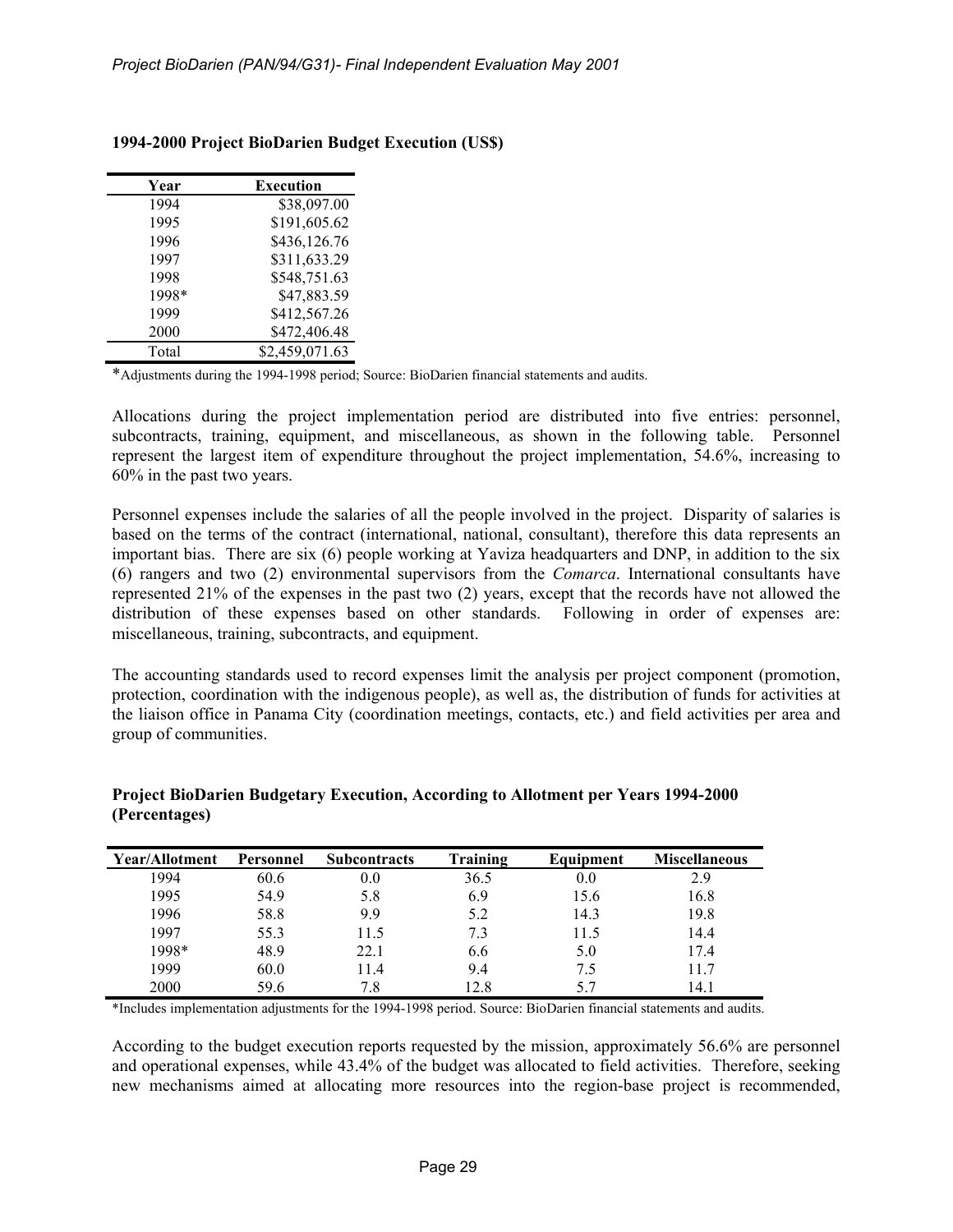especially upon implementing the programme in a more efficient manner and recovering the trust of the people in the communities during this period.

In trying to define resource allocations per work component; however, not comprehensively, an estimate was made based on the allocations to field staff only (including a percentage of the liaison office personnel), training sessions (imagining that all of them were carried out in the field or with participation of the staff or beneficiaries), profitable projects under the item of subcontracts, and part of the equipment. Therefore, approximately 39% of the budget during 1999-2000 represented field activities, corresponding to a similar figure provided by the administration.

During the past two years, profitable projects - the micro-credit model in three communities - represented 14% of field activities and fairly 5.5% of total allocations. These projects of moderate impact--as far as the number of communities-- have become a significant element in promoting the BioDarien programme throughout the communities, and a precedent for participatory efforts and commitment to protect biodiversity.

# **Partial Estimated Costs of the Reformulated Project (1998)**

| <b>Budget Execution</b><br><b>August-December 1998</b> |            |            |  |
|--------------------------------------------------------|------------|------------|--|
| <b>Budget Item</b>                                     | Amount     | Percentage |  |
| Personnel                                              | 92,846.00  | 72%        |  |
| Subcontracts                                           | 0.00       | $0\%$      |  |
| Training                                               | 2,089.00   | 2%         |  |
| Equipment                                              | 12,654.00  | 10%        |  |
| Miscellaneous                                          | 19,859.00  | 16%        |  |
| Total execution                                        | 127,448.00 | 100%       |  |

Source: Project BioDarien

# **5.4 Management and Coordination Mechanisms**

The government has recently started to coordinate efforts with other projects and institutions promoting activities aimed at protecting natural resources or community development in Darien, as part of ANAM's operations. The IDB/MEF Sustainable Development Programme has also put into practice a similar initiative. However, programme and project coordination mechanisms are limited in the region.

The BioDarien project has no definite joint methods for integrating and planning the components of the activities developed in the region. In the communities, only the indigenous people, through the Indigenous Council, have set participatory and management mechanisms for projects targeting the Embera-Wounaan *Comarca*. However, accountability standards have not been set beyond proof of expenses. Specific activities of coordination are more frequent amongst project technical staff.

Coordination of activities amongst the project components, institutions, and projects involved, as well as amongst the projects, organizations, indigenous, latinos, and afro-colonial communities should be promoted through open communication to ensure the integration of all individual efforts in a more coherent regional strategy.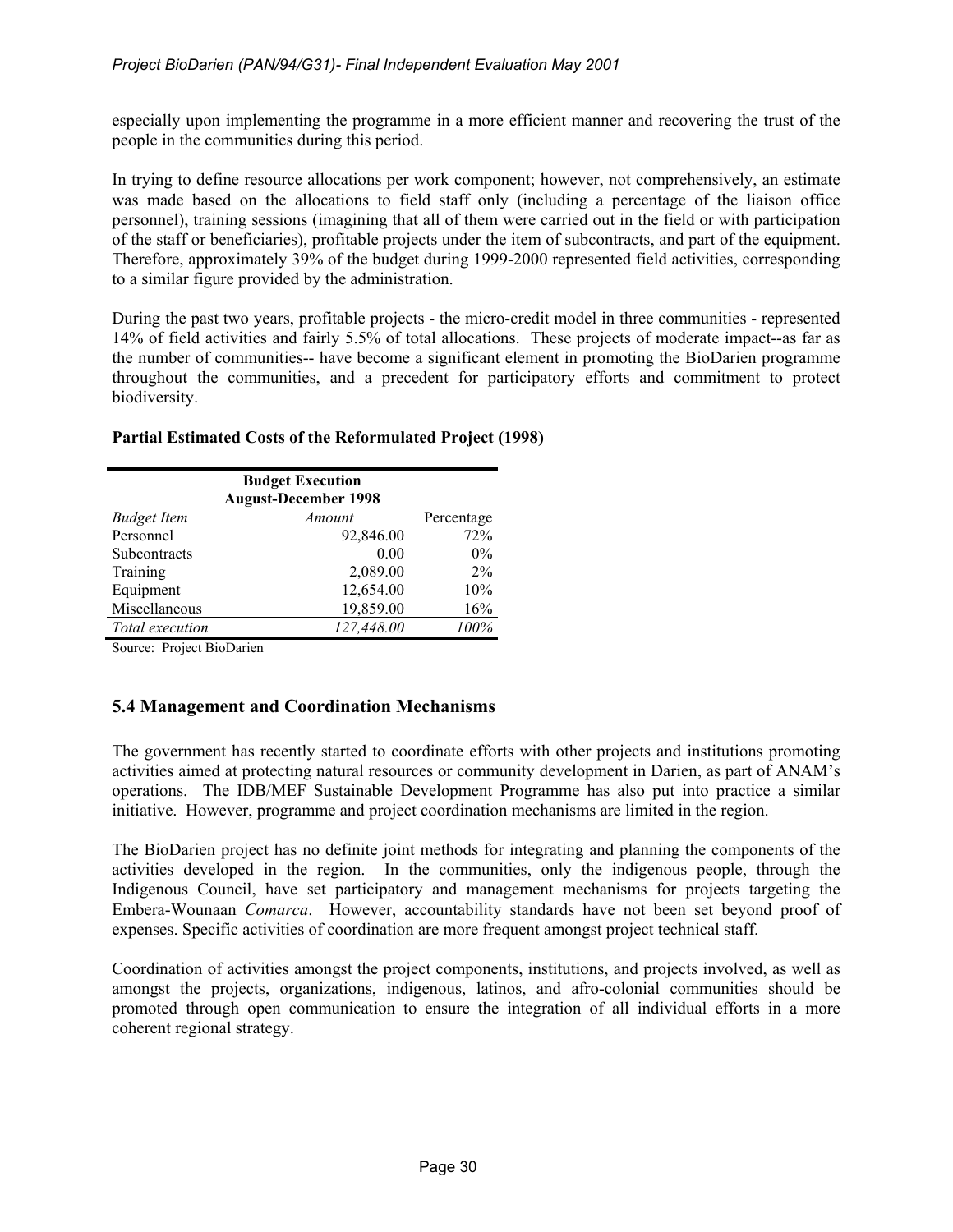# **5.5 Follow-up of Activities**

Project implementation has defined training, monitoring, and protection strategies aimed at the communities and protected areas. The outcome of these activities has raised expectations amongst several beneficiaries, regarding additional training, management, and scope, surpassing the original objectives. This situation, due to the absence of a comprehensive strategy in the project design has limited the development of structured operational plans, following definite standards on implementation, coordination, monitoring, follow-up, regular process assessment, feedback, and necessary reformulation at the different levels of the activities.

Training activities on several subjects have fallen short due to limited equipment to put into practice the newly acquired skills and knowledge. In some cases, training is reduced to the collection of subjects taught on a non-continuous basis.

Overall, the project applies GEF regular follow-up standards (quarterly reports, Tripartite Committee Report). However, the creation of mechanisms to ensure follow-up and the integration of different components and activities on a regular basis is recommended for strengthening the latter in the communities, through local and trained capacities**.** 

### **5.6 Assessment**

A characteristic in this type of projects is the absence of an assessment system. Regular meetings, which usually become information updates, are a limited means for determining quality and scope of developed programs. Reports based on field logs and other data collection means, meetings, activities, locations, and beneficiaries have a limited purpose—they are used as entries in general management reports.

Lack of indicators or clearly defined assessment mechanisms is a deficiency in project design. The way in which progress and outcome is assessed can fairly contribute to management feedback, and could, in some cases, be based on the individual or subjective judgement of the people carrying it out.

Activities carried out in the communities can be subject to regular assessment, as collective participation and monitoring of community interests are involved. This process, however, is not reflected in the project comprehensive implementation/assessment efforts.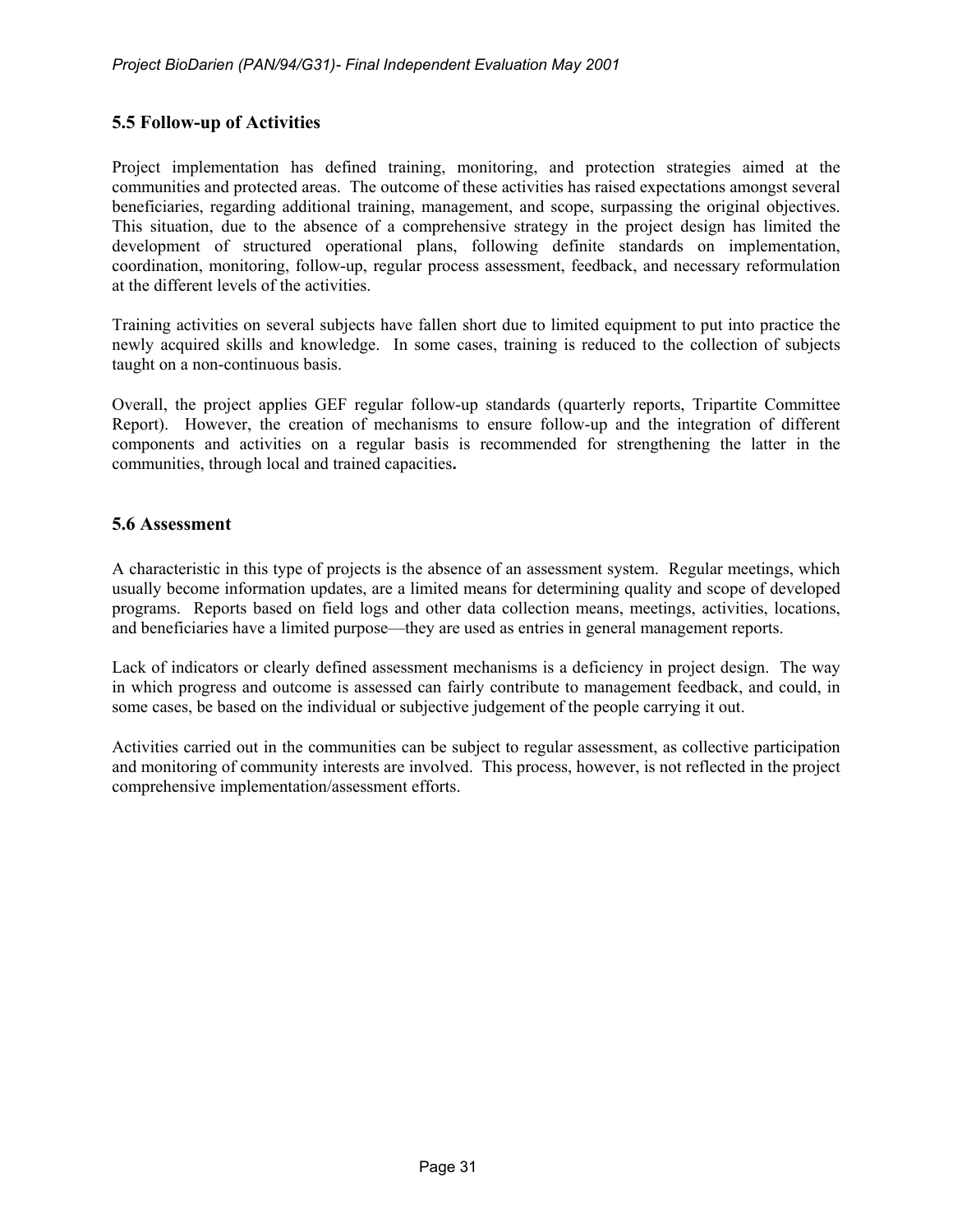| <b>Summary of the Work Processes of Project BioDarien</b> |                                                                                                                                                                                                                                                                                                                                                                                                                                                                                                                                                                                                                                                           |  |
|-----------------------------------------------------------|-----------------------------------------------------------------------------------------------------------------------------------------------------------------------------------------------------------------------------------------------------------------------------------------------------------------------------------------------------------------------------------------------------------------------------------------------------------------------------------------------------------------------------------------------------------------------------------------------------------------------------------------------------------|--|
| Design                                                    | The initial project design was based on identifying difficulties, followed by a period of<br>consultations and passive community participation, to finally define objectives, activities,<br>and an organizational structure. The second period included project reformulation based on<br>assessing the previous period, with fewer participation of the key stakeholders; however,<br>with moderate objectives aimed at drawing them closer to the regional reality.                                                                                                                                                                                    |  |
| Execution                                                 | The second two-year period concentrated time and efforts to regain the communities' trust<br>and to define potential areas for developing activities. In 18 months, three (3) communities<br>were benefited with the execution of the micro-credit programme; the DNP extended its<br>infrastructure, database and signposting; training sessions were started; interinstitutional<br>relations were strengthened.                                                                                                                                                                                                                                        |  |
| <b>Financial Management</b>                               | During the first period (1994-1998), budget execution presented poor control mechanisms<br>due to difficulties in project implementation. In several occasions, audits noted the absence<br>of proof of expenses. The Reformulated Project included more efficient financial controls,<br>notwithstanding, accounting cash-assets entries require regular monitoring without slowing<br>down execution.                                                                                                                                                                                                                                                   |  |
| Management and Coordination<br>Mechanisms                 | The BioDarien project has not defined joint methods for integrating and planning the<br>components of the programs and projects developed in the region. In the communities,<br>only the indigenous people, through the Indigenous Council, have set participatory and<br>management project mechanisms. During the second period, efforts were aimed at<br>coordinating with other projects and institutions promoting environmental or community-<br>development in Darien, as part of ANAM's operations and the IDB/MEF Sustainable<br>Development Program. Specific coordination activities are more frequent among the<br>projects' technical teams. |  |
| Monitoring and Assessment                                 | Overall, the project applies GEF regular follow-up and assessment standards (quarterly<br>reports, Tripartite Committee Report). However, the creation of mechanisms to ensure<br>follow-up and integration of the different components and activities based on continuous<br>processes is recommended. Current Annual Operational Plans lack follow-up mechanisms.                                                                                                                                                                                                                                                                                       |  |

# **6. Conclusions and Recommendations**

# **6.1 Specific Objectives of Project BioDarien**

# *Conclusions*

1. Participatory planning in Darien protected areas:

Notwithstanding Project BioDarien contribution in collecting and classifying scientific data, developing participatory planning activities in three communities through MOFEC, and coordinating activities between institutions and projects, it is still necessary to develop an integrated strategy for the protected areas in the region, including, among others, strategic alliances, financing, management plans, and holding agreements with the Embera-Wounaan Indigenous Council.

2. Strengthening activities in Darien's protected areas: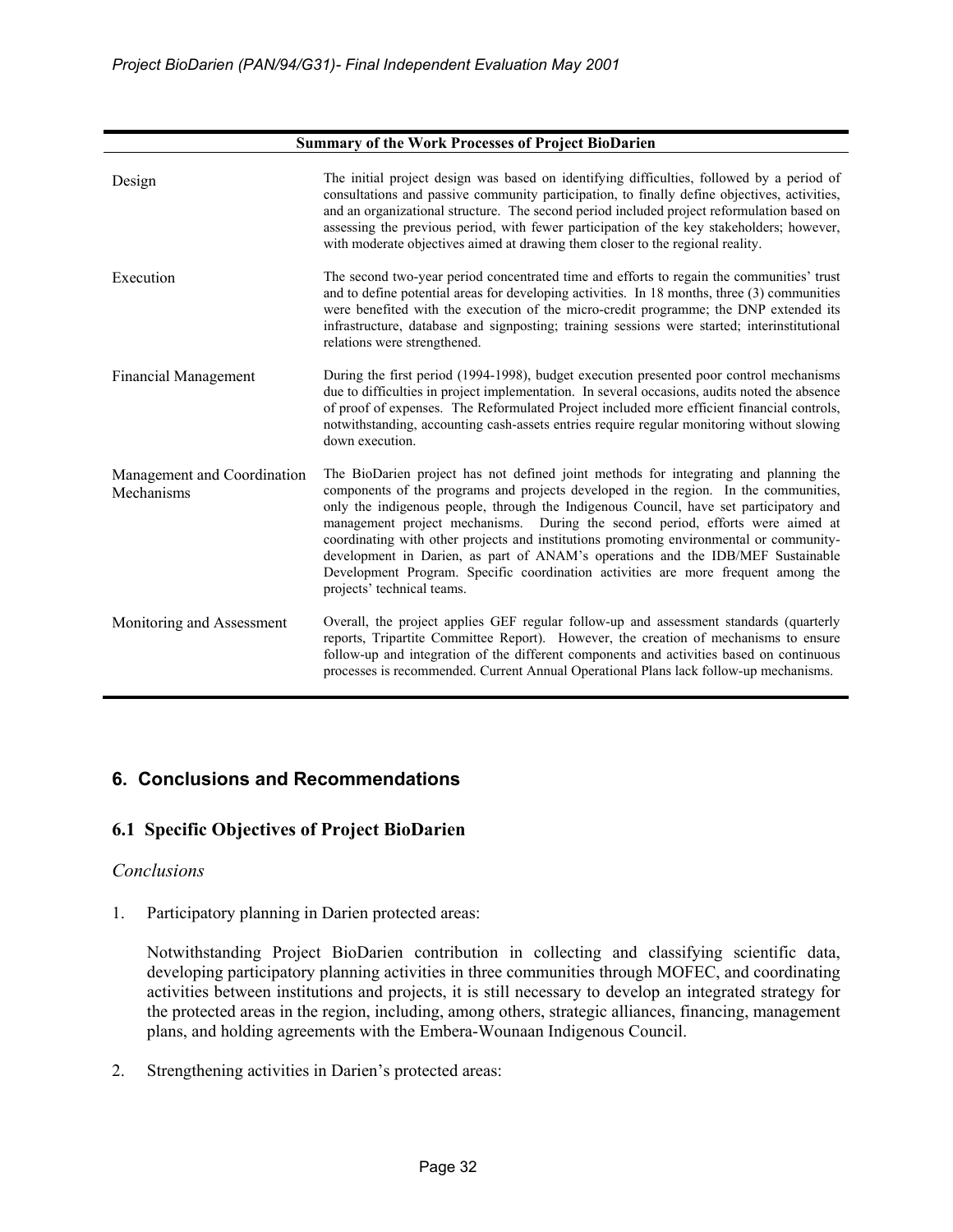Without underestimating project training and infrastructure changes, integration and follow-up necessary to significantly contribute in participatory planning and managing protected areas in Darien is non-existent.

3. Hands-on projects for sustainable use of natural wild resources:

The project was successful in this area, since it was able to develop a micro-credit programme in three communities, providing technical training in organic agriculture, thus setting the basis for activities of sustainable use in the area. Early experiences in implementing MOFEC should be thoroughly examined in order to use this model in other opportunities. To ensure replicating the efforts in other communities, it is necessary to set follow-up mechanisms, especially regarding technical support, product trading, conflict resolution, and strategic alliances.

4. To raise awareness in local communities and promote the value of natural resources:

Experiences on raising awareness through radio programmes and environmental education activities in public schools have great potential; however, without follow-up mechanisms, there is no significant impact on public opinion. In addition, changes in attitude cannot be measured without definite indicators or assessment studies.

5. To increase and diversify the financial resources basis:

The project surpassed expectations in this area, as it established a financial basis in the community at the operational and institutional levels. However, it is necessary to define a financial plan for the protected areas in the region.

6. To increase knowledge of Darien's local population on natural resources in the protected areas:

According to indicators set in the 1998 project document, the project financially supported scientific research in DNP, and further dissemination in El Real (DNP headquarters), and developed a database to classify bibliographical information on Darien. Notwithstanding fulfilling part of the expected activities, better management planning and more integration is necessary.

# *Recommendations*

1. To develop and implement a strategy and regional action plan aimed at Darien's conservation and sustainable development, including a clearly defined plan for the protected areas:

Specific activities for the responsible officer:

To examine current plans, such as the national study on biodiversity, strategy and national action plan for biodiversity in order to set a regional programme as a component of the national planning process (ANAM, associated projects).

To develop a regional strategy to include strategic alliances, management plans for the protected areas, holding agreements with the Embera-Wounaan Indigenous Council, and local community participation. The strategy should also foresee a plan for developing protected areas, assigning a permanent technical staff, equipment, infrastructure, operational costs, income sources, and longterm financing (ANAM, associated projects).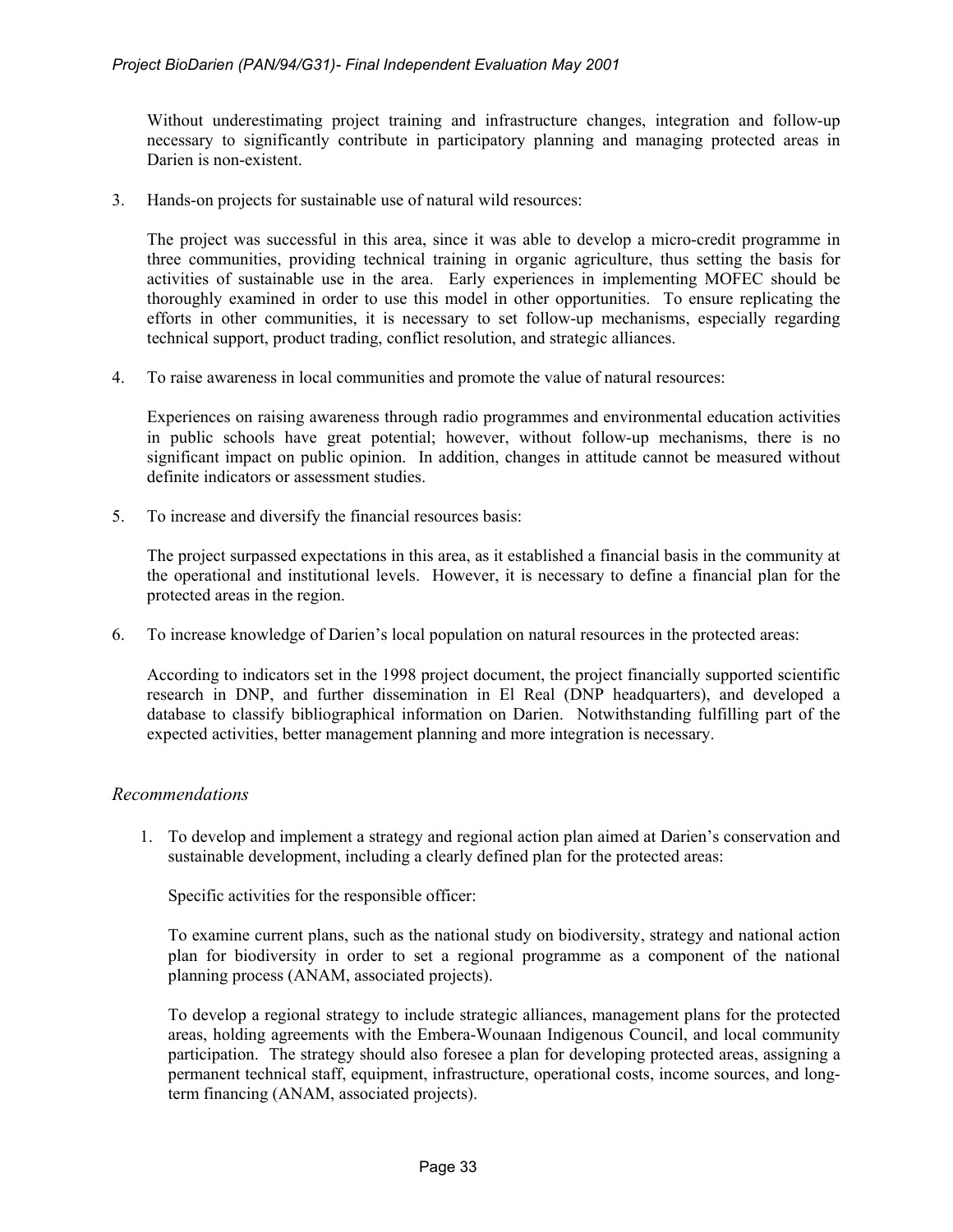2. To develop a system and extend the use of MOFEC within a regional strategy aimed at the conservation of Darien's biodiversity.

Specific activities for the responsible officer:

To draft a report, classifying MOFEC experiences in Punta Grande, Canglon, and Santa Librada according to quantitative and qualitative terms (technical team).

To develop a plan aimed at extending MOFEC, defining communities and activities for transforming the model into the basis for organized community participation and co-management (technical team).

3. To ensure follow-up and coordination of environmental education programs through alliances with other government agencies.

Specific activities for the responsible officer:

To classify experiences in preparing radio programmes in the Embera language and identify organizations to provide follow-up beyond the BioDarien context (technical team).

To set an action plan for updating/distributing educational guidelines in Darien schools, including followup mechanisms for teacher training and coordination between the Ministry of Education and ANAM (UNDP, Environmental Education Department of the Ministry of Education, ANAM, technical team).

# **6.2 Community-based Participation**

### *Conclusions*

Overall, the project promoted participatory activities in the communities (MOFEC) and institutions. There is need, however, to develop more activities within planning and designing a participatory comanagement programme for the protected areas.

### *Recommendations*

1. To develop and implement a participatory community plan for co-management.

Specific activities for the responsible officer:

To prepare a diagnosis on community participatory potential and identify five to ten communities for pilot activities (technical team, indigenous councils).

To define rights and responsibilities between the indigenous *comarcas* and government on comanagement of protected areas, focusing on overlapping areas (Embera-Wounaan Indigenous Council, technical team, ANAM).

To set cooperation standards and co-responsibilities between the DNP technical staff and General Embera-Wounaan Indigenous Council ecological supervisors with clearly defined duties (ANAM, General Embera-Wounaan Indigenous Council).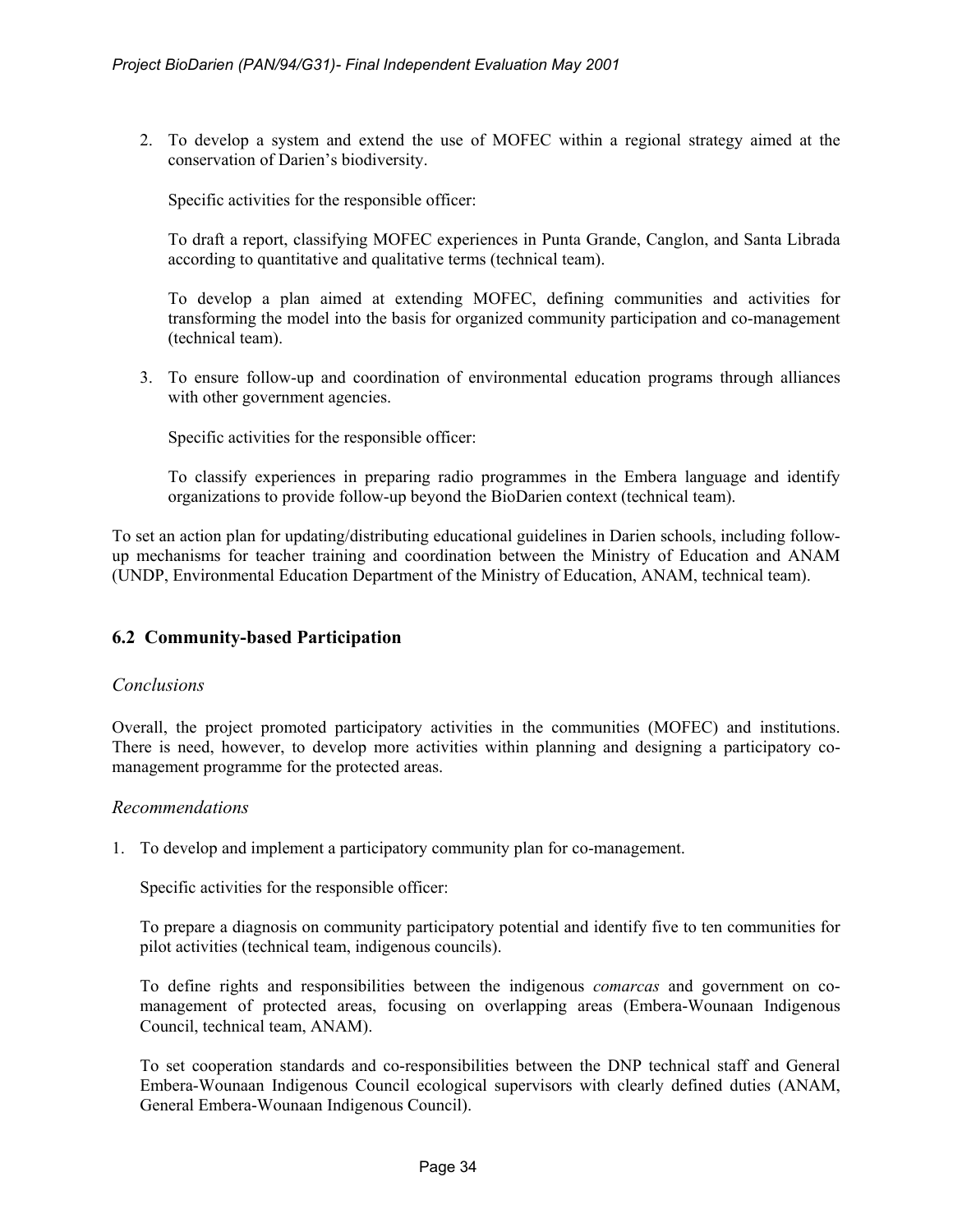2. To set and implement participatory standards, design, execution, monitoring, and activities assessment in the co-management project.

Specific activities for the responsible officer:

To define decision-making standards amongst ANAM, General Embera-Wounaan Indigenous Council, and the technical staff within the Darien Co-management project (technical staff, ANAM, General Embera-Wounaan Indigenous Council).

To set control areas in the co-management program, considering ANAM, UNDP, and General Embera-Wounaan Indigenous Council responsibilities and rights (technical staff, ANAM, General Embera-Wounaan Indigenous Council).

To set procedures for conflict resolution (technical staff, UNDP, ANAM, General Embera-Wounaan Indigenous Council).

# **6.3 Institutional Strengthening**

### *Conclusions*

The project carried out training activities for the DNP staff and public school teachers in El Real. However, developing an integrated training programme targeted at technicians, meeting the needs and setting follow-up is recommended.

Both executing agencies, ANAM and UNDP, supported the project, thus preventing unnecessary political or bureaucratic difficulties.

ANAM has made progress since its creation in 1998; however, more technical staff is needed at the regional office in Meteti and DNP headquarters in El Real.

UNDP established a liaison office in Yaviza, thus speeding work processes in the region. There is need for greater integration of international project activities in the region.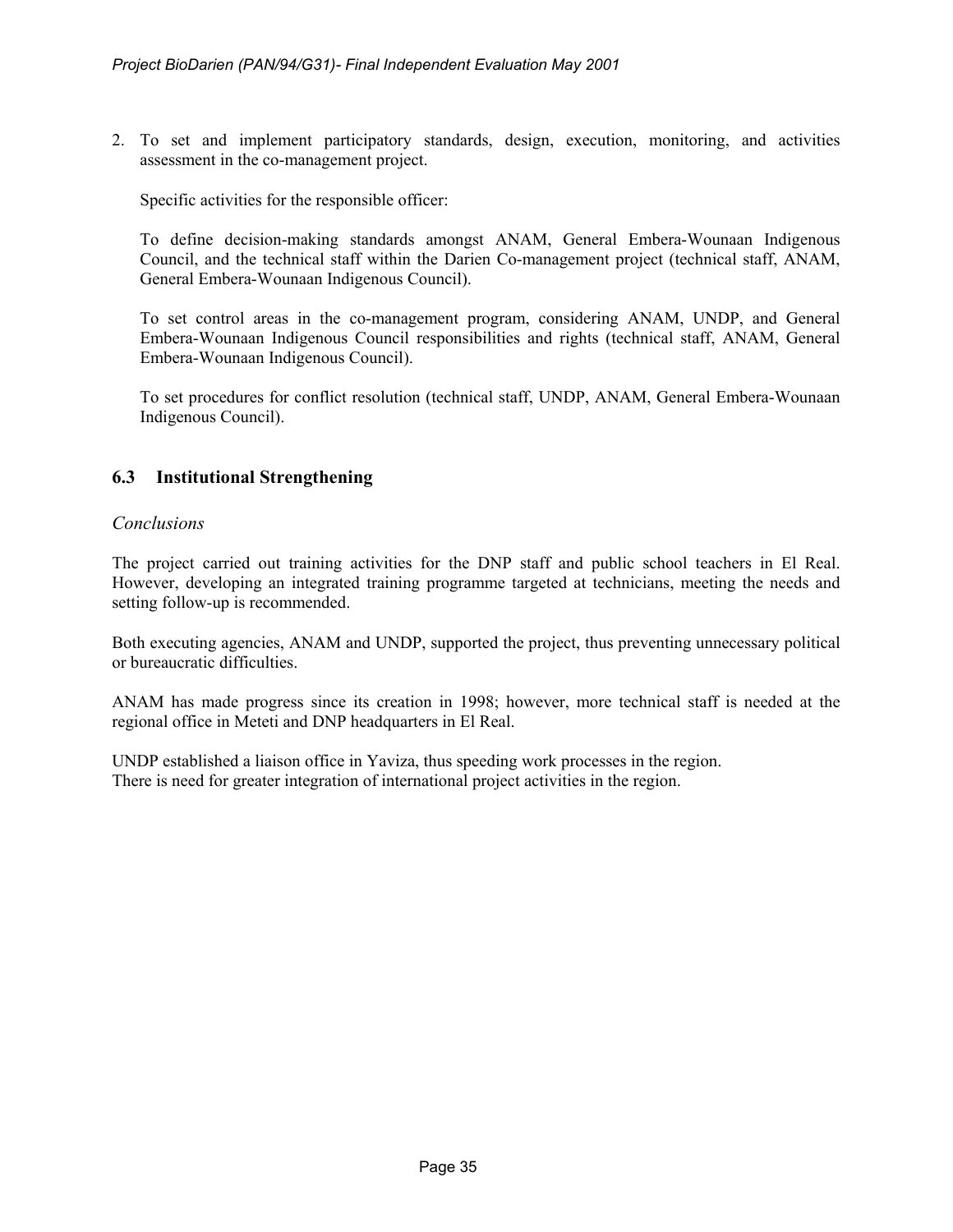# *Recommendations*

- 1. To include a technical training programme for DNP personnel and the two *Comarcas* in Darien's biodiversity conservation and sustainable development leading plan, considering the outcome of the Strengths, Opportunities, Weaknesses, and Threats method used in September 2000 (UNDP, technical staff, ANAM, associated projects).
- 2. To appoint technical specialists for managing the protected areas at the regional office in Meteti and DNP headquarters (ANAM).
- 3. To strengthen coordination and integration efforts of international projects in Darien through the liaison office in Yaviza (UNDP, associated projects).

# **6.4 Baseline**

# *Conclusions*

A baseline, giving priority to secondary information on ecological diversity in the region and without definite elements on socio-cultural diversity of the various human settlements in Darien limit the process aimed at integrating, in a harmonious manner, community development with available natural resources. Therefore, understanding that the relationship already exists and is different in each case is fundamental.

# *Recommendations*

- 1. To reformulate the baseline, taking into consideration socio-economic and cultural criteria, as well as ecological data (ANAM, technical unit, associated projects).
- 2. To review and update available socio-economic and environmental data in Darien, underscoring the social and ecological impact of the logging industry in the region (ANAM).

# **6.5 Design**

# *Conclusions*

To a great extent, the project reformulation process has prompted a successful second phase by clearly defining a work area, setting specific objectives, and several indicators in the logframe matrix. The initial phase design was participatory, however, lacked follow-up. Participatory analysis resulted in people's raised expectations in the communities involved without further providing definite solutions. In addition, the initial design was not very operational, thus, the first technical unit hesitated on how to implement it.

The original design was intended for an extensive region with human settlements concentrated in various subregions, but of different background, without any definite areas or specific group, thus, implementation was limited.

Upon consultations, resulting in the reformulation of the project, the staff in charge of developing activities in 1999-2000, after drawing closer to the communities, gave priority only to activities with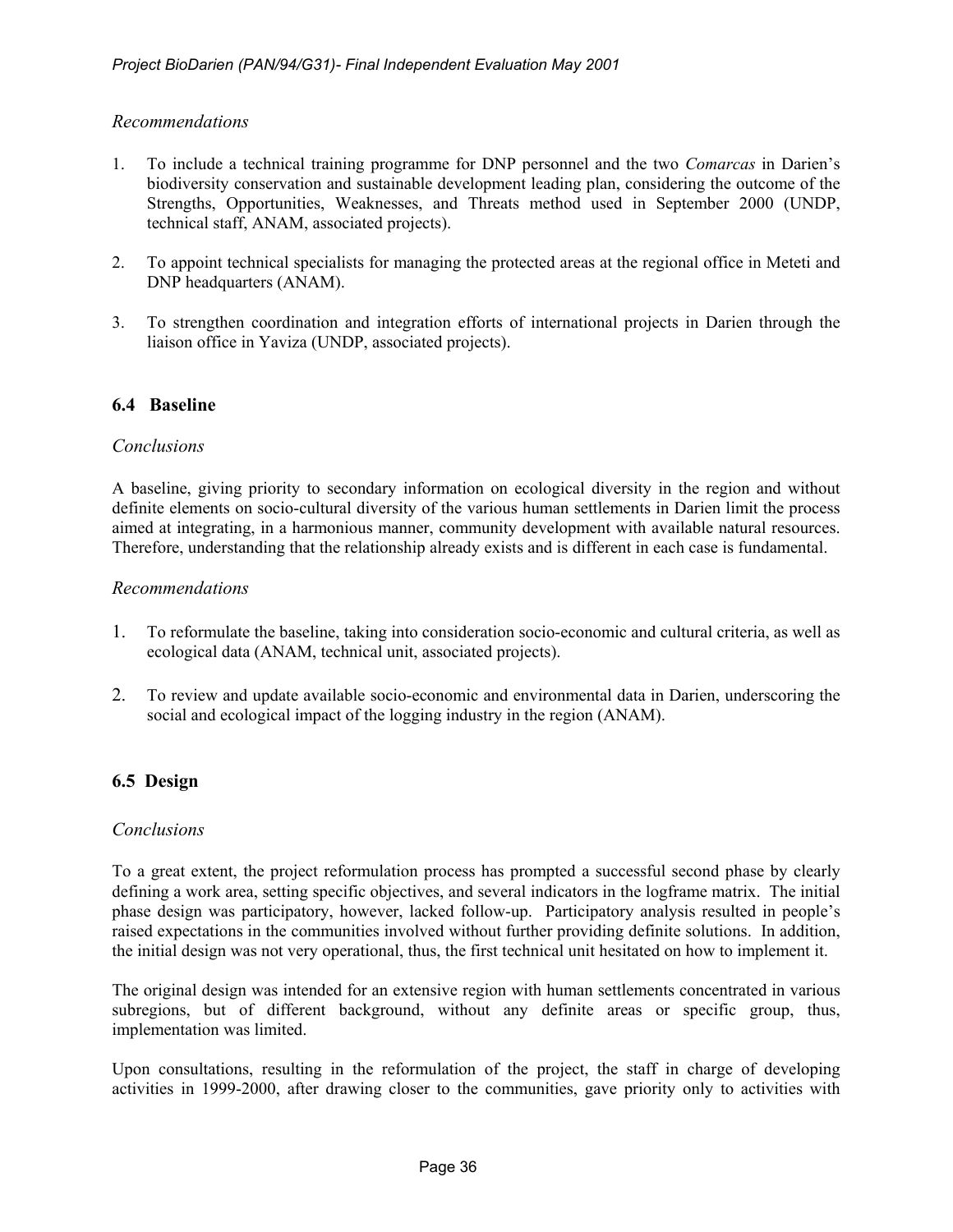fundamental characteristics, such as some level of organization, necessary to begin the micro-credit model.

Notwithstanding the abovementioned, BioDarien's second phase clearly showed that small projects can yield definite results while other initiatives with stronger financial support have difficulties due to limited operational mechanisms for community work.

# *Recommendations*

- 1. To develop a leading plan for the project, defining parameters for participation, follow-up, and assessment as abovementioned through territorial programmes to facilitate the integration of technical areas (technical staff, UNDP, ANAM, General Embera-Wounaan Indigenous Council).
- 2. To develop detailed standards in GEF supported project design, including specific criteria for integrating GEF multiple support phases, community participation, follow-up (indicators), and assessment (GEF).

# **6.6 Execution and Coordination**

### *Conclusions*

The same project staff members, General Coordinator, Administrator, and Component Coordinators have been involved in the project from the very beginning - an important achievement when compared to the previous stage - allowing continuity of the process and image promotion in the communities.

An important element in the execution of Project BioDarien during the evaluation mission was the presence of a technical unit, experienced in the region; with extensive understanding of the population's socio-cultural characteristics and profile meeting the demands of the circumstances and responsibilities; as well as committed beyond the fulfilment of duties.

In 18 months, the technical unit recovered the trust of targeted communities, which was one of the main objectives when re-launching the project, removing the negative image from the previous stage. The new approach, including open communication between the new staff members and the communities was a key element in achieving the acceptance of Project BioDarien.

We believe the project is has managed to build a strong team, aimed at coordinating activities with both government (including international projects) and non-government sectors. Therefore, contracting the same technical staff will strengthen the co-management project. To this end, managerial processes could be included into a system to make its performance more efficient.

### *Recommendations*

1. To develop and put into practice a managerial system, integrating administrative and technical components in the co-management project.

Specific activities for the responsible officer:

To develop an intranet-based managerial data system with computer interconnections and easy-access log-in log-out mechanisms. A good telephone line connection between Yaviza and Panama City is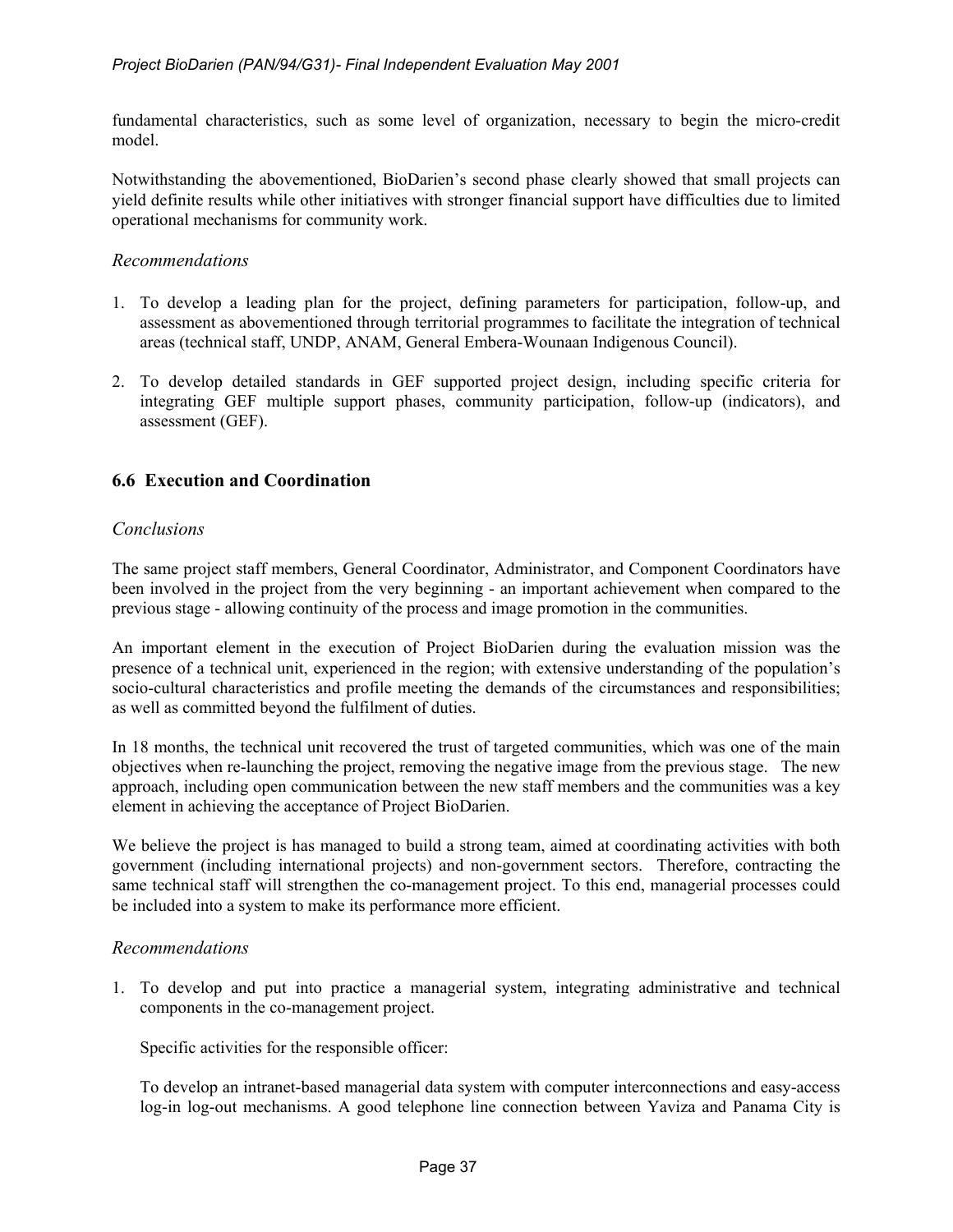fundamental to keep the system working, as well as a timely technical maintenance plan (technical team).

To develop an interactive database, integrating technical and administrative information. To maintain the database in a web page for internal use. Using the system developed by the GEF/SGP could be considered (technical team).

To follow a flexible planning process, using AOPs as a tool for classifying and reviewing previous cycles (see follow-up and assessment). To develop activities, included in the AOPs, with ANAM's technical unit and the Embera-Wounaan Indigenous Council to the extent that both groups are willing to participate (technical team).

2. To set the basis for dialogue, decision-making standards, and procedures for solving conflict at different committee levels: monitoring, project, and community/subwatershed.

Specific activities for the responsible officer:

To set the basis for dialogue according to various levels, including standards for decision-making, and conflict resolution (technical team, ANAM, UNDP, Embera-Wounaan Indigenous Council).

To ensure smooth communication between the parties involved through electronic media (e-mail, internet, etc.), regular meetings, and field visits. The goal should be to "speed up performance without bureaucracy" (technical team, ANAM, UNDP, General Embera-Wounaan Indigenous Council).

3. To create horizontal structures, using territorial programmes.

Specific activities for the responsible officer:

To establish/maintain a simple level hierarchy, including committees for monitoring, management, technical areas, subregional committees (hydrographical subwatersheds), and communitarian committees. Defining responsibilities and standards for decision-making at each level prompt the creation of semi-autonomous levels, thus implementing activities becomes smoother and flexible.

To develop territorial programmes per subregion or geographical area, integrating activities from the various project components.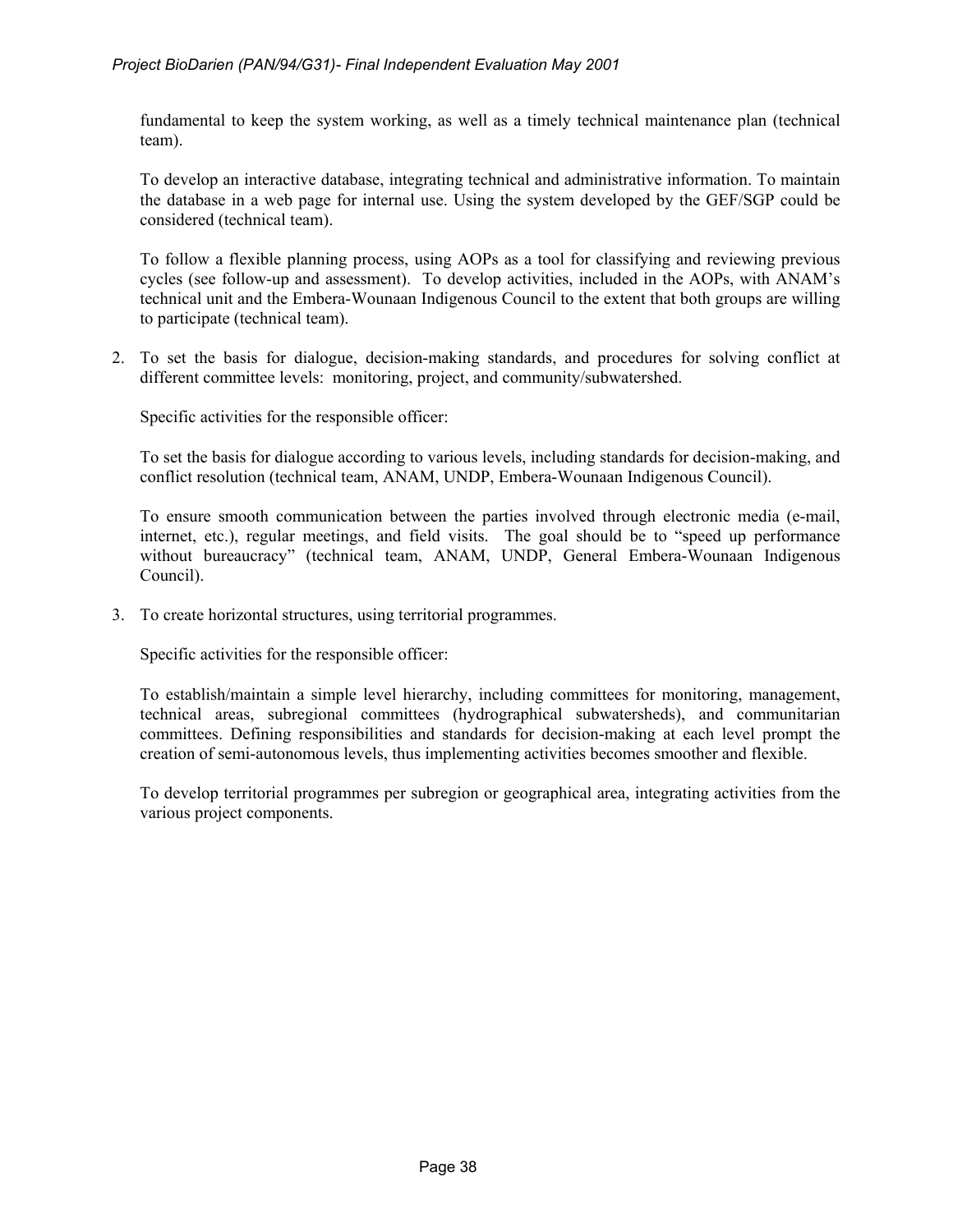# **6.7 Financial Management**

### *Conclusions*

Recent project audits (1999) confirmed that financial statement reports followed generally accepted accounting standards. It was noted, however, that income, expenses, and budget execution were entered on a cash-assets basis, which is an accounting standard different from the one generally accepted.

Accounting standards used in this type of project limit analysis per project component (promotion, protection, indigenous people coordination), as well as financial allocations for activities of the liaison office in Panama City (coordination meetings, contacts, etc.), and field activities per area or group of communities.

Personnel and operational expenses represent approximately 56.6% of the total budget initially allocated, while field activities represent 43.4%.

### *Recommendations*

1. Since operations and disbursements are made in cash, similar projects should set mechanisms for inhouse audits on a regular basis.

Specific actions for the responsible officer:

To develop an accounts monitoring system aimed at technical audits on a regular basis without preventing or slowing the process. (Management, Auditors).

2. To develop mechanisms to direct more resources toward the project regional base, especially upon a more effective programme implementation and recovering the trust of the communities. The resources should be allocated according to each component to further make assessments based on such standards.

Specific actions for the responsible officer:

To allocate more resources aimed at implementing field activities, integrating more communities in keeping with operational plans and set financially efficient impact indicators. (Coordination, Management).

To develop mechanisms for recording budget execution based on project components. (Management).

# **6.8 Follow-up and Assessment**

### *Conclusions*

Notwithstanding having fulfilled assessment requirements set in the UNDP and GEF design, such as Project Implementation Reviews (PIRs) and tripartite evaluations, the project was unable to develop an in-house participatory assessment system to promote work feedback. Therefore, we believe that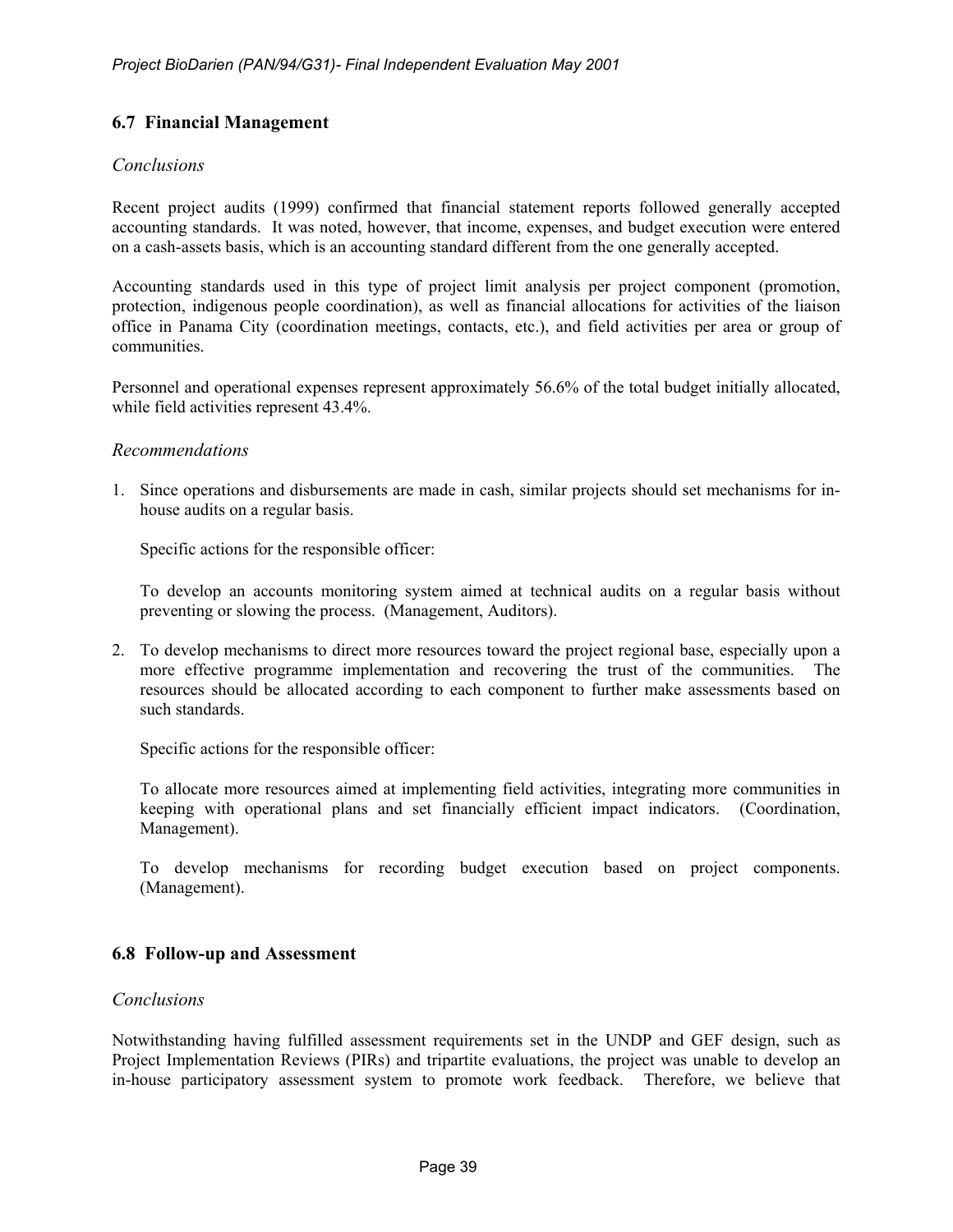participatory projects demand follow-up and reviewing mechanisms on a regular basis to meet the objectives and deal with unforeseen changes.

### *Recommendations*

1. To develop and implement a follow-up programme within the Annual Operational Plans (AOPs).

Specific actions for the responsible officer:

To develop specific qualitative and quantitative participatory indicators for immediate project objectives (technical team).

To set a managerial plan based on interactive data, classifying project information, according to set quantitative and qualitative indicators (technical team).

To examine the possibility of integrating specific responsibilities in project management (comanagement) aimed at monitoring and reviewing performance on a regular basis in keeping with set indicators (technical team).

To hold monthly meetings for sharing experiences, coordinating, assessing, and adjusting activities based on results of the previous cycle and execution plan (technical team).

2. To develop and implement a participatory assessment programme on a regular basis in the AOPs.

Specific actions for the responsible officer:

To develop a participatory assessment programme on a regular basis, using the Strengths, Opportunities, Weaknesses, and Threats method (technical team).

To hold participatory workshops, implementing this method at the local level in communities, parks, etc. (technical team).

To classify collected data into a database (technical team).

3. To develop single indicators for the region as components of a leading conservation and sustainable development plan in Darien.

Specific actions for the responsible officer:

To hold a seminar/workshop on developing ecological, social, economic, and cultural indicators for Darien (UNDP, ANAM, General Embera-Wounaan Indigenous Council, associated projects).

To set a database or any other system of indicators in ANAM's web page or any other site agreed amongst the parties involved (UNDP, ANAM, General Embera-Wounaan Indigenous Council, associated projects).

To hold regular workshops to update/adjust indicators based on field experiences (UNDP, ANAM, General Embera-Wounaan Indigenous Council, associated projects).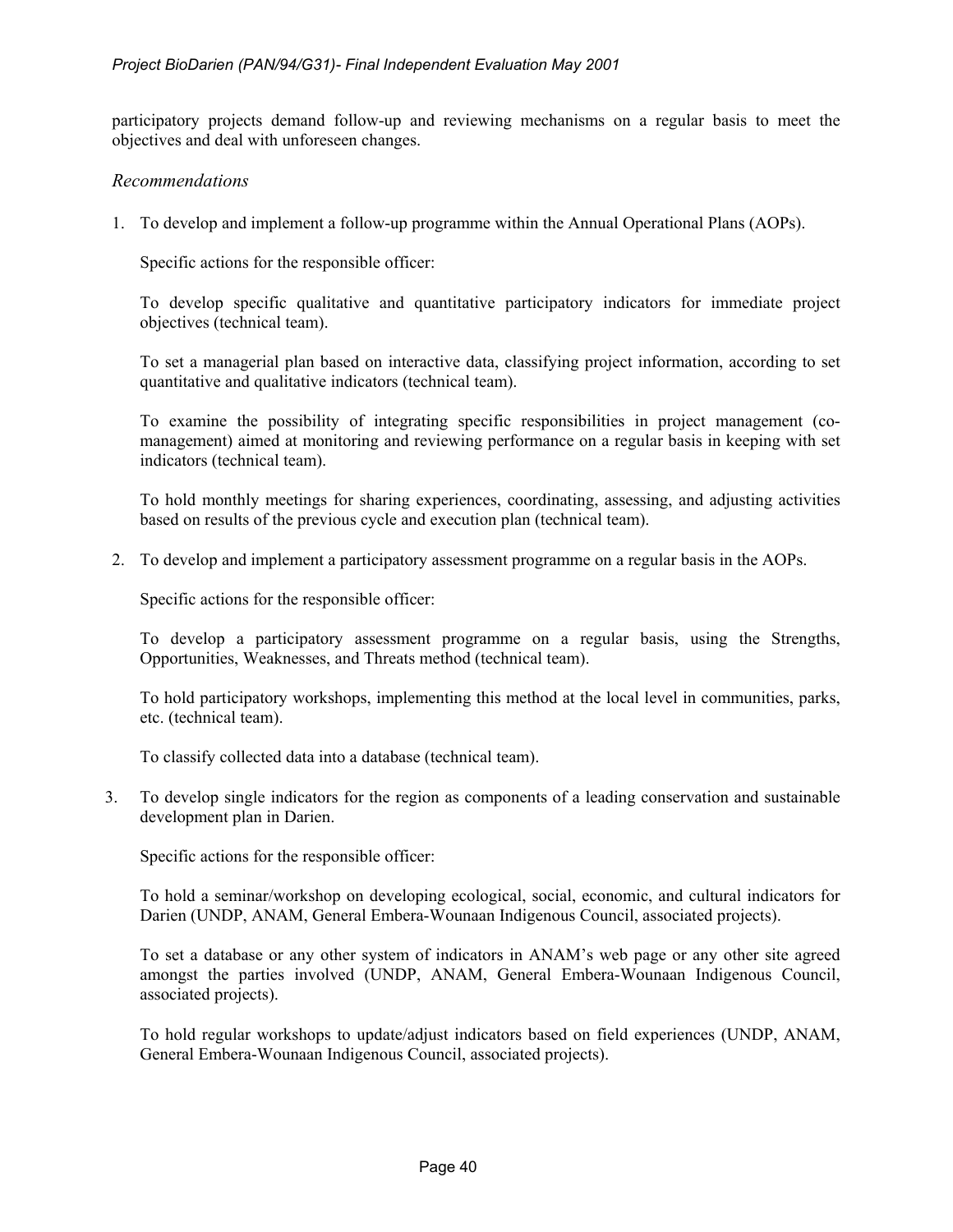To carry out consultations on a regular basis in the communities to strengthen the development of indicators (technical team).

| <b>Component/Topic</b>         | <b>Recommendations</b>                                                                                                                                                                                                                                                                                                                                                                                                                      |  |
|--------------------------------|---------------------------------------------------------------------------------------------------------------------------------------------------------------------------------------------------------------------------------------------------------------------------------------------------------------------------------------------------------------------------------------------------------------------------------------------|--|
| Objectives                     | To develop and execute a regional strategy and action plan aimed at<br>Darien's conservation and sustainable development, including a specific<br>plan for the protected areas<br>To develop a system and extend MOFEC within the context of a regional<br>strategy to conserve Darien's biodiversity.<br>To ensure follow-up and coordinate<br>environmental education<br>programmes through alliances with other government institutions. |  |
| <b>Community Participation</b> | To develop and implement a co-management participatory community<br>$\bullet$<br>programme.<br>To set and put into practice participatory standards in project design,<br>$\bullet$<br>implementation, monitoring, and activities assessment (co-management).                                                                                                                                                                               |  |
| Institutional<br>Strengthening | To develop a technical training programme for DNP staff and the two<br>$\bullet$<br>Comarcas.<br>To appoint a team of technical specialists to manage the protected areas.<br>$\bullet$<br>To strengthen coordination and integration of international projects.<br>$\bullet$                                                                                                                                                               |  |
| <b>Baseline</b>                | To reformulate the baseline according to socio-economic and cultural<br>$\bullet$<br>criteria and ecological data.<br>To review and update available data on socio-economic and<br>$\bullet$<br>environmental issues in Darien, underscoring social and ecological<br>impact of the logging industry in the region.                                                                                                                         |  |
| Design                         | To develop a leading plan (project document), defining participation,<br>$\bullet$<br>follow-up, and evaluation parameters through territorial programmes.<br>To formulate detailed guidelines for GEF sponsored projects, community<br>$\bullet$<br>participation, follow-up (indicators), and assessment.                                                                                                                                 |  |
| Execution and<br>Coordination  | To design and implement a managerial system, integrating co-<br>$\bullet$<br>management project administrative and technical components.<br>To promote dialogue, decision-making, and conflict resolution processes.<br>$\bullet$<br>To develop a horizontal structural organization, using territorial<br>$\bullet$<br>programmes.                                                                                                         |  |
| <b>Financial Management</b>    | To set in-house mechanisms for technical audits on a more regular basis.<br>$\bullet$<br>To develop mechanisms aimed at directing more resources toward the<br>$\bullet$<br>project base region.                                                                                                                                                                                                                                            |  |
| Monitoring and<br>Assessment   | To develop and execute a follow-up programme as part of AOPs.<br>$\bullet$<br>To establish and implement a participatory assessment programme on a<br>$\bullet$<br>regular basis under AOPs.<br>To develop single indicators at the regional level as components of a<br>leading conservation and development plan for Darien.                                                                                                              |  |

# **Summary of Recommendations**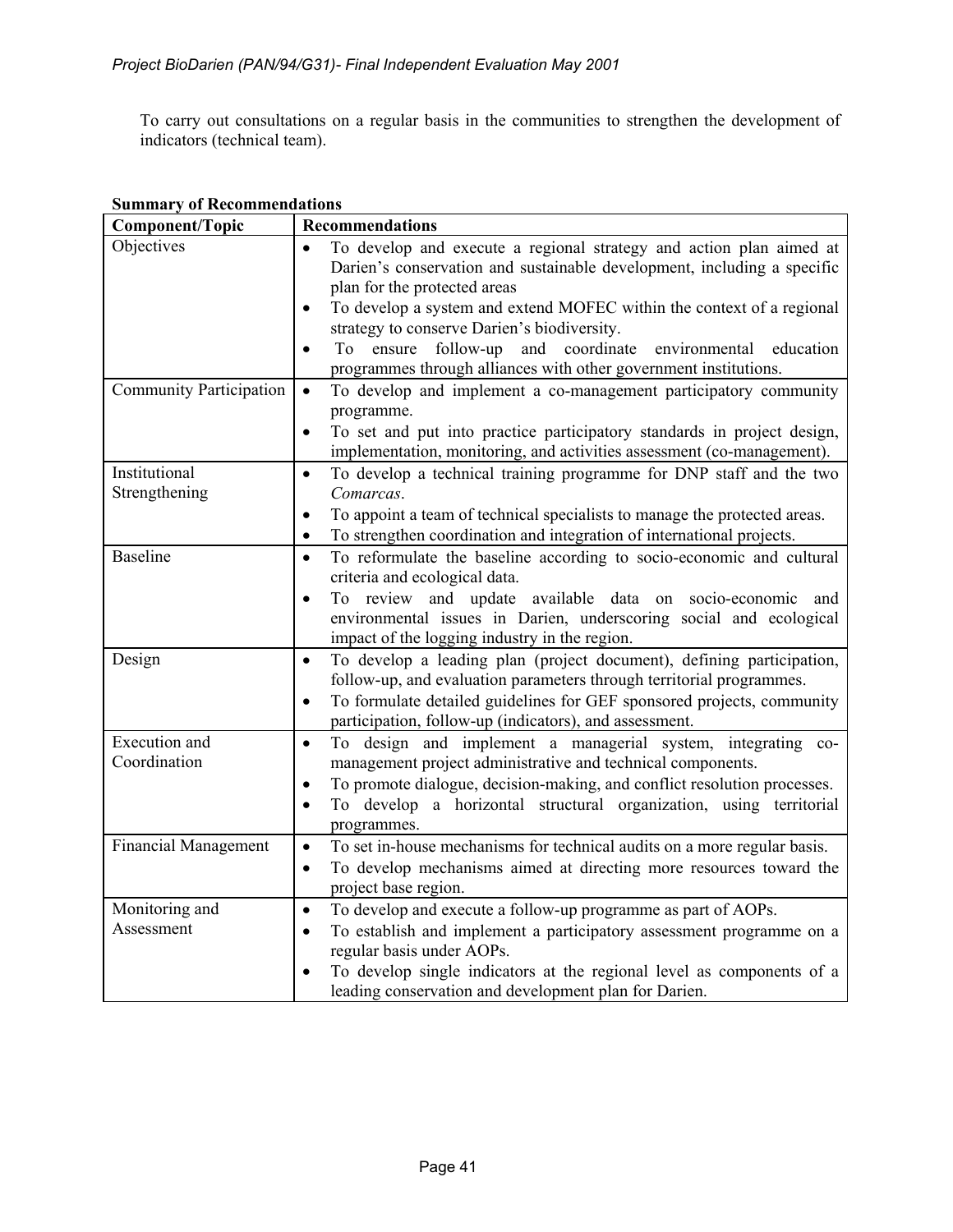# **7. Lessons Learned**

| Component                   | <b>Remarks</b>                                                                                                                                                                                                                                                                                                                                                                                                                  |  |
|-----------------------------|---------------------------------------------------------------------------------------------------------------------------------------------------------------------------------------------------------------------------------------------------------------------------------------------------------------------------------------------------------------------------------------------------------------------------------|--|
| Design                      | Small projects can yield important and definite short-term results.<br>Project design should define participation, follow-up, decision-making,<br>$\bullet$<br>assessment, and coordination details. The general design as presented in<br>the project document does not provide such details, thus making it<br>difficult to implement.<br>Participatory analysis is fundamental in project planning; however, it<br>$\bullet$ |  |
|                             | could seriously impact project credibility if follow-up is not established.                                                                                                                                                                                                                                                                                                                                                     |  |
| Implementation              | Maintaining a stable and capable team is fundamental to efficiently carry<br>$\bullet$<br>out the activities.                                                                                                                                                                                                                                                                                                                   |  |
| Follow-up and<br>Assessment | Both these processes demand clearly defined indicators, including socio-<br>cultural and ecological criteria to facilitate assessing project impact.                                                                                                                                                                                                                                                                            |  |
| <b>Baseline</b>             | The baseline should include socio-economic, cultural, and ecological<br>$\bullet$<br>criteria.                                                                                                                                                                                                                                                                                                                                  |  |
| Community-based             | Early consultations is a step prior to participation, opening possibilities<br>$\bullet$                                                                                                                                                                                                                                                                                                                                        |  |
| Participation               | for developing democratic process at the various levels and ensure respect<br>toward the communities.                                                                                                                                                                                                                                                                                                                           |  |
| Coordination                | Project performance significantly improves as the implementing agencies<br>$\bullet$<br>allow some level of autonomy (under monitoring) and a clearly defined<br>technical (not political) approach is followed.                                                                                                                                                                                                                |  |
| <b>Best Practices</b>       | The ethno-cultural financing model has great potential, according to three<br>٠<br>successful experiences.                                                                                                                                                                                                                                                                                                                      |  |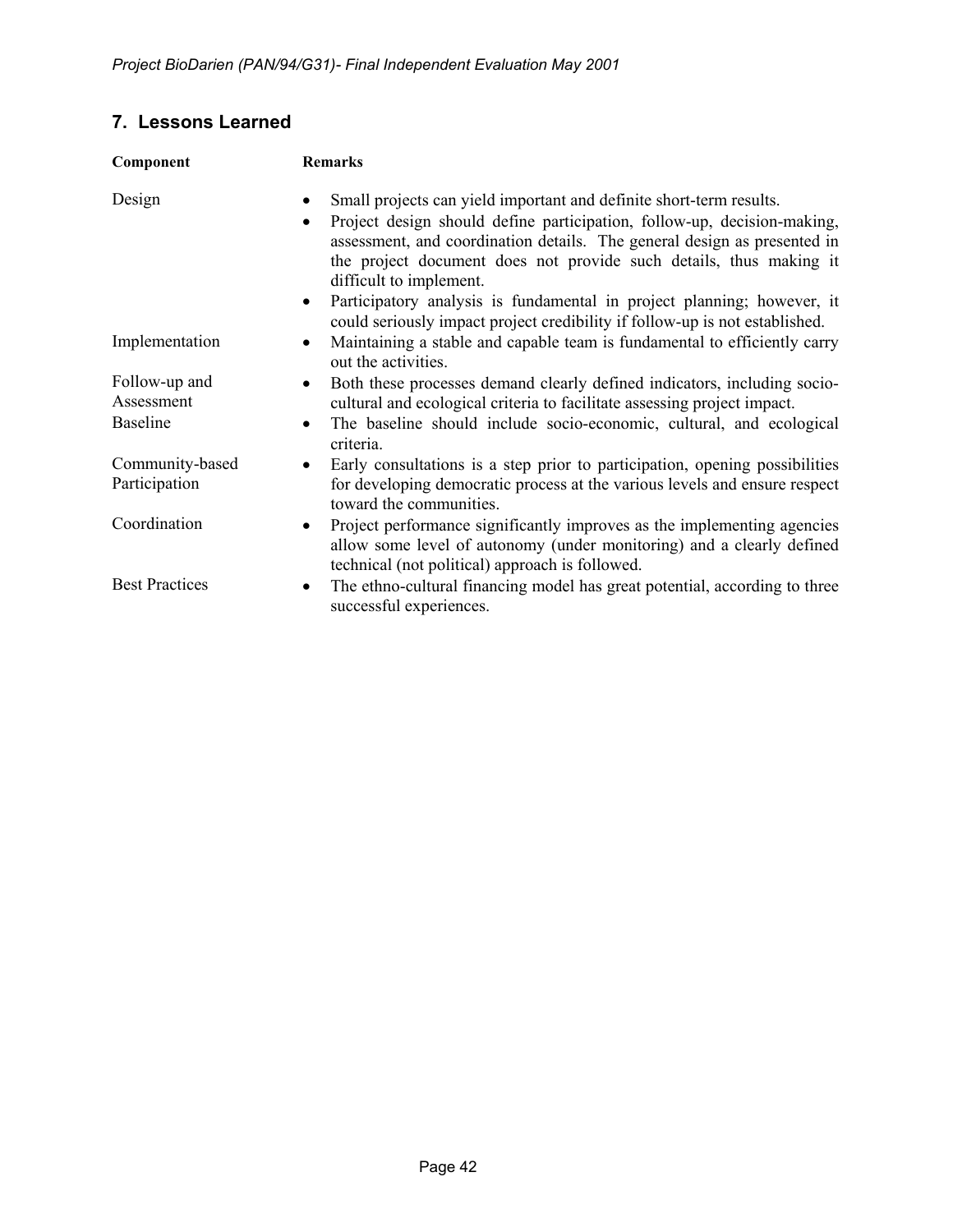# **8. Annexes**

# **8.1. Terms of Reference**

# TERMS OF REFERENCE FINAL INDEPENDENT EVALUATION PAN/94/G31, CONSERVATION OF BIODIVERSITY IN DARIEN THROUGH SUSTAINABLE COMMUNITY DEVELOPMENT, PANAMA

(6 April 2001)

### BACKGROUND

Project BioDarien (PAN/94/G31), began implementation in 1995. This is a complex project, which originally covered more than a million Ha., multi-ethnic beneficiaries, four main components (protection, promotion, research and capacity building), little institutional presence and a population with limited capacity for utilization of external resources. Darien is the easternmost province of Panama and it has traditionally being isolated from the development of the rest of the country. A dirt road was first opened during the 60s, which is still closed for several months of the year, during the rainy season. This resulted in difficulties for the implementation of the project and rotation of technical and administrative staff, which was interpreted by beneficiaries as lack of stability and consistency. After three years of implementation, the project was evaluated and reformulated in 1998. A new team was recruited after living and working conditions were improved at the project site. The scope of the project and the area to be covered were reduced in order to increase the impact of project activities and the possibilities for full participation of stakeholders. Beneficiaries were extensively consulted and the project objectives and approach were explained in order to receive feedback regarding their perception of a protected area and their expectations from project implementation. Project field activities were re-initiated in late 1998 and full implementation covered all of 1999 and 2000. The project was extended for three months (January-March 2001) with funding from the UNDP Office in Panama in an effort to link its activities with those of a new project approved by UNF (Co-management of the Darien National Park and Word Heritage Site - Panama), which builds on windows of opportunity identified during implementation of Project BioDarien.

# OBJECTIVES OF THE EVALUATION

The GEF requires that every completed project have a final evaluation. The evaluation should assess weather the project, particularly after the substantive reformulation in 1998, reached its objectives and its relative impact on the biodiversity of the Darien region and on the living conditions of the communities affected by the implementation of the project. Furthermore, the evaluation should cover the degree of completion of programmed project activities and the achievement of expected project outputs at the end of project activities. The evaluation should also identify and analyse issues pertaining to the relevance and success of the project on the basis of the indicators from the logframe matrix in the Project Document.

The evaluation should also try to analyse the receptivity and acceptance of the local populations regarding this and other conservation and sustainable development projects operating in the area, the local conditions for the implementation of this type of initiatives and the commitment of national and local authorities with conservation of the Darien's biodiversity. The evaluation should give relevant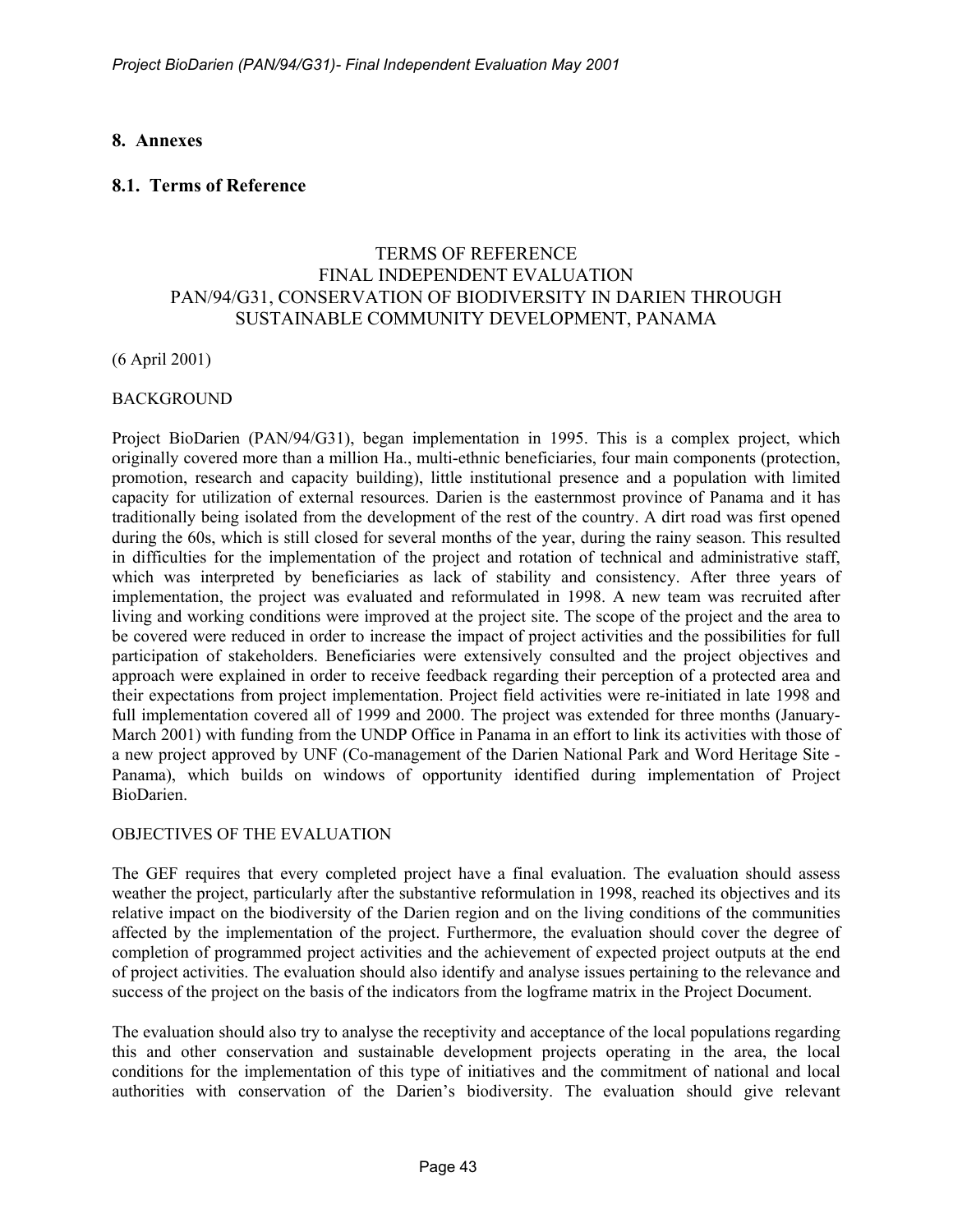information regarding the existence and potential of any measures in place that ensure sustainability of project results.

### STAKEHOLDERS

The main stakeholders of the evaluation are government authorities at national, regional and local level, the indigenous and other local governments relevant to project implementation, the community groups and other organized groups who participated and/or were affected during the implementation of Project BioDarien, relevant NGOs and other programs and projects operating in the area.

#### METHODOLOGY

The methodology for the implementation of this evaluation will include documentation review, interviews with relevant stakeholders in Panama City and at the project site, and field visits with highly participatory meetings. Stakeholders to be interviewed will include representatives from all participating beneficiary groups, government institutions and NGO's, as well as local governments and local indigenous councils. The indicators of success of the logframe matrix and the baseline conditions, both in the original project document, will be the reference for the assessment of project impact. The evaluation will be carried out by a team of two consultants, independent from the formulation/implementation of the project, one whose expertise is biodiversity conservation and one whose major field of experience is community development, with strong social science background and knowledge of social rapid assessments.

The consultants will undertake a substantive review of the above-mentioned project as per these Terms of Reference.

#### IMPLEMENTATION ARRANGEMENTS

The consultants' responsibilities will be carried out with the support of the UNDP Country Office in Panama in order to facilitate access to all stakeholders, government and non-government officials, communities and other information sources, which the consultants consider relevant for the appropriate evaluation of this project. The consultants will be briefed at the beginning of the evaluation process by the UNDP Office in Panama and will have permanent access and support from project staff during the implementation of this evaluation. The responsibilities described below will be performed during 10 days as per the timeframe table included as part of these terms of reference.

### TASKS

- 1. Review and analyse all relevant project related information, which will be either supplied or made accessible by the UNDP Country Office in Panama. Attend briefing with relevant stakeholders, regarding project context and antecedents and project implementation experiences;
- 2. Review and analyse relevant GEF guidance, with specific attention to eligibility criteria for biodiversity conservation projects in forest ecosystems (GEF Operational Strategy and Operation Programme #3).
- 3. Travel to the project site and conduct consultations with local stakeholders to a) obtain a personal assessment of relevant contextual challenges faced during project implementation and how these were approached by the project implementation team.
- 4. Evaluate the degree of advance/completion of project activities and achievement of expected outcomes, according to the reformulated project document, its objectives and the indicators contained in the logframe matrix.
- 5. Evaluate the capacity to liase and to achieve critical synergies and linkages with other conservation and development initiatives operating in Darien. Evaluate the existence and degree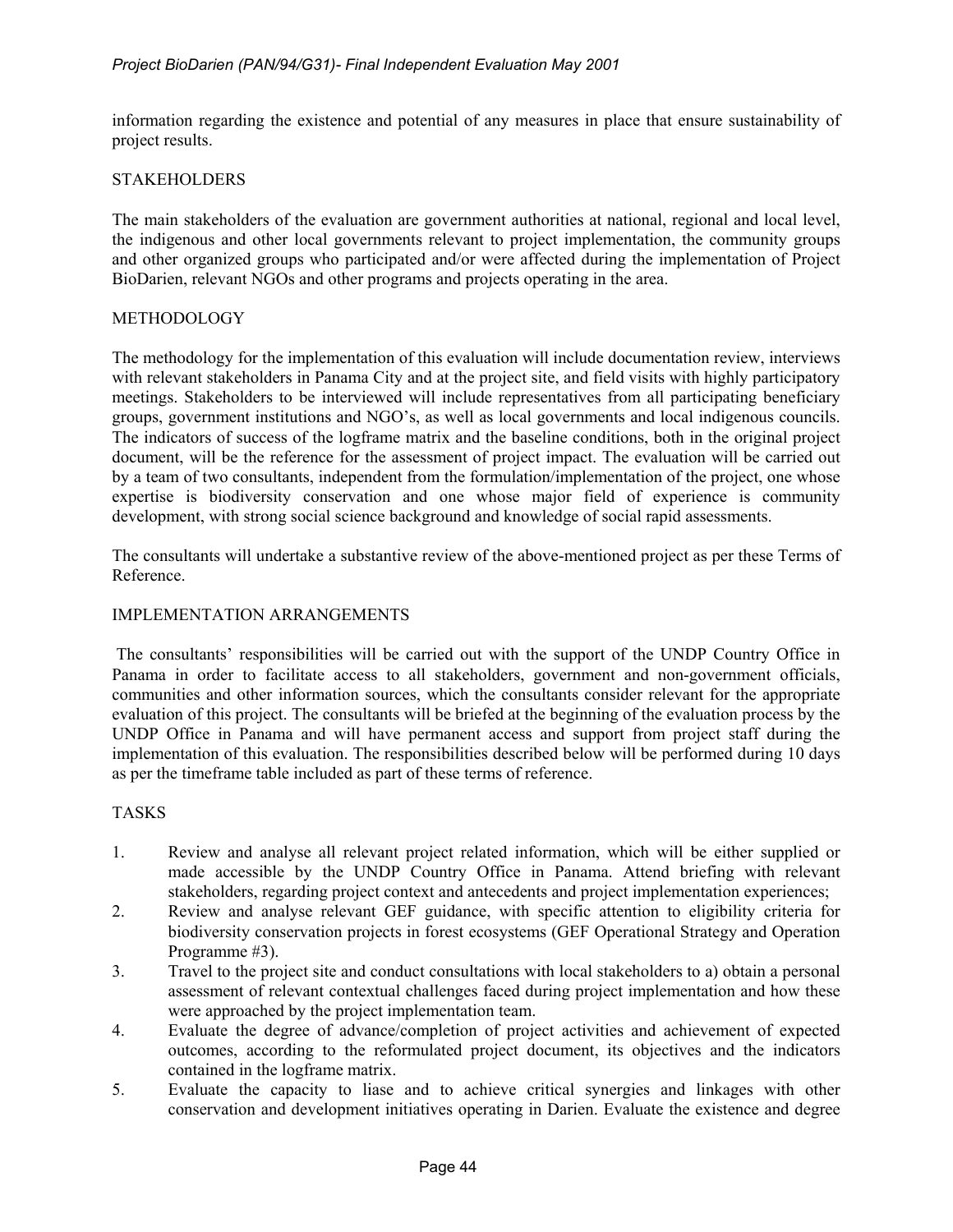of effectiveness of coordination efforts of the project with ANAM and other government institutions, national, regional and local NGOs and other programs and projects with activities in the area of the project like the IDB Darien Sustainable Development Programme and the WB-GEF Central American Biological Corridor, among others.

- 6. Estimate the impact of the above-mentioned activities in the conservation and quality of the forest ecosystems of the Darien region, especially those contained in and around the Darien National Park.
- 7. Evaluate the degree of participation, acceptance and motivation of relevant stakeholders in the vicinity of the Darien National Park, related to the project activities and sustainable development strategies and approach. This includes field visits and meetings with representatives of indigenous and other local governments, community-based and non-government organizations.
- 8. Evaluate the impact of the project regarding capacity building of the National Environmental Authority of Panama, ANAM, as it relates to conservation and sustainable development of the Darien region.
- 9. Evaluate performance of UNDP and national counterpart agencies, as well as country driveness, during project design and implementation
- 10. Estimate the extent to which the project will become sustainable; factors affecting sustainability: political, institutional, economic and financial, technological, socio-cultural, and environmental. Estimate the possibilities for replicability of the approach.
- 11. Assess the risk and threat analysis affecting the project and biodiversity conservation, compared to initial project document.
- 12. Meet and interview with the Project technical and administrative staff and also with relevant representatives from government institutions, NGOs, indigenous councils and local governments related to the implementation of the project.

# **OUTPUTS**

- 1. A substantive evaluation report to the UNDP Country Office in Panama, relating the degree of completion of expected project outcomes as per the project document and the possible causes for project failures or lack of positive expected results.
- 2. A synthesis of all interviews and meetings held during the implementation of the independent evaluation of the project.
- 3. A synthesis of key lessons learned and best practices as a result of project implementation and how they may be used in the future in Darien, other parts of the country or other regions, by governments, the GEF and other cooperation entities.
- 4. A section with recommendations for actions to be taken in the future regarding biodiversity conservation and sustainable development in the Darien National Park and its critical area of influence.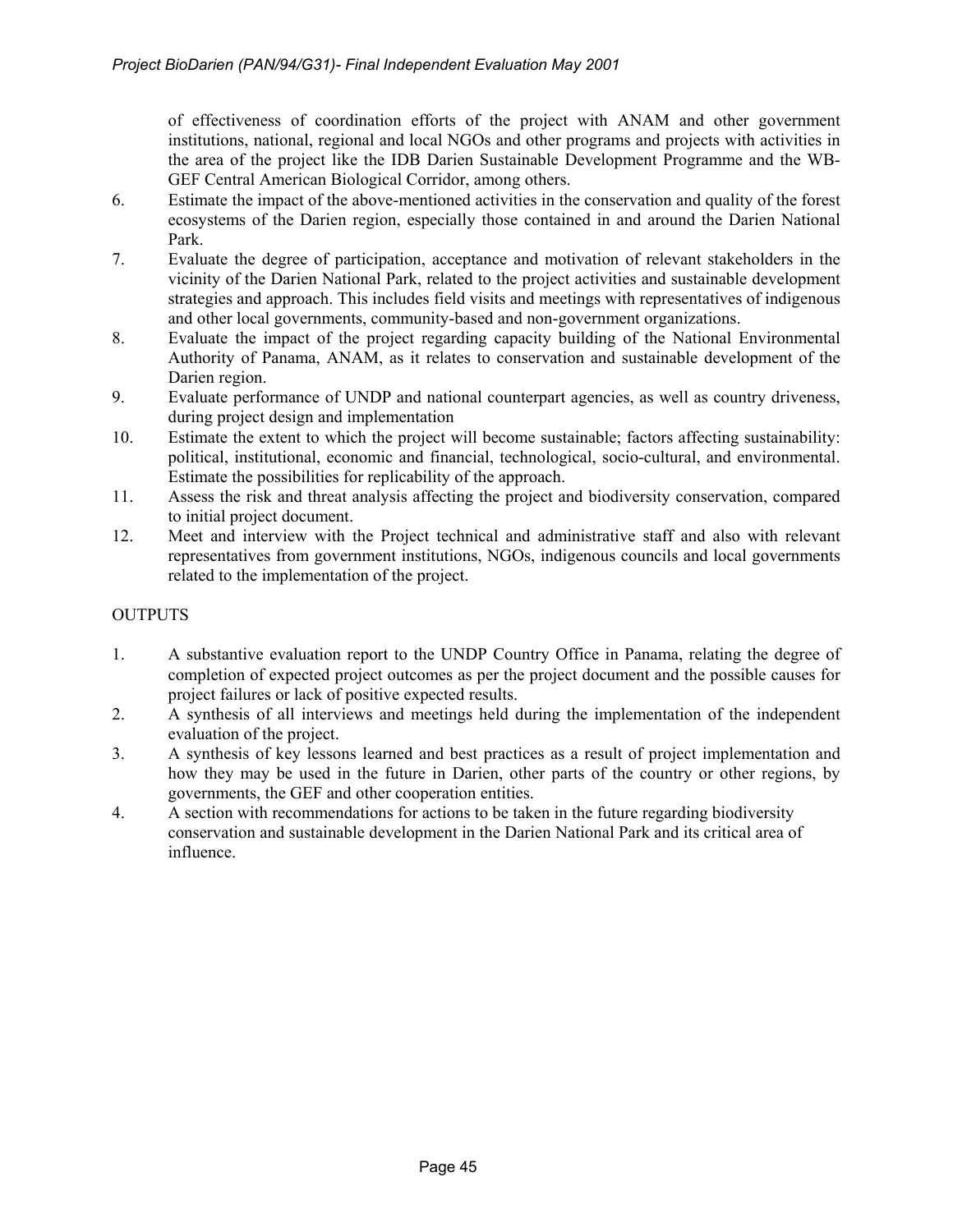# **8.2 Mission Report**

| Date/Time                   | Location                                 | <b>Consultation/Activities with Organizations/People</b>                                                                                                                                                                                          |
|-----------------------------|------------------------------------------|---------------------------------------------------------------------------------------------------------------------------------------------------------------------------------------------------------------------------------------------------|
| May 2, 2001                 | Panama City                              | Arrival of Peter Wilshusen                                                                                                                                                                                                                        |
| May 3, 2001<br>$8:00-11:30$ | Panama City                              | Meeting with team of evaluators, El Panama Hotel (Sanabria).<br>Meeting with Gonzalo Menéndez G., ANAM Deputy Director,                                                                                                                           |
| 13:00-14:30                 |                                          | and National Director of the Project BioDarien.<br>Meeting with Yolanda Jimenez, Fondo Natura.                                                                                                                                                    |
| 16:30-17:30                 |                                          | Meeting with Roberto Carrillo, UNDP-Panama Programme<br>Officer and Eric Solis, Project BioDarien Manager<br>Meeting with Ms. Elizabeth Fong, UNDP/Panama Resident<br>Representative (Carrillo).                                                  |
| 17:30-18:00                 |                                          |                                                                                                                                                                                                                                                   |
| May 4, 2001<br>9:00-10:30   | Panama City                              | Meeting with Eligio and Beatriz Garcia, Dobbo Yala Foundation<br>Meeting with Eric Solis, Project BioDarien Manager<br>Meeting with Lider Sucre, Executive Director and Javier                                                                    |
| 11:00-12:30<br>$2:30-3:30$  |                                          | Guerrero, Head of ANCON Programs in Darien.                                                                                                                                                                                                       |
| May 5, 2001                 | Panama City<br>Meteti<br>Yaviza          | From Panama City to Metetí by road<br>Meeting with ANAM Regional Director, Province of Darien<br>Meeting with Canglon & Santa Librada Credit Committees<br>Trip to Yaviza by road.                                                                |
| May 6, 2001                 | Yaviza<br>Punta Grande (Tupiza<br>River) | From Yaviza to Punta Grande by boat<br>Meeting with (MOFEC) credit group and Tupiza River<br>Committee (environmental cleansing).<br>Visit to plantain organic farm.<br>Return to Yaviza by boat.<br>Meeting with Alfonso Moreno, MIRA-ProDarien. |
| May 7, 2001                 | Yaviza<br>El Real<br>Rancho Frio, DNP    | From Yaviza to El Real by boat.<br>Trip to Rancho Frio, Darien National Park<br>Meeting with DNP Director and rangers<br>Walk through the nature trail.                                                                                           |
| May 8, 2001                 | El Real<br>Yaviza                        | Return to El Real<br>Meeting with DNP staff and data base presentation<br>Meeting with Prof. Rosario, Emilia Valdelamar School,<br>(environmental education)<br>Return from El Real to Yaviza.                                                    |